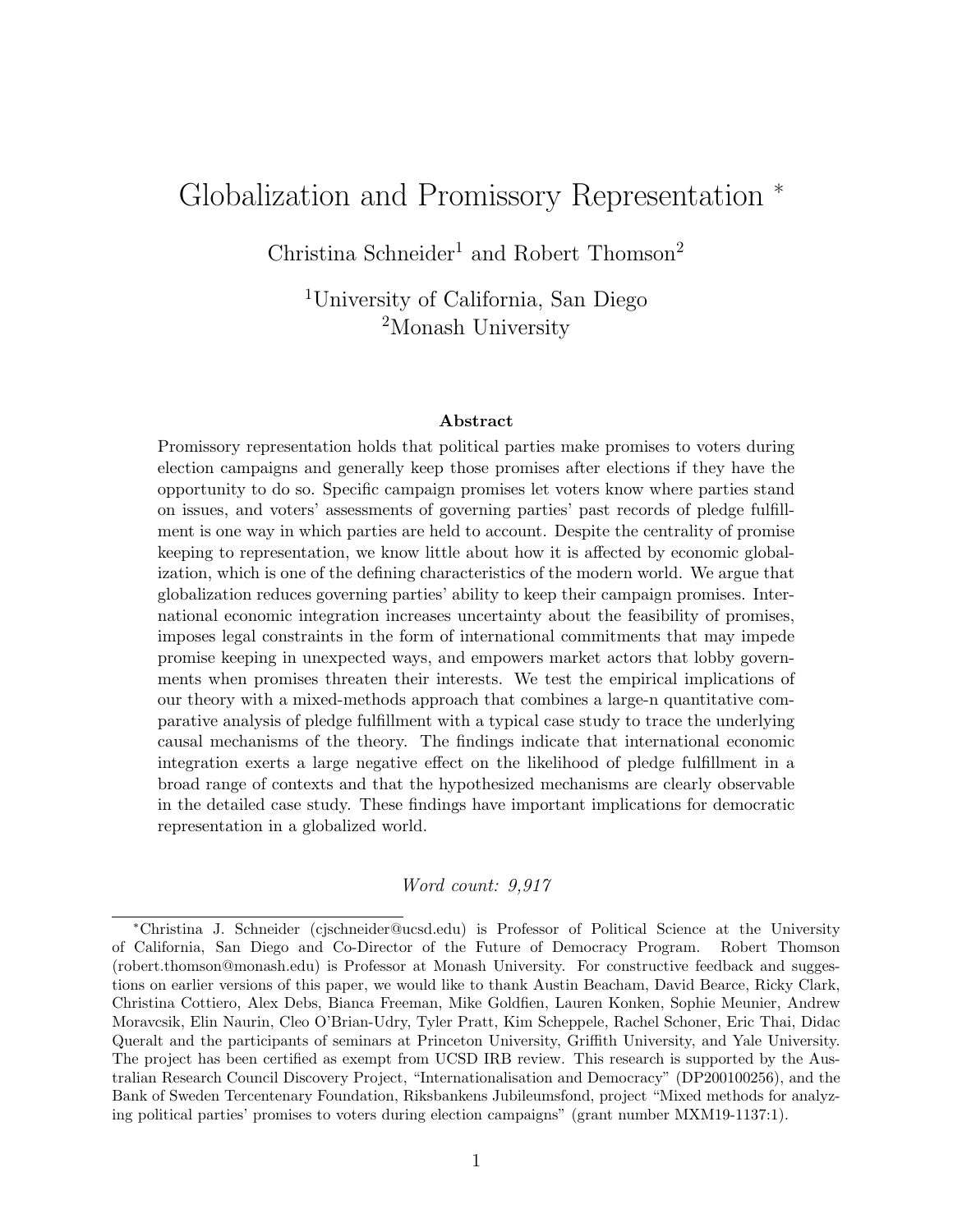Representative democracy is a system in which there is a "necessary correspondence between acts of governance and the equally weighted interests of citizens with respect to those acts" [\(Saward, 1998,](#page-23-0) 51). Political parties play a vital mediating role in achieving congruence between public sentiment and public policies according to prominent accounts of contemporary mass democracy [\(Dahl, 1956;](#page-20-0) [Downs, 1957\)](#page-20-1). The idea of promissory representation, variants of which are found in the responsible party model and the mandate theory of democracy, is that this mediating role consists of parties making promises to voters during election campaigns and then keeping those promises after elections if the election results grant them sufficient authority to do so [\(Mansbridge, 2003,](#page-22-0) 515). According to popular understanding of how democracy works, parties that win the popular vote have a mandate to keep their promises. Campaign promises impose political constraints by creating a common understanding of the policies that governments should pursue if conditions do not change in ways that make the implementation of the promises infeasible [\(Manin, 1997;](#page-22-1) [Stokes, 2001\)](#page-23-1). Governing parties may break some promises for good reasons, but consistent promise breaking undermines parties' reputations and the legitimacy of democracy.[1](#page-0-0)

Given the prominence of promise making and keeping to the theory and practice of representation, large bodies of comparative research describe and explain patterns of promise keeping. These studies generally look inward toward domestic political institutions to explain different levels of promise keeping.<sup>[2](#page-0-0)</sup> While this research has generated important insights into the impacts of domestic institutions, it has not taken into account that democratic politics are increasingly shaped by countries' integration into the global economy.[3](#page-0-0) We argue that international economic integration constrains parties' capacity to fulfill their election pledges if they hold executive power after the elections. Governing parties in countries that are highly internationalized face greater uncertainty about economic business cycles, and they are bound by international agreements that may make some promises hard to keep. Economic internationalization also strengthens the power of domestic and foreign economic actors who may lobby against the fulfillment of certain pledges that threaten their interests.

Our large-n analysis of the fulfillment of thousands of election pledges made by prospective governing parties in 12 countries prior to the formation of 57 governments demonstrates a negative association between globalization and pledge fulfillment. The negative effect is robust to different model specifications, alternative operationalization of globalization, and an instrumental variable approach. It also offers new evidence about the conditional nature of the relationship. Consistent with our argument, globalization presents less of an obstacle to the fulfillment of pledges made by parties of the right than pledges of center-left parties. Since the large-n analysis does not allow us to test the underlying theoretical mechanisms exhaustively, we present a case study of the UK Conservative Party's now infamous pledge

<sup>&</sup>lt;sup>1</sup>For more extensive discussions of promissory representation see [Stokes](#page-23-1) [\(2001\)](#page-23-1); [Naurin and Oscarsson](#page-22-2) [\(2017\)](#page-22-2); [Naurin, Soroka and Markwat](#page-22-3) [\(2019\)](#page-22-3); [Matthiess](#page-22-4) [\(2020\)](#page-22-4).

<sup>2</sup>For example, [Klingemann, Hofferbert and Budge](#page-22-5) [\(1994\)](#page-22-5); [McDonald and Budge](#page-22-6) [\(2005\)](#page-22-6); [Naurin, Royed](#page-22-7) [and Thomson](#page-22-7) [\(2019\)](#page-22-7).

<sup>3</sup>A small but influential and growing body of research examines the impact of globalization on other aspects of democratic performance: for example, [Hellwig and Samuels](#page-21-0) [\(2007\)](#page-21-0); [Rodrik](#page-23-2) [\(2012\)](#page-23-2); [Ezrow and](#page-21-1) [Hellwig](#page-21-1) [\(2014\)](#page-21-1); [Hellwig](#page-21-2) [\(2015\)](#page-21-2). We define globalization as the extent to which the national economy is integrated into the international system in terms of significant flows of trade in goods and services, large inward and outward investment flows, national regulations that facilitate free moment, and extensive international commitments in the form of trade agreements.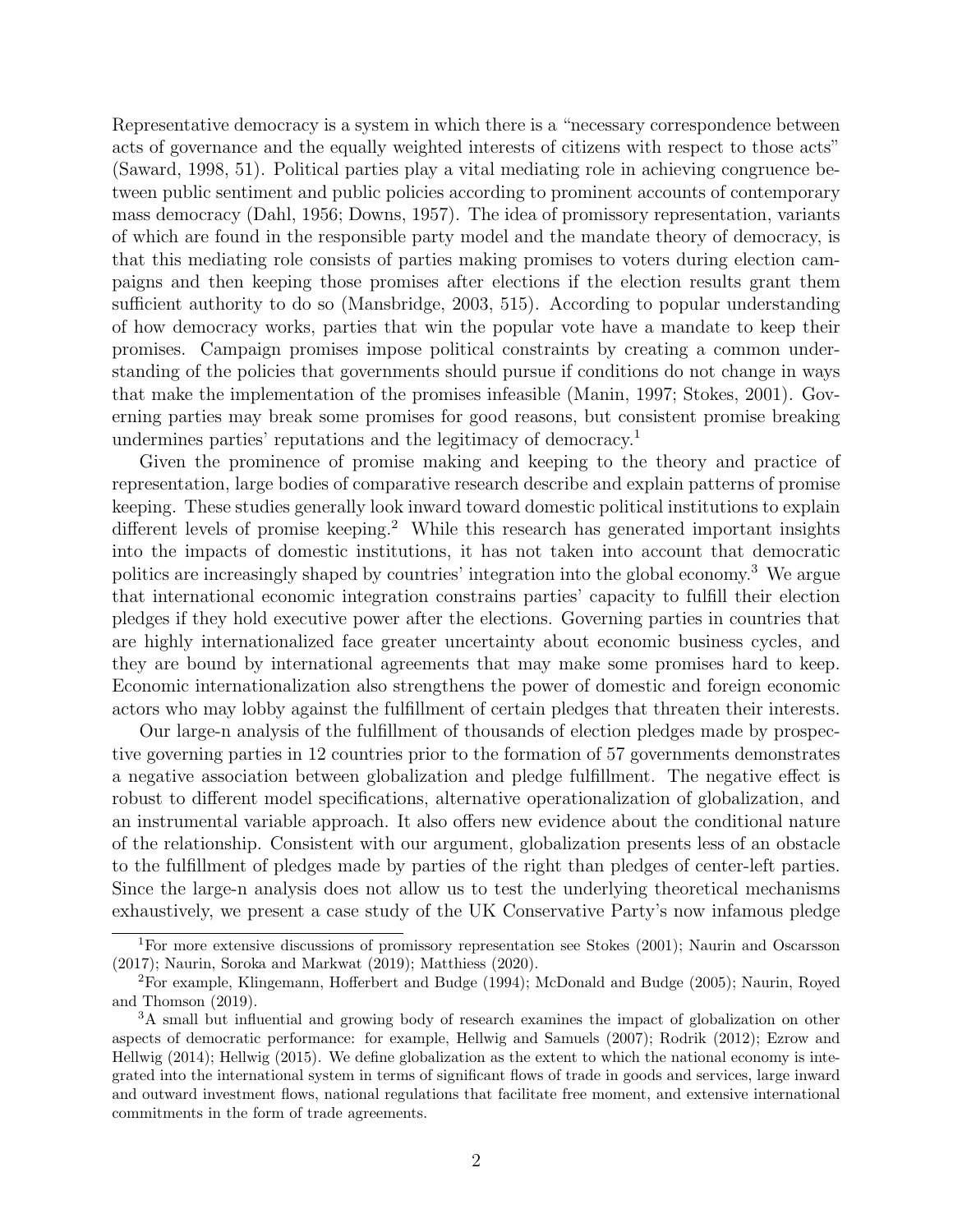in 2010 to cut net migration to the UK to under 100,000. This typical case illustrates the processes leading to a broken promise in a highly globalized context.

The findings contribute to the emerging comparative literature on promissory representation and are also relevant to the broader theoretical debate regarding the impact of globalization on the quality of democracy and the potential for democratic backsliding, a debate that is highly polarized.[4](#page-0-0) These broader debates address the possible implications of globalization for democracy. Our findings highlight that globalization affects key mechanisms of democratic representation, with important implications for the quality of democracy. Our study also relates to research on the effects of globalization on domestic economic and social governance, which centers on the effects of globalization on governments' policy autonomy and ability to compensate the losers of globalization.<sup>[5](#page-0-0)</sup> Our findings indicate that even if governments want to respond to public demands for compensation, in globalized contexts they are constrained in fulfilling the very promises that would be most responsive to these demands. This insight may explain why scholars find support for the microfoundations of the compensation hypothesis [\(Walter, 2010\)](#page-24-0), but more mixed evidence for the macrorelationship between globalization and welfare policies. The constraints that globalization places on promissory representation is particularly troubling when considering the recent globalization backlash.<sup>[6](#page-0-0)</sup> These constraints on promise fulfillment also limit governments' capacity to counter the backlash effectively through measures that would compensate citizens who are negatively affected by globalization; a solution to the backlash that has gained prominence in the literature [\(Ruggie, 1982;](#page-23-3) [Goodman and Pepinsky, 2021;](#page-21-3) [Mansfield and](#page-22-8) [Rudra, 2021\)](#page-22-8).

#### Globalization and the Politics of Election Pledges

Election pledges are "statements committing a party to one specific action or outcome that can be clearly determined to have occurred or not" [\(Royed, 1996,](#page-23-4) 79). They provide clear information about where parties stand on specific policy issues and are therefore distinct from general rhetoric and principles. Election pledges are also concrete manifestations of differences among parties in the principles they support. Two findings are particularly relevant in this respect. First, parties of all kinds make many pledges, and there are no marked differences in the frequency of pledge making between parties based on institutional context, incumbency status, or ideology [\(Naurin, Royed and Thomson, 2019,](#page-22-7) 44). Second, the types of pledges that parties make reflect their ideological differences. While the precise form and strength of the left-right dimension differs across countries and time periods, leftwing parties generally support larger government programs and higher spending and taxes, while right-wing parties support smaller government programs and lower spending and taxes [\(Klingemann et al., 2006\)](#page-21-4).

<sup>4</sup>See, for example, [Dahl](#page-20-2) [\(1999\)](#page-20-2); [Rudra](#page-23-5) [\(2005\)](#page-23-5); [Acemoglu and Robinson](#page-20-3) [\(2006\)](#page-20-3); [Keohane, Macedo and](#page-21-5) [Moravcsik](#page-21-5) [\(2009\)](#page-21-5); [Rodrik](#page-23-6) [\(1998,](#page-23-6) [2012\)](#page-23-2); [Meyerrose](#page-22-9) [\(2020\)](#page-22-9). [Milner and Mukherjee](#page-22-10) [\(2009\)](#page-22-10) offer an excellent overview of the literature on the effects of globalization on democratization.

<sup>5</sup>For example, [Garrett](#page-21-6) [\(1998\)](#page-21-6); [Iversen and Cusack](#page-21-7) [\(2000\)](#page-21-7); [Mosley](#page-22-11) [\(2000\)](#page-22-11); [Adsera and Boix](#page-20-4) [\(2002\)](#page-20-4); [Swank](#page-23-7) [\(2002\)](#page-23-7); [Dreher, Gaston and Martens](#page-21-8) [\(2008\)](#page-21-8).

<sup>&</sup>lt;sup>6</sup>[Walter](#page-24-1) [\(2021\)](#page-24-1) offers a succinct summary of the literature.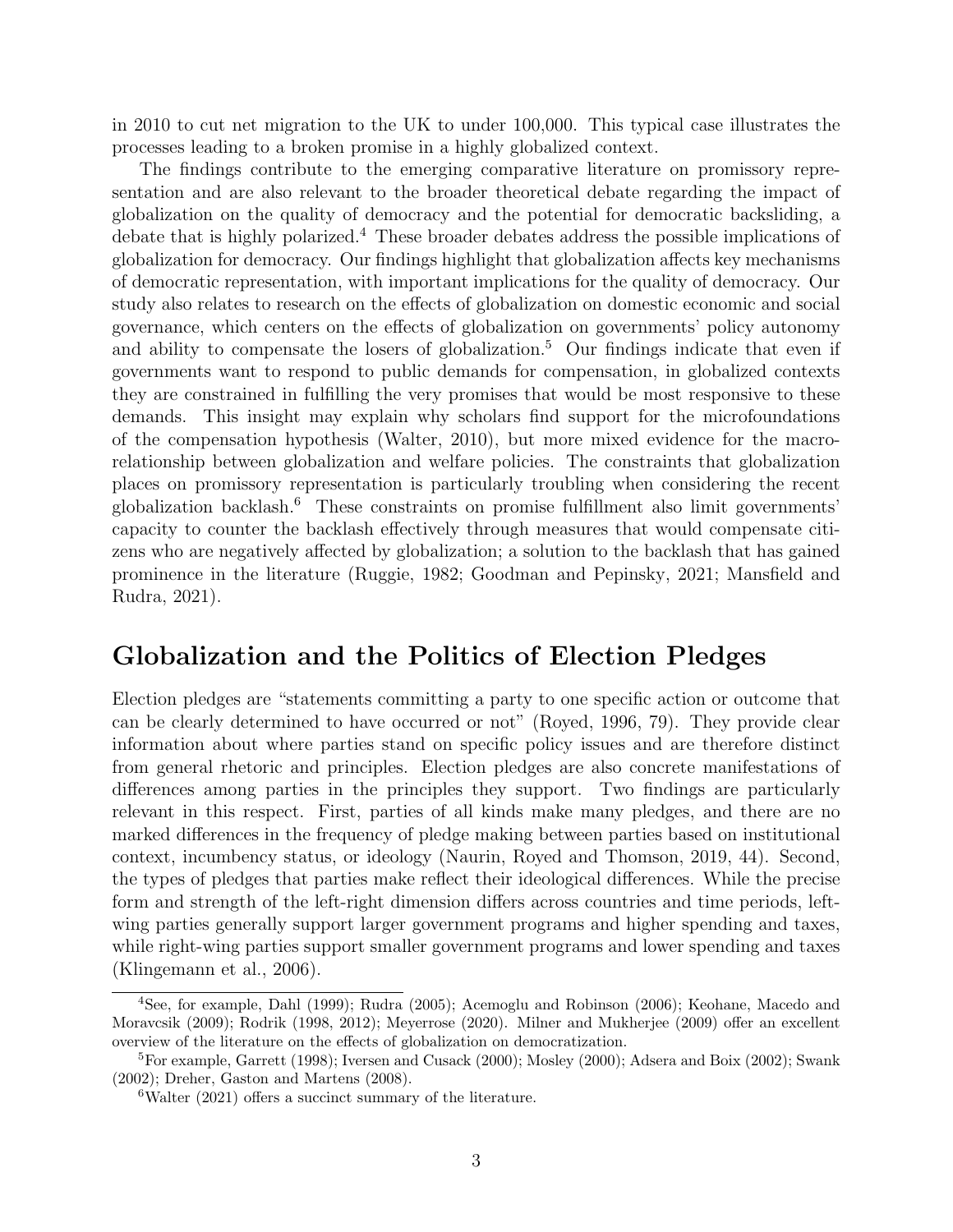The idea of promissory representation looms large in the practice of democratic repre-sentation.<sup>[7](#page-0-0)</sup> The extent to which governing parties fulfill their election pledges serves as a benchmark against which voters assess whether their preferred policies, which partly guided them in their vote choice, were indeed implemented. Voters pay attention to pledge fulfillment and punish governments for failing to keep their promises [\(Naurin and Oscarsson, 2017;](#page-22-2) [Naurin, Soroka and Markwat, 2019;](#page-22-3) [Matthiess, 2020\)](#page-22-4). Broken promises hurt parties' reelection prospects and undermine public confidence in democracy [\(Stokes, 2001\)](#page-23-1). As [Schedler](#page-23-8) [\(1998,](#page-23-8) 195) writes:

If after election day government officials do whatever they want, regardless of any prior campaign commitments, they ridicule the very notion of democracy as well. If electoral results do not produce any policy consequences, elections become mere devices to legitimate arbitrariness and contingency, being mechanisms to replace a random one despotic ruler with another.

Pledges are politically constraining. Parties that hold executive power have strong incentives to fulfill the promises they made during campaigns or at least to explain why fulfillment is no longer desirable or appropriate. The presence of these incentives is confirmed by the evidence that governing parties generally attempt to and often succeed in fulfilling many of their election pledges [\(Naurin, Royed and Thomson, 2019\)](#page-22-7).

Globalization lowers the likelihood that parties fulfill their election pledges when they hold executive office after the elections through three key mechanisms. First, parties in highly internationalized contexts face greater uncertainty about economic business cycles when they formulate election pledges [\(Kayser, 2005\)](#page-21-9). Governments face pressures to pursue policies that respond to fluctuating global business cycles and maintain international competitiveness. [Jahn](#page-21-10) [\(2006,](#page-21-10) 408) observes that during the period of increased globalization, "international factors became a major driving factor for policy orientation and domestic factors became subordinated to them." Global economic disruptions, such as economic or financial crises, can unexpectedly and profoundly affect countries that are deeply integrated into the international system. Consequently, policies that were considered to be appropriate during the election campaign may appear inappropriate or infeasible later on. Economic disruptions often lead to unexpected fiscal shortfalls, which impede the fulfillment of pledges to expand programs and also to cut taxes. One of the most famous broken promises in U.S. history–George H. W. Bush's promise "read my lips, no new taxes"–was made based on the (incorrect) assumption that the high growth rates of the 1980s would continue during his term in office; the unexpected economic recession in 1990 forced Bush to break this promise in response to a significant increase in the federal budget deficit.

The second mechanism relates to the international legal commitments that governments make in order to reap the benefits of international economic integration. Many countries have signed preferential trade agreements and bilateral investment treaties, and they have formed or acceded to international organizations to cooperate on economic issues such as free trade. These agreements often stipulate that governments pursue particular policies and maintain low or minimum levels of protection, and governments are generally committed to complying

<sup>7</sup>While recognizing the prominence of promissory representation, liberal democratic theorists critique the idea that there is a normative reason to desire high levels of promise keeping at all times [\(Manin, 1997\)](#page-22-1).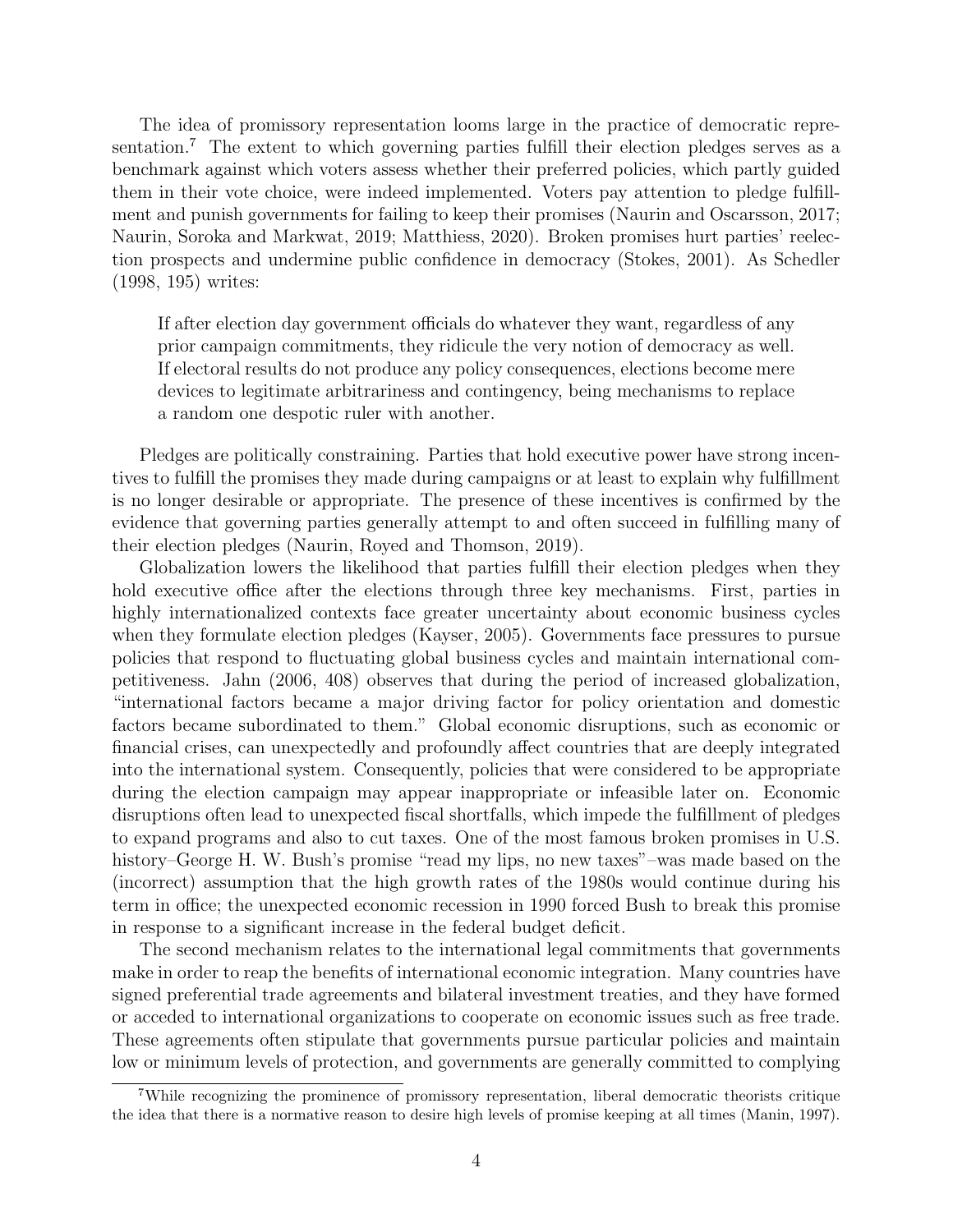with these agreements. Such agreements impose constraints on pledge fulfillment especially when they contain provisions for monitoring and enforcement. It is often not clear to the party officials and candidates who formulate election pledges whether particular domestic policies are consistent with international law until governments attempt to implement these policies. Governments have repeatedly been taken to international courts by other governments and private companies for domestic policies relating to health, the environment, and labor standards when these policies violate international trade or investment law [\(Foster,](#page-21-11) [2021\)](#page-21-11).

Finally, globalization shapes the sets of actors who try to influence national governments and the preferences of those actors. These include national and international actors who gain from globalization. Many of these are market actors, such as national export-oriented firms that thrive on their ability to export their products and services to other countries. Other companies benefit from access to cheap and skilled overseas labor owing to increasing international migration. In addition, financial actors have strong interests to lobby because they benefit from particular policies as they have significant impact on their investments [\(Sattler,](#page-23-9) [2013\)](#page-23-9). These domestic actors pressure governments to implement policies that ensure their continued access to the benefits of globalization, even if it means that governing parties break election promises. In addition, governments in internationalized contexts must pay more attention to the interests of international economic elites such as multinational corporations and financial institutions, that pressure governments to pursue policies favoring long-term stability and market exchange. [Sassen](#page-23-10) [\(1996,](#page-23-10) 54) argues that national governments are accountable to a "global, cross-border economic electorate" consisting of "inflation-obsessed bondholders," rather than to citizens.

Governing parties respond to these elites because market elites lobby governments directly and can threaten to relocate their economic activities if governments do not pursue economic policies that make their countries competitive with other markets. For example, the French Socialist Party won the 1981 election on promises of nationalization and redistribution, but broke these promises, instead pursuing liberal economic policies that appealed more to international financiers than ordinary citizens [\(Hellwig, 2015,](#page-21-2) 147). The influence of market actors limits the ability of governing parties to fulfill their election pledges to the extent that market actors' interests diverge from the policy preferences of citizens to whom election pledges are primarily directed. There is strong evidence that the policy preferences of market actors and citizens differ significantly [\(Mosley, 2003;](#page-22-12) [Broz, Frieden and Weymouth,](#page-20-5) [2008;](#page-20-5) [Hellwig, 2015\)](#page-21-2). [Ezrow and Hellwig](#page-21-1) [\(2014\)](#page-21-1) find evidence of an ideological gap between citizens and economic elites when it comes to issues that can be placed on a left-right ideological continuum. Whereas citizens are more likely to favor a social model and public spending, albeit with variation across countries, most market actors have strong preferences for lower taxes, fewer regulations, and greater economic exchange over social policies and public spending.

In sum, there are strong theoretical arguments to suppose that *political parties that hold* executive power after elections are less likely to fulfill their election pledges in countries and time periods in which governments are more exposed to globalization.

The primary focus of the following analyses–both the quantitative comparative analysis and the in-depth case study–centres on the average negative effect of globalization on promise keeping, as well as the mechanisms through which this effect occurs. However, our theoretical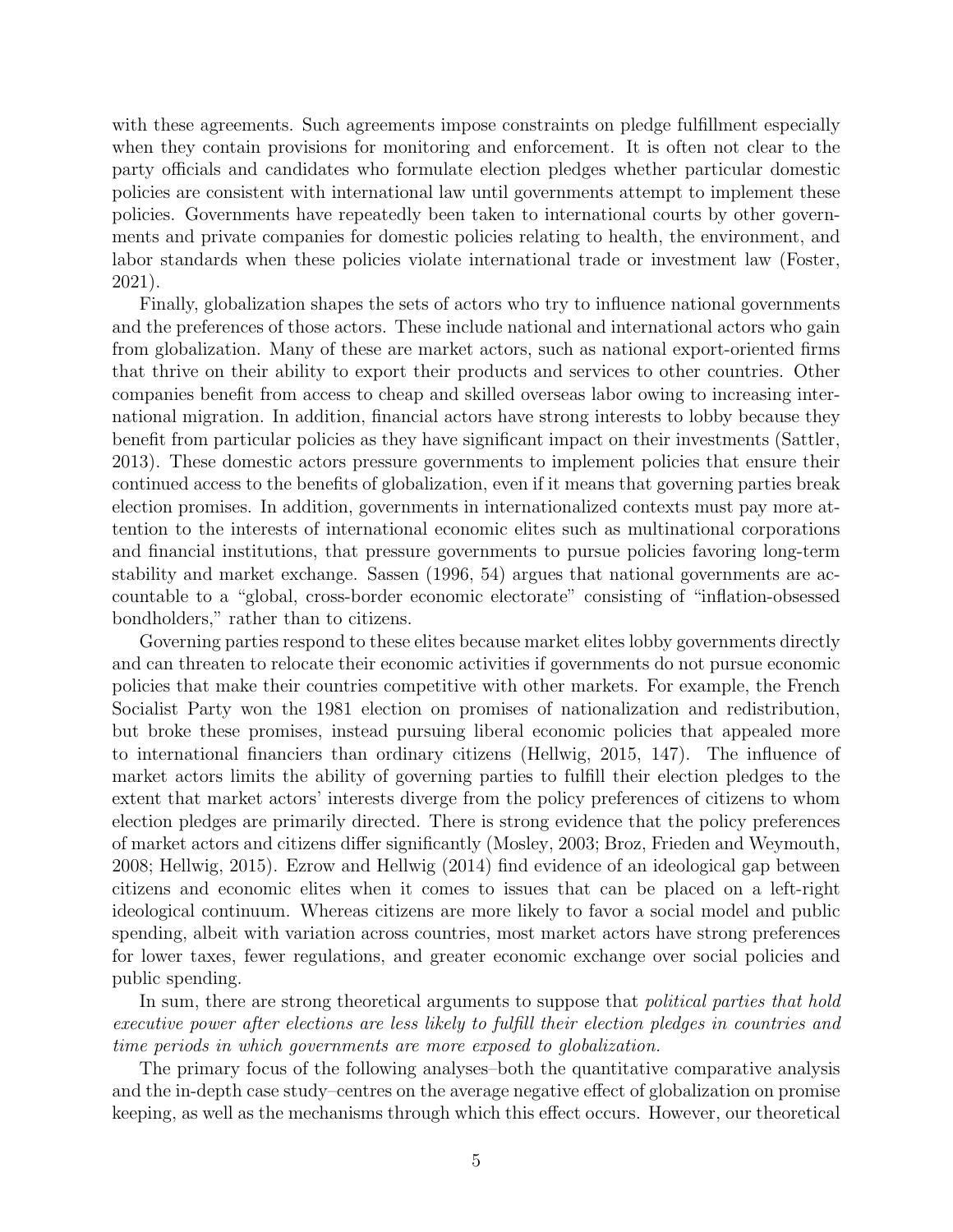argument indicates that the globalization effect is weaker when the policy preferences of governing political parties and market actors converge. In the quantitative comparative analyses, we explore whether the globalization effect weakens when parties further to the right are in government, and whether this is a consequence of right-wing parties making pledges that are aligned with the preferences of market actors.

#### Research Design

To examine the empirical implications of our theoretical argument, we use the Comparative Pledges Project (CPP) dataset [\(Thomson et al., 2017;](#page-23-11) [Naurin, Royed and Thomson, 2019\)](#page-22-7), which includes information on over 20,000 election pledges made by parties in 12 countries prior to the formation of 57 governments. The countries covered are Austria, Bulgaria, Canada, Germany, Ireland, Italy, the Netherlands, Portugal, Spain, Sweden, the UK, the United States. The time period ranges from the 1970s to the 2010s, with the data on some countries covering longer time periods than others.<sup>[8](#page-0-0)</sup> In the main part of the analyses we focus on the fulfillment of 7,770 pledges made by parties that went on to hold executive power after the elections. Some of the analyses include more pledges, including those made by parties that did not hold executive power after the elections, to examine whether globalization affects the number and types of pledges that parties make. The data collection procedure involves human coding of party platforms, manifestos, or equivalent campaign materials to identify statements that quality as election pledges.

Researchers gathered evidence to assess fulfillment, categorizing pledges as unfulfilled, partially fulfilled or fully fulfilled. A pledge is considered partially fulfilled if some action is taken in the direction of the promise that falls short of full fulfillment, such as reducing a tax rate from 25 to 23 percent when a cut to 20 percent was promised. The evidence gathered to assess fulfillment depends on the substance of what was promised, including changes to legislation, budget allocations, or certain socioeconomic outcomes. Following the practice in previous research, the analyses of pledge fulfillment focus on a dichotomous measure that distinguishes between pledges that were "unfulfilled" and pledges that were either "partially" or "fully" fulfilled. This approach is appropriate given that the possibility of a pledge being partially fulfilled arguably depends partly on the way in which the pledge itself is formulated.[9](#page-0-0)

Governing parties vary significantly in the extent to which they fulfilled their election pledges. As Figure [1](#page-6-0) shows, relatively high levels of pledge fulfillment are found in most single-party executives including those in the United Kingdom, Sweden and Portugal. Parties that formed single-party governments in the UK fulfilled 86 percent of their pledges at least partially. Lower levels of pledge fulfillment are found in coalition governments, such as those found in the Netherlands, Germany and Austria. Dutch parties that entered governing coalitions fulfilled 57 percent of their pledges partially or fully. Appendix [A](#page-26-0) summarizes the cases covered by listing the 57 governments that took office after elections in which the

<sup>8</sup>Following previous analyses of this dataset, the models we apply use frequency weights so that the countries are weighted equally.

<sup>&</sup>lt;sup>9</sup>The results are consistent when estimating a multinomial model that distinguishes between three categories of fulfillment (Appendix [H\)](#page-34-0).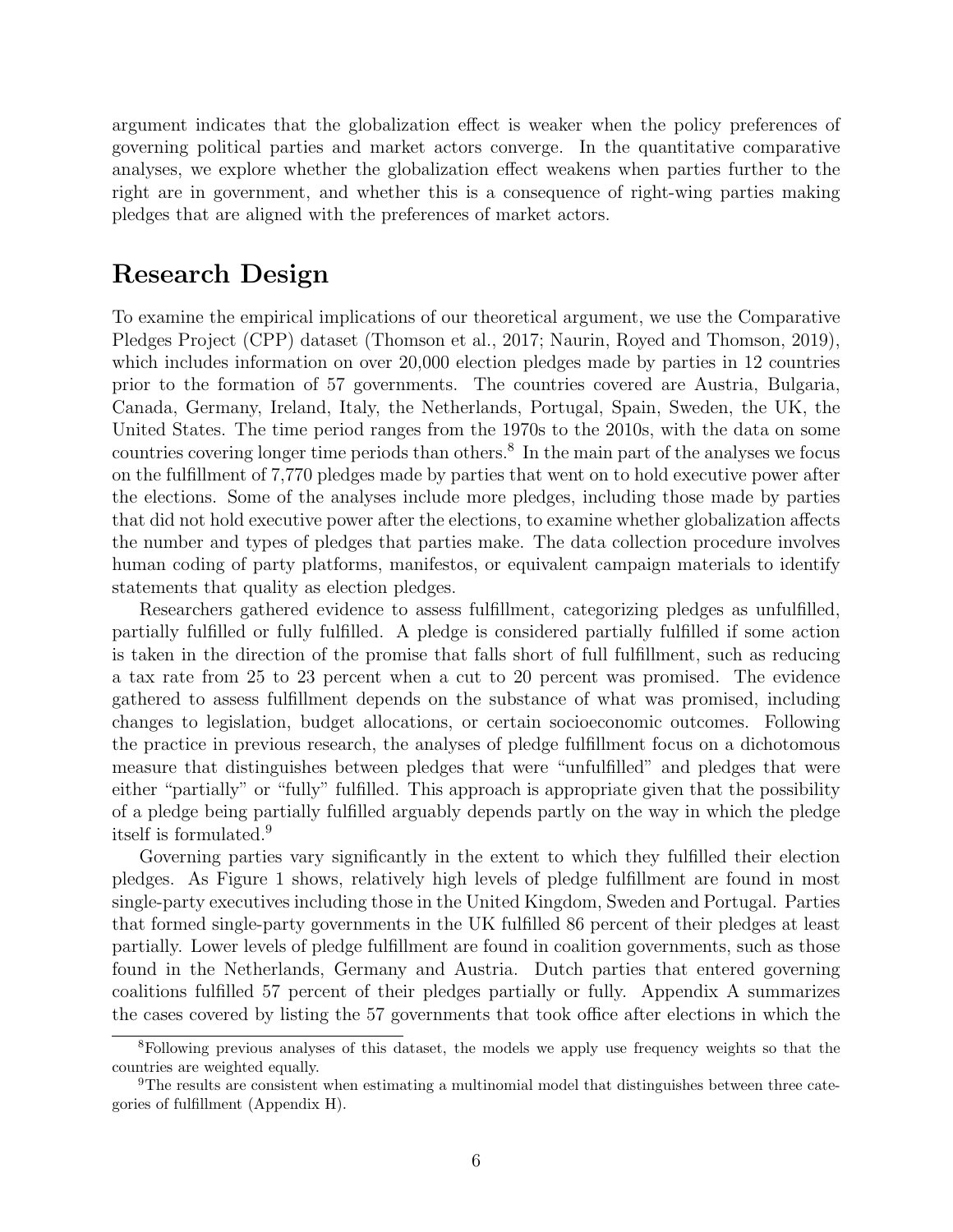<span id="page-6-0"></span>

Figure 1: Violin Plots of the Fulfillment of Election Pledges (in %) by Government Parties.

pledges were made.

The data include cases where parties and governments were exposed to very different levels of globalization, which is our key explanatory variable. We use the authoritative KOF Economic Globalization Index, which is an annual weighted aggregation of information on de facto and de jure trade and financial globalization, including trade in goods and services, trade regulations, tariffs and agreements, financial direct investment, investment restrictions and capital account openness [\(Dreher, 2006\)](#page-20-6). This index has been validated and widely used in the literature cited here, and is the most appropriate index to use given our theory's focus on economic integration and the associated institutional constraints.[10](#page-0-0) The cases studied are all highly developed trading economies, and as such exposed to the international economy to a considerable extent. However, there are marked differences in the relative levels of exposure to economic globalization. In our main analyses, the cases have KOF Economic Globalization Index values ranging from 40 to 91 (mean=73.63; s.d.=11.69), covering contexts relatively insulated from globalization, such as the United States in the 1970s and 1980s, as well as contexts that highly exposed, such as Ireland in the late 1990s and 2000s. We transform the KOF Index into z-scores to simplify the interpretation of the coefficients.

We also examine whether the negative effect of globalization on pledge fulfillment is less severe for right-wing parties, as the theory suggests it is. We test this implication with an interaction term between party ideology and globalization. To measure parties' ideological positions, we rely on the widely used left-right positions from the Manifesto Project [\(Volkens](#page-23-12)

<sup>&</sup>lt;sup>10</sup>[The findings are robust to related measures of globalization provided by the KOF Institute, to trade](#page-23-12) [as a percentage of GDP as an alternative measure of international integration \(Appendix G\), and to an](#page-23-12) [instrumental variable approach \(Appendix H\).](#page-23-12)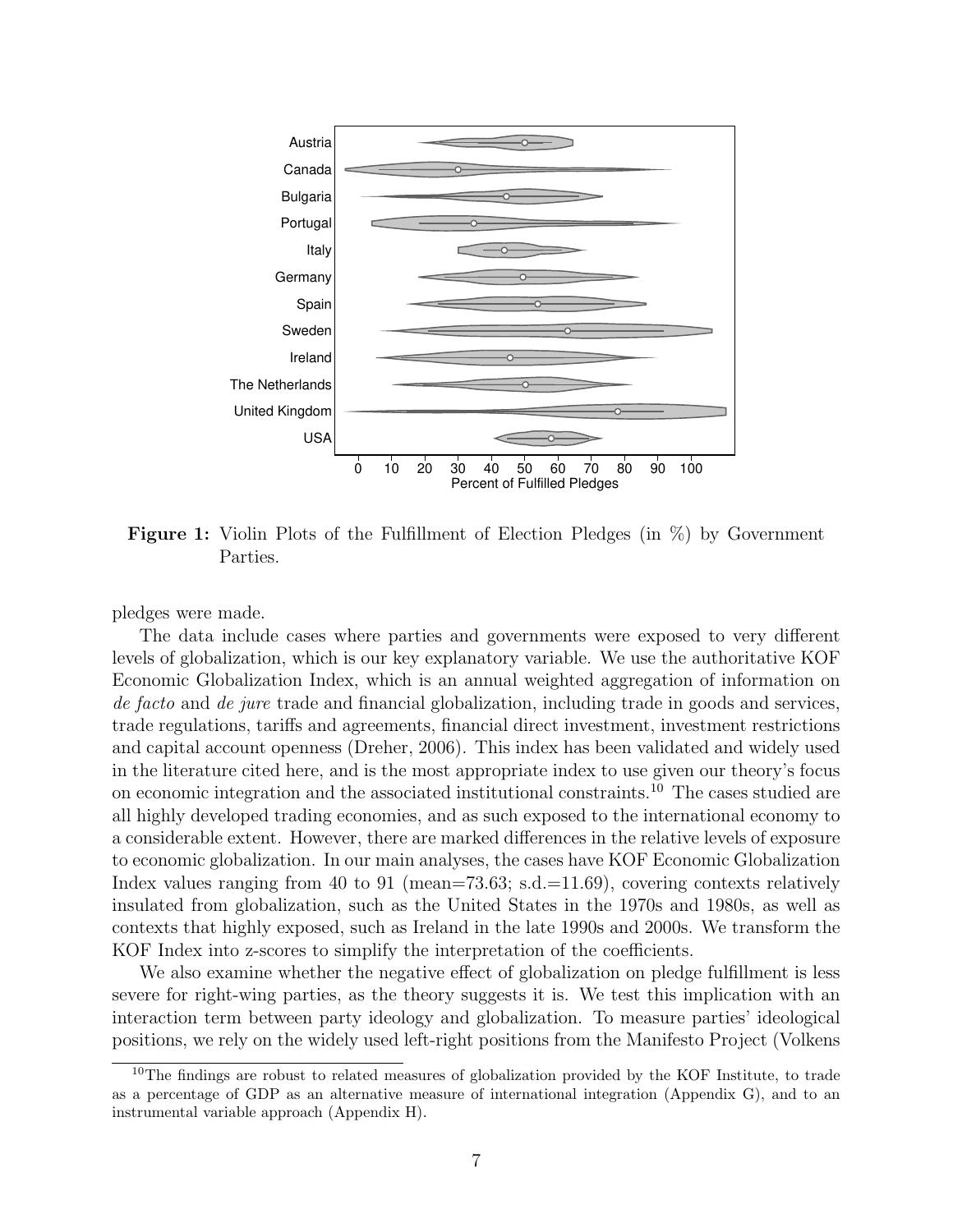[et al., 2019\)](#page-23-12), which are also derived from parties' election manifestos or platforms. These measures of parties' left-right positions are based on the Manifesto Project's established thematic coding scheme, into which each sentence or quasi-sentence of the manifesto is allocated to a thematic category. The left-right score of each manifesto is based on the proportion of text it devotes to themes considered right-wing themes minus the proportion of text it devotes to themes considered left-wing themes. One of the advantages of the Manifesto Project's measures is that they provide estimates of parties' ideological positions at the same time points as our observations of election pledges.

#### Comparative Analysis

We estimate a logit model on the 7,770 pledges made by parties that went on to hold executive power after the elections at which they made these pledges . The exponentiated coefficients from the model depicted in Figure [2](#page-8-0) summarize the effects of a range of explanatory variables that have been examined in previous studies of pledge fulfillment [\(Thomson](#page-23-11) [et al., 2017\)](#page-23-11). We describe the operationalization of the variables and present descriptive statistics in Appendix [B.](#page-27-0) The details of this model with numerical estimates are reported in Appendix [C.](#page-29-0) We also present models that control for the median voter position and the party left-right position in Appendix [D\)](#page-30-0). Appendix [E](#page-31-0) analyzes the effect by type of pledge (pledges to cut (expand) programs or increase (cut) taxes). We examine the effect of globalization in different types of market economies separately in Appendix [F.](#page-32-0) In Appendix [G](#page-33-0) we use alternative measures of globalization, including trade globalization, financial globalization and trade (as % of GDP). Appendix [H](#page-34-0) presents specifications with additional control variables, country fixed effects, a multinomial estimation to exploit the full variation in our dependent variable, and the results of an instrumental variable approach to deal with the potential endogenous nature of Globalization. Appendix [I](#page-37-0) replaces the decade fixed effects with alternative models that include year fixed effects and estimates the models for different decade subsets. In Appendix [J,](#page-38-0) we present results of different analyses to ensure our results are not driven by economic downturns. This includes an interaction between growth and Globalization and variables to control for the changes in growth, the magnitude in negative growth, inflation, unemployment, and dummy variables to indicate whether governments experienced crises at different times of the legislative period. Appendix [K](#page-39-0) provides evidence that the results hold when we exclude the United States, account for the number of previous governments and the number of years that a party served in government, and when we aggregate the data to the manifesto level. The main results are robust to these variations.

Globalization has a strong and robust negative association with the likelihood of pledge fulfillment. The exponentiated coefficient, which can be interpreted as an odds ratio, associated with *Globalization* is below 1 and highly significant ( $\exp(b) = .59$ ;  $p = .00$ ), which means that a one standard deviation increase in the level of *Globalization* is associated with a decrease of 41 percent in the odds that a pledge is fulfilled. Figure [3](#page-9-0) illustrates the large size of the effect. At relatively low levels of *Globalization*, corresponding to one standard deviation below the average, the probability of pledge fulfillment is 0.69 (95% CI .64; .73). By contrast, at relatively high levels of Globalization corresponding to one standard deviation above the average, the probability of pledge fulfillment is 0.47 (95% CI .42; .53). This key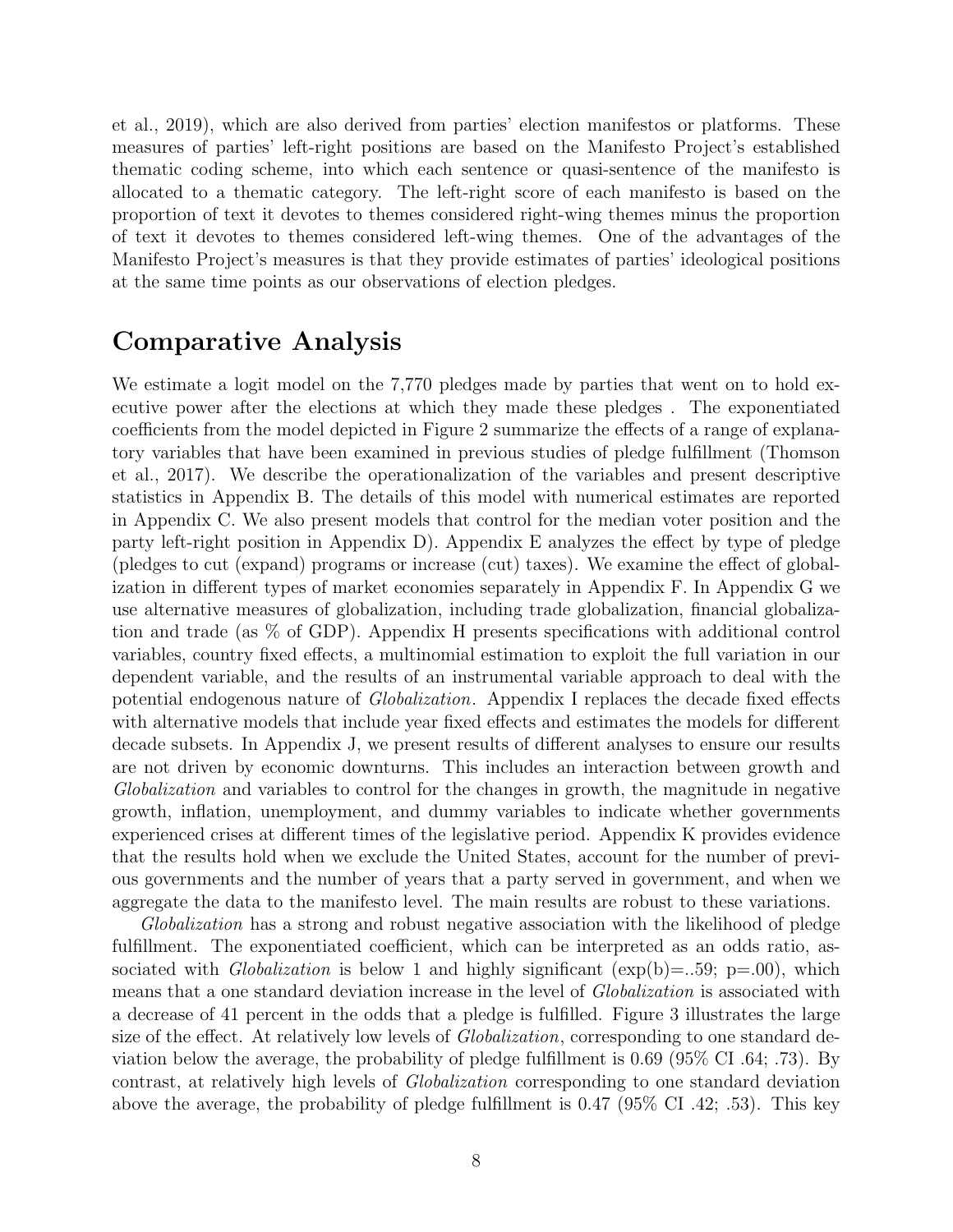<span id="page-8-0"></span>

Figure 2: Globalization and the Fulfillment of Election Pledges. The graph depicts odd ratios for each variable (dots) together with their 95% confidence intervals (lines). Coefficients (odds ratios) are from a logit model of Pledge Fulfillment (n=7,770). Logged scale. Robust standard errors clustered by manifesto. Full models in Appendix [C\)](#page-29-0).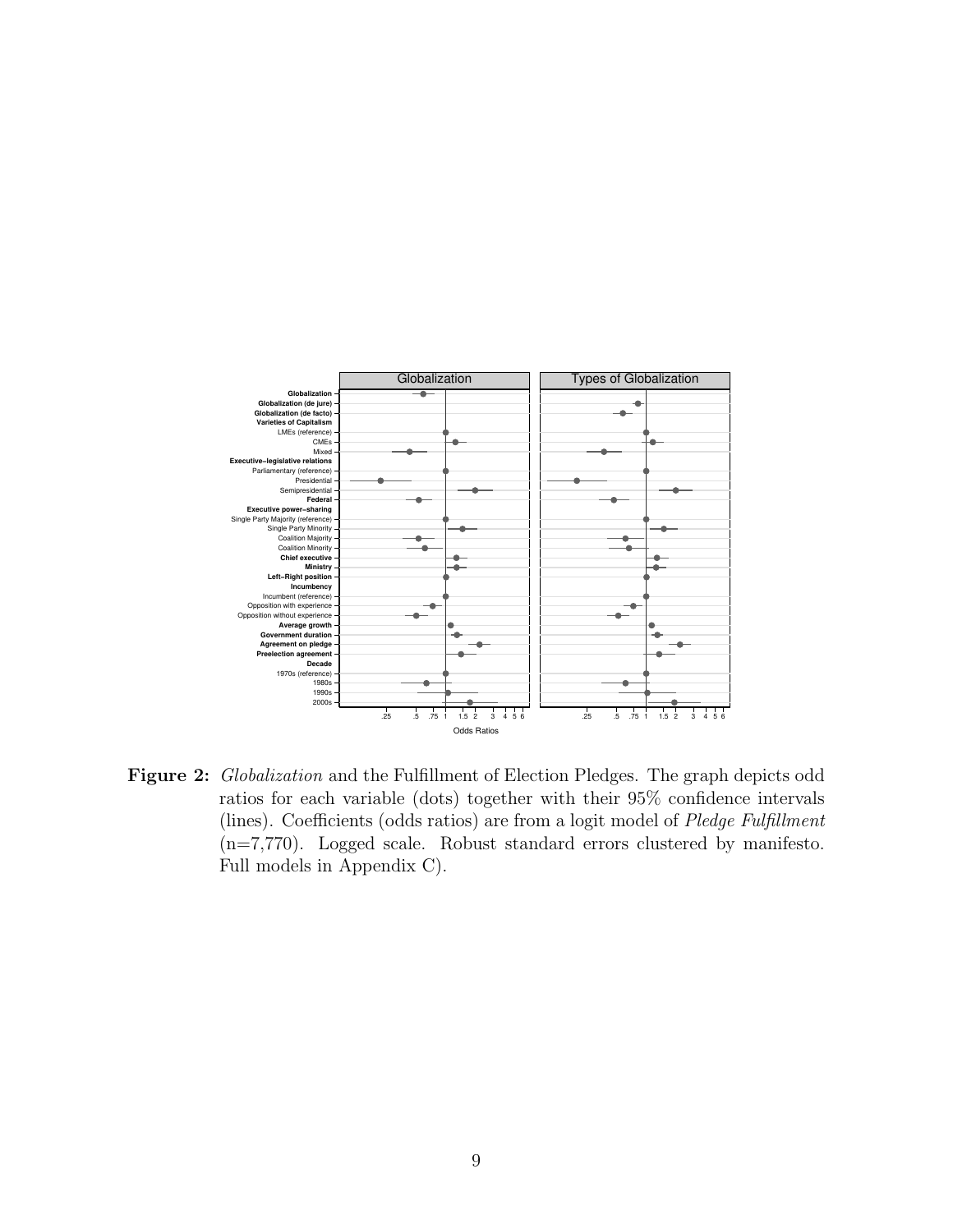<span id="page-9-0"></span>

**Figure 3:** Predicted Probabilities of *Pledge Fulfillment* at Different Levels of *Global*ization. Predicted probabilities (dots) of pledge fulfillment with their 95% confidence intervals holding other explanatory variables at their mean values. The gray bars represent the histogram for *Globalization*.

finding on the negative effect of *Globalization* does not depend on the inclusion of the relatively internationalized cases with values around 1.5 standard deviations above the average. The coefficient associated with *Globalization* is almost identical when excluding these cases (it remains at  $\exp(b)=.59$ ; p=.00).

The case study presented in the next section is the most appropriate way of illustrating the three mechanisms through which globalization affects promise breaking. Nonetheless, further quantitative analyses provide supportive findings in relation to two of the three mechanisms, on international legal commitments and international market actors. The KOF Economic Globalization Index consists of de jure and de facto components, with the former focusing on rules and the latter focusing on actual flows. Crucially for our purposes, these measures are not so highly correlated that they raise concerns about multicollinearity  $(r=.33, ...)$  $n=7,770$ . In a model with both *de jure* and *de facto* components, the coefficients associated with each of these measures is significant and negative, which is consistent with the argument that globalization constrains pledge fulfillment through both international commitments and the influence of economic actors (Figure [2\)](#page-8-0). While both are significant and strong effects, the effect of the de facto globalization indicator, which is most closely associated with our market actors mechanism, is strongest. This may suggest that globalization's negative effect on promise keeping works mainly, though not exclusively, through the empowerment of market actors. We do not find significant quantitative evidence that globalization affects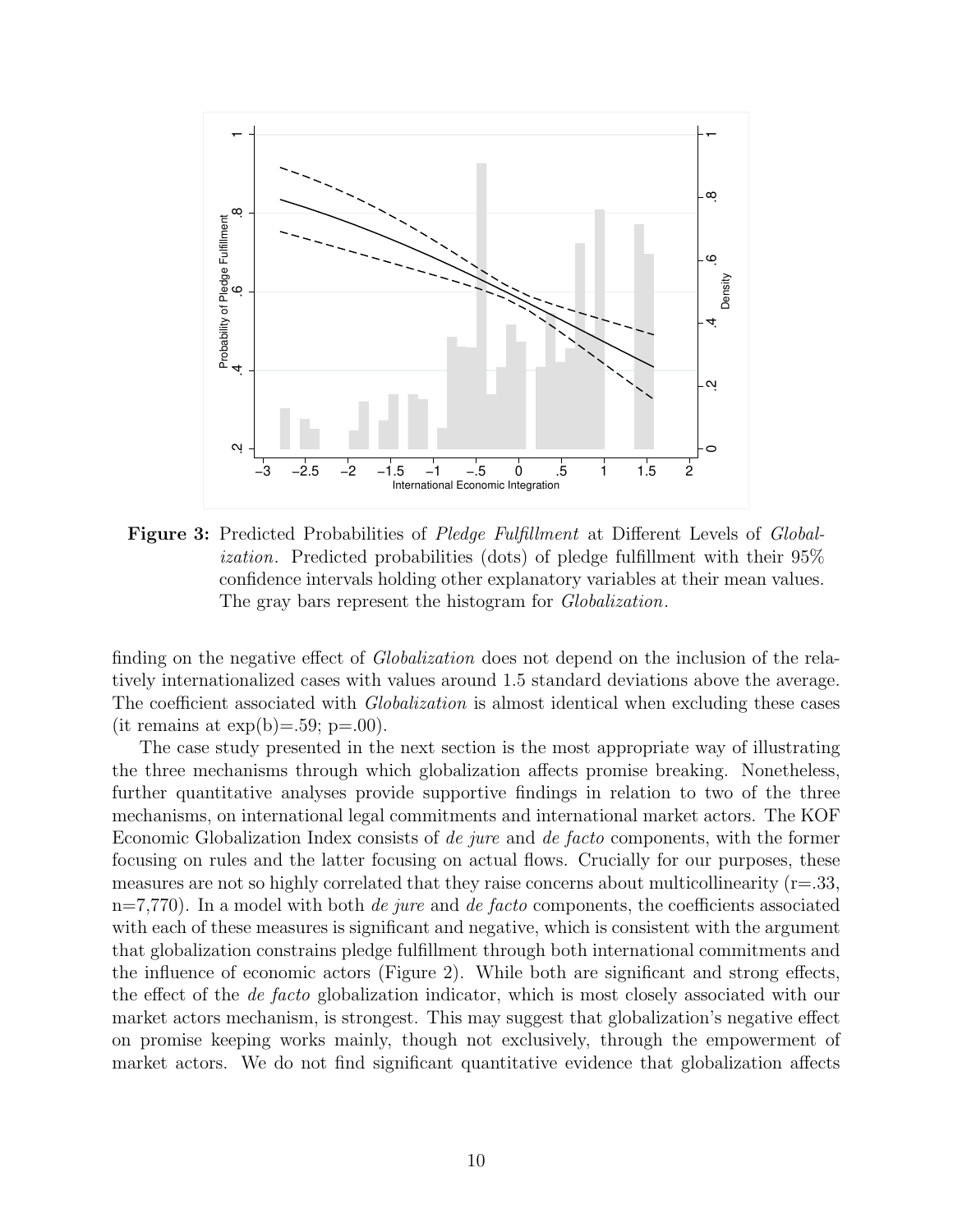<span id="page-10-0"></span>promise breaking through uncertainty.<sup>[11](#page-0-0)</sup> Nonetheless, we do not discount this mechanism, as the case study evidence presented below suggests it can be highly relevant.



**Figure 4:** Marginal Effects of *Globalization* on *Pledge Fulfillment* under Different Conditions. Logged Scale. The dots present odds ratios together with their 95% confidence intervals. The estimated effects of Globalization by the left-right position of the party are estimated in a model with an interaction between economic Globalization and Partisan Left-Right Ideology (Appendix [D\)](#page-30-0). The estimated effects of *Globalization* by type of pledge are estimated in three separate logit models, one for each type of pledge (Appendix [E\)](#page-31-0).

We present an interaction term between *Globalization* and *Partisan Left-Right Ideology* to examine whether the effect of Globalization depends on the ideological positions of the parties that made the pledge. Figure [4](#page-10-0) shows that for all left-wing parties and for rightwing parties with ideology scores up to 1.5 standard deviations above the mean observed ideology score, which means "to the right of the mean," Globalization has a significant negative effect on pledge fulfillment. At the same time, there is a significant interaction between Globalization and Partisan Left-Right Ideology, which indicates that Globalization has a weaker negative effect on pledge fulfillment for right-wing parties than left-wing parties. The coefficient associated with *Globalization* becomes insignificant for parties with *Partisan* 

 $11$ The non-finding regarding economic uncertainty is reported in Appendix [C.](#page-29-0) These analyses use estimates of economic uncertainty from the World Uncertainty Index developed [\(Ahir, Bloom and Furceri, 2018\)](#page-20-7). According to our theory, globalization increases uncertainty, which in turn affects pledge (non-)fulfillment. Accordingly, we estimate a model including economic uncertainty, but excluding globalization. This nonfinding in combination with the marked effect of uncertainty in the case study leads us to suspect that more refined measures and model specifications are required to detect this mechanism quantitatively.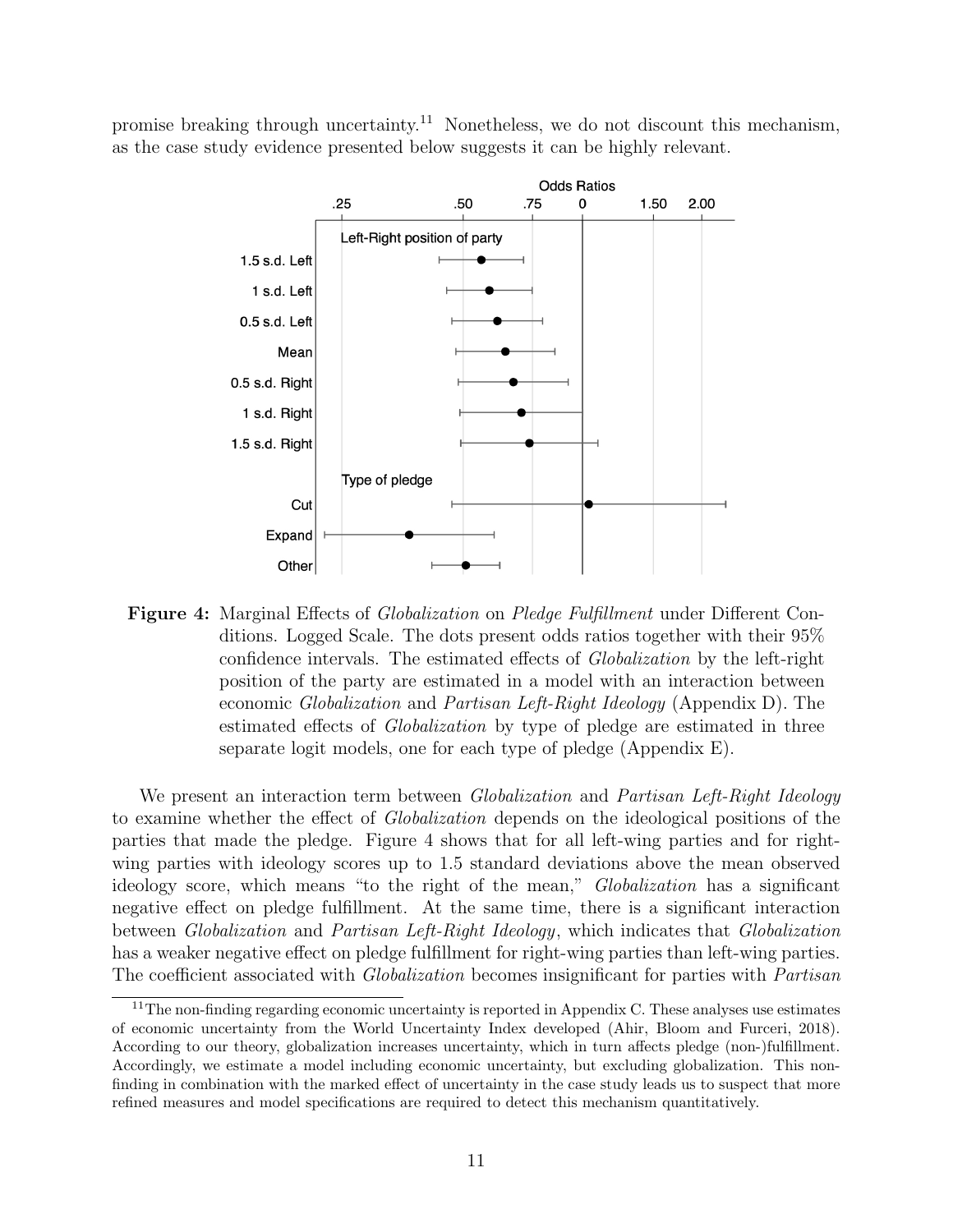Left-Right Ideology scores that are 1.5 standard deviations above the observed mean. These are relatively right-wing, if not "extreme right-wing" parties and account for a small but important proportion of our observations; a total of 762 of the 7,770 pledges were made by such parties. The parties concerned are the US Republicans in 1984 and 1988, the UK Conservatives in 1983, 1987 and 1992, the German CDU/CSU in 2005, and the Conservative Party of Canada in 2011. The findings suggest that the fulfillment of these parties' pledges is not significantly affected by their country's exposure to international markets.

This finding is consistent with the argument that right-wing parties support policies that are more closely aligned with pro-globalization economic actors [\(Ward, Ezrow and](#page-24-2) [Dorussen, 2011;](#page-24-2) [Schleiter et al., 2021\)](#page-23-13). This might also explain why we find more support for the international commitments and market actors mechanisms compared to the uncertainty mechanism (though we do find substantial support for uncertainty in the case study, see also fn. 11 for a discussion). To further examine this line of argument, we analyzed the effect of globalization conditional on the type of pledge. We examined 4,444 pledges made by parties in 48 manifestos from six countries (Bulgaria, Canada, Ireland, Sweden, the US, and the UK), for which a detailed categorization of pledge type is available. Each of the pledges was categorized according to whether it involved cutting taxes, cutting government programs, raising taxes, expanding government programs, or an "other" category of promise. The "other" category consists mainly of pledges to change rules and regulations. Pledges to cut taxes, of which there are many, and to cut programs, of which there are few, are typical economically liberal pledges. We group these pledges together to examine whether the proportion of pledges that parties make to cut taxes or programs is related to Globalization. The effects of *Globalization* on the fulfillment of different types of pledges are depicted in Figure [4.](#page-10-0) The odds ratio associated with *Globalization* is insignificant for pledges to cut taxes and programs, but is below 1 and significant for "expansionary pledges" (pledges to expand programs and raise taxes) and for "other" types of pledges. These findings indicate that Globalization has no discernible effect on the fulfillment of cut pledges, but has negative effects on the fulfillment of expansionary and other types of pledges, which is consistent with our argument.

The significant and negative impact of *Globalization* on the fulfillment of expansionary and other types of pledges is noteworthy, because it indicates that parties are unlikely to make more modest pledges in globalized contexts knowing that their capacity to fulfill pledges in those contexts is reduced. One might have expected that international integration could lead to fewer pledges or to more modest pledges that are more easily fulfilled. This would mitigate any observable effect of globalization on pledge fulfillment. To the extent that this happens, the observable negative effects of globalization on pledge fulfillment are conservative estimates of the true size of the effect.

Empirically, however, we find that levels of international economic integration have no effect on the numbers of pledges that parties make and only a small effect on the types of pledges that parties make. Parties' left-right ideological positions are a more important predictor of pledge-making. We examined the 178 manifestos from 11 countries on which we have comparable data on the frequency of pledges made by each party in each manifesto. We estimated a negative binomial model with the count of pledges in each manifesto as the dependent variable and *Globalization* as one of the explanatory variables (Model 1, Appendix [L\)](#page-40-0). The coefficient associated with *Globalization* is not significant ( $p=52$ ), which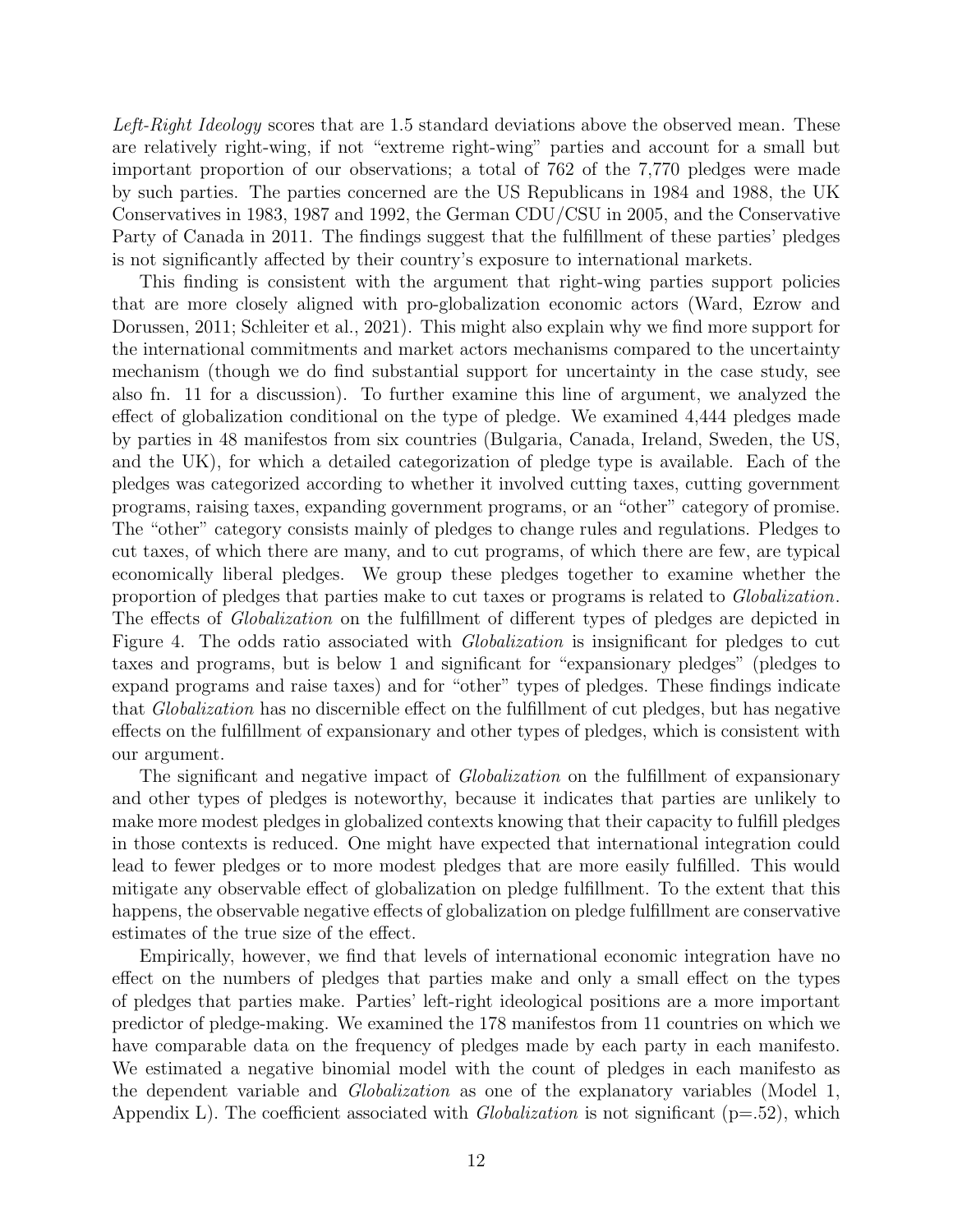is also the case for the other explanatory variables included in the model. These nonfindings accord with previous analysis of the frequency of pledge making, which concluded that parties make comparable numbers of pledges, whether they be left-wing or right-wing parties, incumbents or challengers, or in systems where single-party governments or coalitions are the norm [\(Naurin, Royed and Thomson, 2019,](#page-22-7) 39-55).

Globalization is weakly related to the types of pledges that parties make. However, the strength of this relationship is conditional and quite modest in comparison to the relationship between parties' ideological positions and the types of pledges they make. We first estimated a General Linear Model with the proportion of "cut" pledges in each manifesto as the dependent variable and Globalization as one of the explanatory variables (Model 2, Appendix [L\)](#page-40-0). The coefficient associated with *Globalization* is not significant ( $p=.77$ ). By contrast, Partisan Left-Right Ideology has a strong and highly significant association with the proportion of cut pledges they make. Figure [5](#page-12-0) depicts these relationships using predicted values. The expected proportion of pledges that are cut pledges is the same, around .10, regardless of the level of Globalization. By contrast, parties further to the right make far higher proportions of pledges that are cut pledges than do parties to the left.

<span id="page-12-0"></span>

**Figure 5:** Partisan Left-Right Ideology, Globalization, and Party Pledges to Cut Taxes and Programs. The graphs depict predictive probabilities together with 95% confidence intervals for different levels of Partisan Left-Right Ideology (a) and Globalization (b). Full models in Appendix [L.](#page-40-0)

Globalization is positively, albeit modestly, associated with the proportion of parties' pledges that are expansionary. Again, the effect of parties' ideological positions is far greater than international exposure. Pledges to expand government programs, of which there are many, and pledges to raise taxes, of which there are few, were grouped together to create a category of "expansionary" pledges. We estimated a General Linear Model with the proportion of "expansionary" pledges in each manifesto as the dependent variable and Globalization as one of the explanatory variables (Model 3, Appendix [L\)](#page-40-0). The coefficient associated with Globalization is positive and significant  $(p=0.0)$ . As countries are more exposed to international markets, parties tend to make relatively more expansionary pledges. While significant,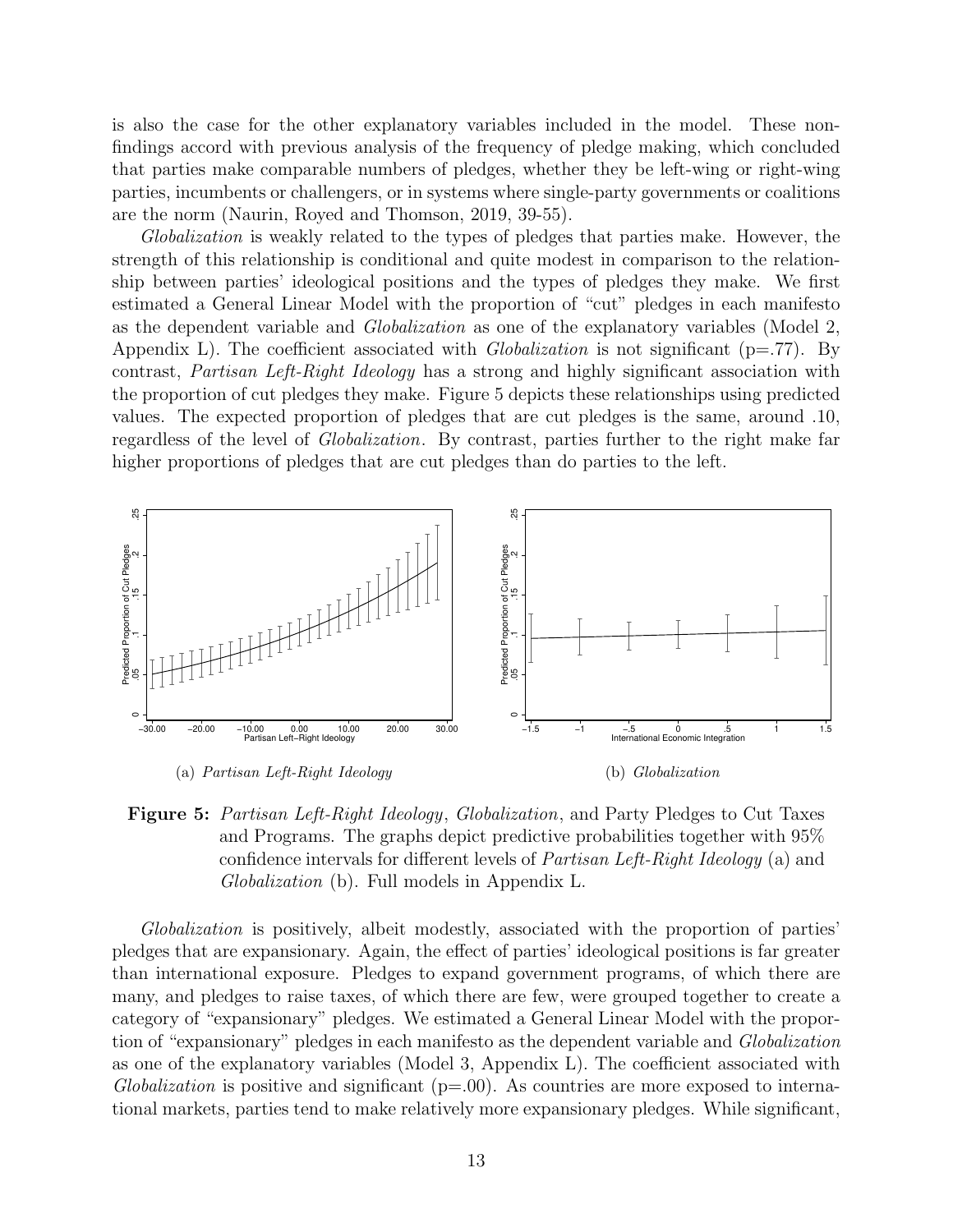this effect of *Globalization* is smaller than the effect of *Partisan Left-Right Ideology*, whereby parties further to the right make relatively fewer expansionary pledges than parties to the left. This adds further evidence to our argument that the globalization constraint may be less binding for parties on the right. The effects of Globalization and ideology are depicted as predicted values in Figures [6\(a\)](#page-13-0) and [6\(b\),](#page-13-1) respectively.

<span id="page-13-0"></span>

<span id="page-13-1"></span>Figure 6: Partisan Ideology, Globalization, and Party Pledges to Expand Programs and Taxes. The graphs depict predictive probabilities together with 95% confidence intervals for different levels of *Partisan Left-Right Ideology* (a) and Globalization (b). Full models in Appendix [L.](#page-40-0)

These results indicate that to the extent that manifesto writers respond to the constraints on pledge fulfillment imposed by globalization, these considerations play a minor role compared to the need to formulate policy appeals that win votes and secure the support of key party factions and supporters.

### The UK Conservative Party's Migration Pledge

We complement the quantitative analysis with a qualitative analysis of the mechanisms that underlie the relationship between globalization and pledge breaking. To trace the underlying causal mechanisms of our theoretical argument, we examine why the Conservative Party was unable to fulfill one of its central election pledges of 2010, to reduce net migration to below 100,000, during the 2010-15 governing period when the party held executive office. This is a typical case in the sense described by [Gerring](#page-21-12) [\(2008\)](#page-21-12), in that it is typical of the relationship between globalization and pledge fulfillment; the governing party could not fulfill a salient election promise in the context of deep integration into the global economy. In 2010, the UK ranked as the fifth most globalized country in the world, just below Belgium, Sweden, Switzerland and The Netherlands. Although net migration fell somewhat after the 2010 election, the government failed to bring it even close to the promised benchmark, and numbers rose again after 2012. This failure is noteworthy given that immigration policy promises are more likely kept by governments when they are salient and public pressure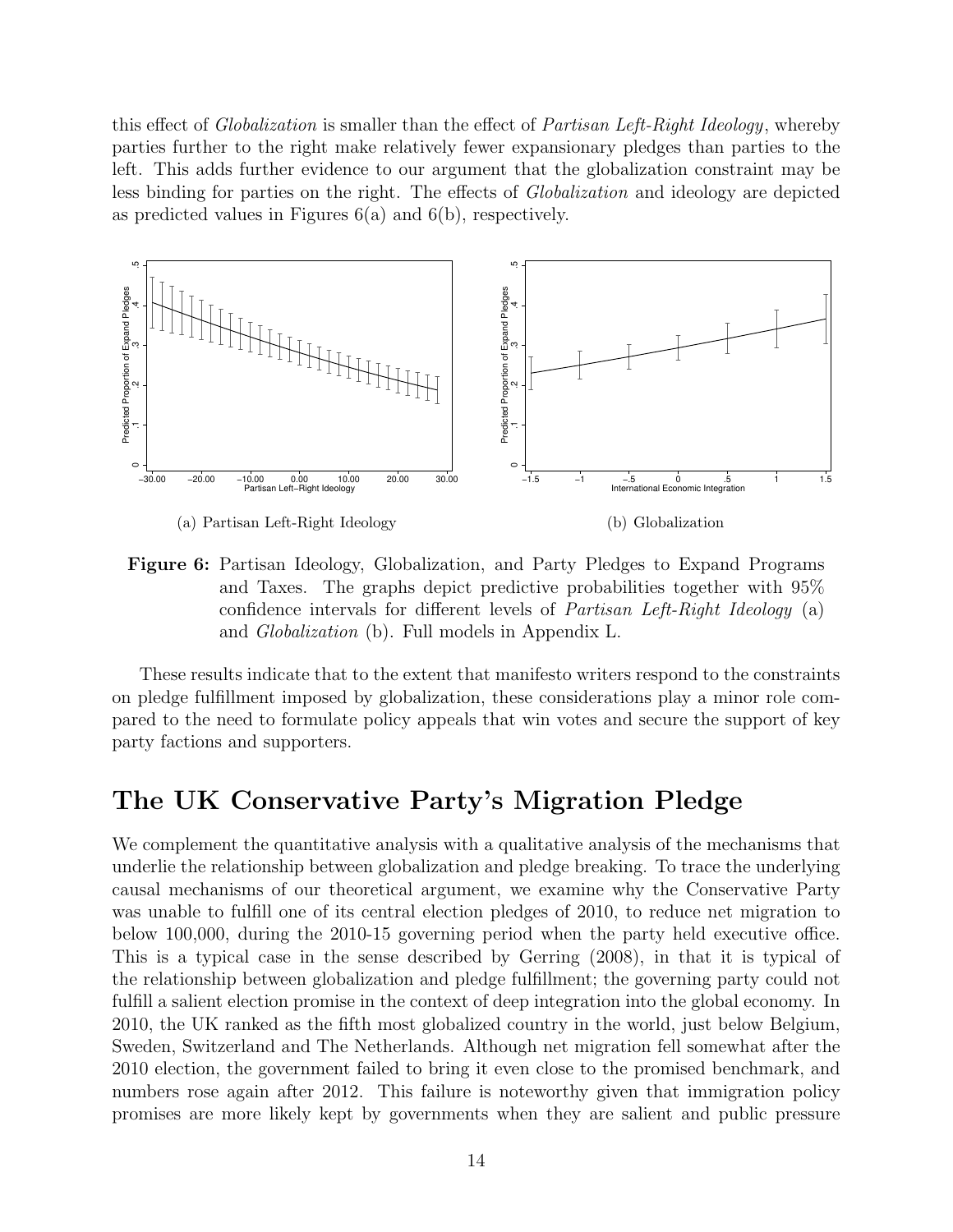to keep them is intense (Böhmelt and Ezrow, 2022). Because the UK was highly exposed to globalization and the pledge was unfulfilled, we would expect to observe the theoretical mechanisms underlying our argument in operation.

To trace the underlying causal mechanisms, we rely on a range of secondary sources (including academic studies and newspaper articles), primary archival materials (such as election manifestos, consultation reports, and government communications), and interviews with political, administrative, and economic elites who were involved in the debates. In selecting the interviewees, we strove to maintain a balance across political ideologies, views on immigration, and background in terms of public and private sectors. The interviewees included, among others, the former Minister for Immigration, Damian Green, a member of the Conservative Party and the former Secretary of the Department of Business, Innovation, and Skills, Sir Vince Cable, a member of the Liberal Democratic Party.[12](#page-0-0)

#### The Genesis of the Migration Pledge

The Conservative Party formulated the pledge to cut net migration in response to public concerns regarding increasing levels of migration in a challenging economic context. Before the 2010 election, the Conservative Party, led by David Cameron, was the main opposition party challenging the incumbent Labour Party, led by Prime Minister Gordon Brown. At that time, the country was reeling from the global financial crisis, and unemployment had risen to over 2 million for the first time since the 1990s. These economic conditions fueled anti-immigration sentiments in large parts of the population who believed that the economic problems and immigration were intimately linked. A clear majority of British citizens became opposed to immigration. A survey by Ipsos MORI in 2011 found that 64% of respondents believed there were too many immigrants in Britain [\(Blinder and Richards, 2020\)](#page-20-9).

Public opposition to immigration put pressure on political parties before the 2010 election. The right-wing UK Independence Party (UKIP) positioned itself as the party to tackle immigration [\(Ford and Goodwin, 2014\)](#page-21-13). They pledged to end "uncontrolled mass immigration" by imposing an immediate five-year freeze on immigration [\(Carey and Geddes, 2010,](#page-20-10) 860). This allowed UKIP to gain public support and put pressure on both the Conservative and Labour Parties. Immigration featured prominently in the 2010 election campaign, including the three leaders debates [\(Carey and Geddes, 2010\)](#page-20-10). Both major parties responded to public opinion and the UKIP challenge by proposing to control immigration.

The Conservatives were losing supporters to UKIP at an alarming rate. UKIP won second place in the 2009 European Parliament elections, and its transformation into a multiissue party strengthened its appeal at the national level [\(Ford and Goodwin, 2014,](#page-21-13) 84). UKIP's message resonated with many voters who generally voted for the Conservatives, and it gained most votes in Conservative-held constituencies. With UKIP gaining ground on the Conservative Party and a majority of public opinion in favor of reducing migration, David Cameron committed the party to reducing immigration. On January 10, 2010, just months ahead of the general election, he made the now infamous promise in a BBC interview, stating that if he won the election he would limit net immigration to "tens of thousands" each year. The pledge had been prepared carefully. It was developed by the then-Shadow Minister of

<sup>&</sup>lt;sup>12</sup>A full list of interviewees can be found in Appendix [M.](#page-41-0) Each interview lasted 30 to 60 minutes.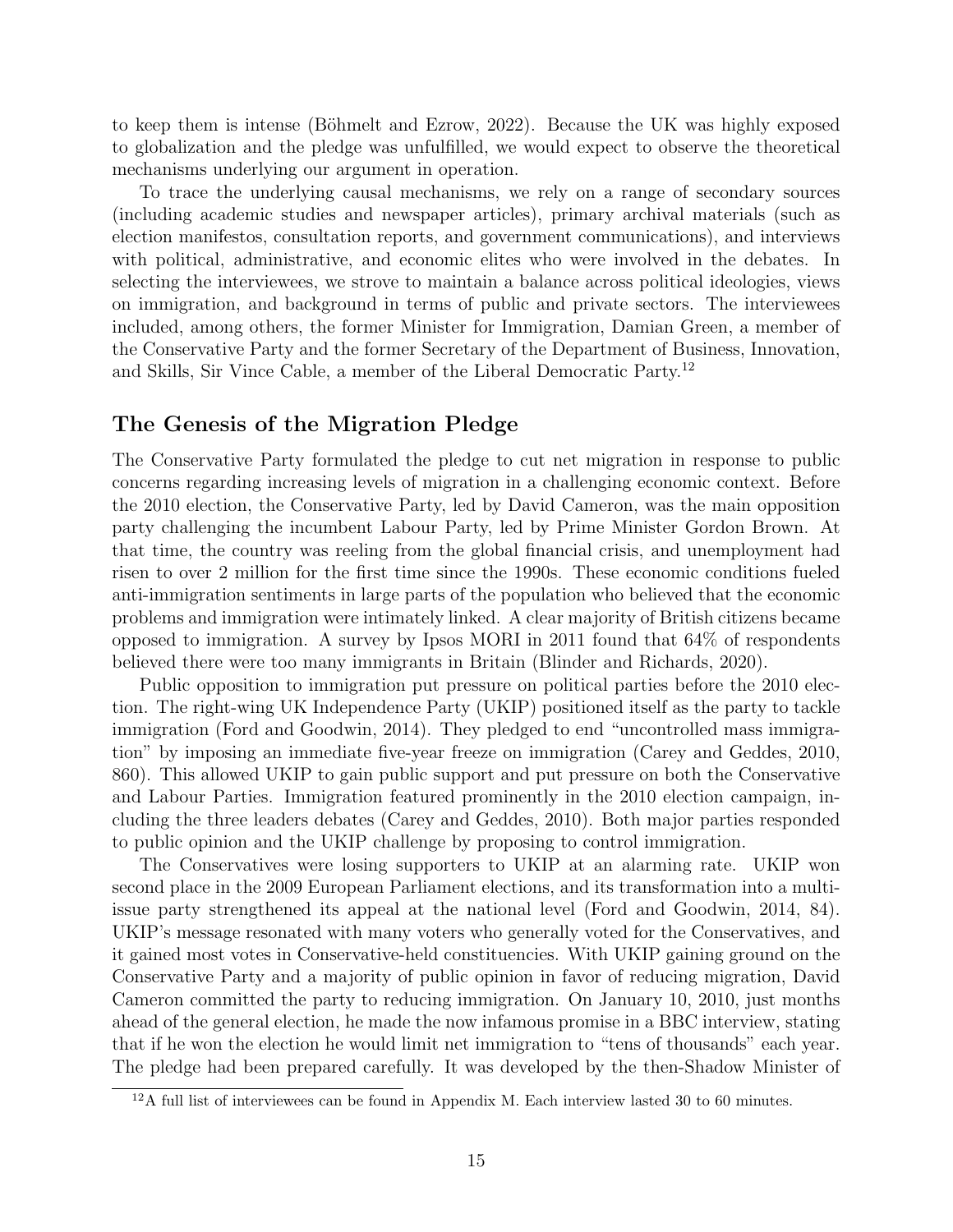Immigration Damian Green based on a pamphlet he had written on economic migration with David Davies, another prominent Conservative politician. It was agreed upon by a small group of party elites, including the shadow Home Office team and the leadership of the Conservative Party. The 2010 Conservative Party election manifesto made the 100,000 net migration target official party policy [\(Conservative Party, 2010\)](#page-20-11). According to our interviewees, the pledge was not merely aspirational; or as Cameron put it himself: "no ifs, no buts."[13](#page-0-0) Our interviewees who participated in the formulation of the pledge shared the view that there was a sincere belief within the party leadership that the target was achievable when it was formulated.

According to many observers and our interviewees, the rationale behind Cameron's move was to respond to public concerns about immigration and to neutralize migration as an issue during the campaign [\(Bale, Hampshire and Partos, 2011\)](#page-20-12). And indeed, during the campaign, the Conservative Party won significant political ground on the basis of their pledge on immigration, the only issue on which the party scored significantly better than Labour.<sup>[14](#page-0-0)</sup> According to a YouGov survey, at 25.2% the Conservatives were far ahead of both Labour (6.3%) and the Liberal Democrats (1.8%) on respondents' judgment of the best party to handle immigration. Immediately after announcing the promise in early 2010, Cameron's personal favorability ratings increased substantially [\(Dahlgreen, 2015\)](#page-20-13).

#### The Road to Failure

The Conservative Party won the 2010 election and subsequently led a coalition government with the Liberal Democrats. Under the leadership of then-Home Secretary Theresa May, the UK Home Office introduced one of the harshest immigration policies in British history. The government implemented a cap on skilled labour migration from outside the European Union, which was promised in the Conservative's 2010 manifesto. It introduced a new minimum income threshold for people with spouses from overseas, which was arguably consistent with its 2010 manifesto statement to "limit[...] access only to those who will bring the most value to the British economy," a statement that conveys intent, but does not specify the action that would be taken. The government also cracked down on "bogus" colleges and "foreign criminals."[15](#page-0-0) In addition, the Hostile Environment Policy, as it was called, included administrative and legislative steps to make it as difficult as possible for non-citizens to stay in the UK.[16](#page-0-0) Yet, net migration remained stubbornly above 100,000, and even increased to 336,000 just before the 2015 election (up from 246,000 in 2010) according to the UK Office of National Statistics. Despite failing to fulfill the promise, it was repeated by the Conservative Party during the 2015 election campaign. The same promise was again repeated at the 2017 election, after Theresa May took over the leadership of the party. Only in 2019 did the

<sup>&</sup>lt;sup>13</sup>Travis, Alan. "Net migration to UK higher than when coalition took office." The Guardian. February 26, 2015.

<sup>&</sup>lt;sup>14</sup>Elliott, Francis. "Cameron steps back to avoid tensions within party." The Times. February 27, 2010. <sup>15</sup>Trilling, Daniel. "10 years on, David Cameron's toxic net migration pledge still haunts the UK." The Guardian. January 14, 2020.

<sup>&</sup>lt;sup>16</sup>Hill, Amelia. "Hostile Environment: the hardline Home Office policy tearing families apart" The Guardian. November 28, 2017; Trilling, Daniel. "10 years on, David Cameron's toxic net migration pledge still haunts the UK." The Guardian. January 14, 2020.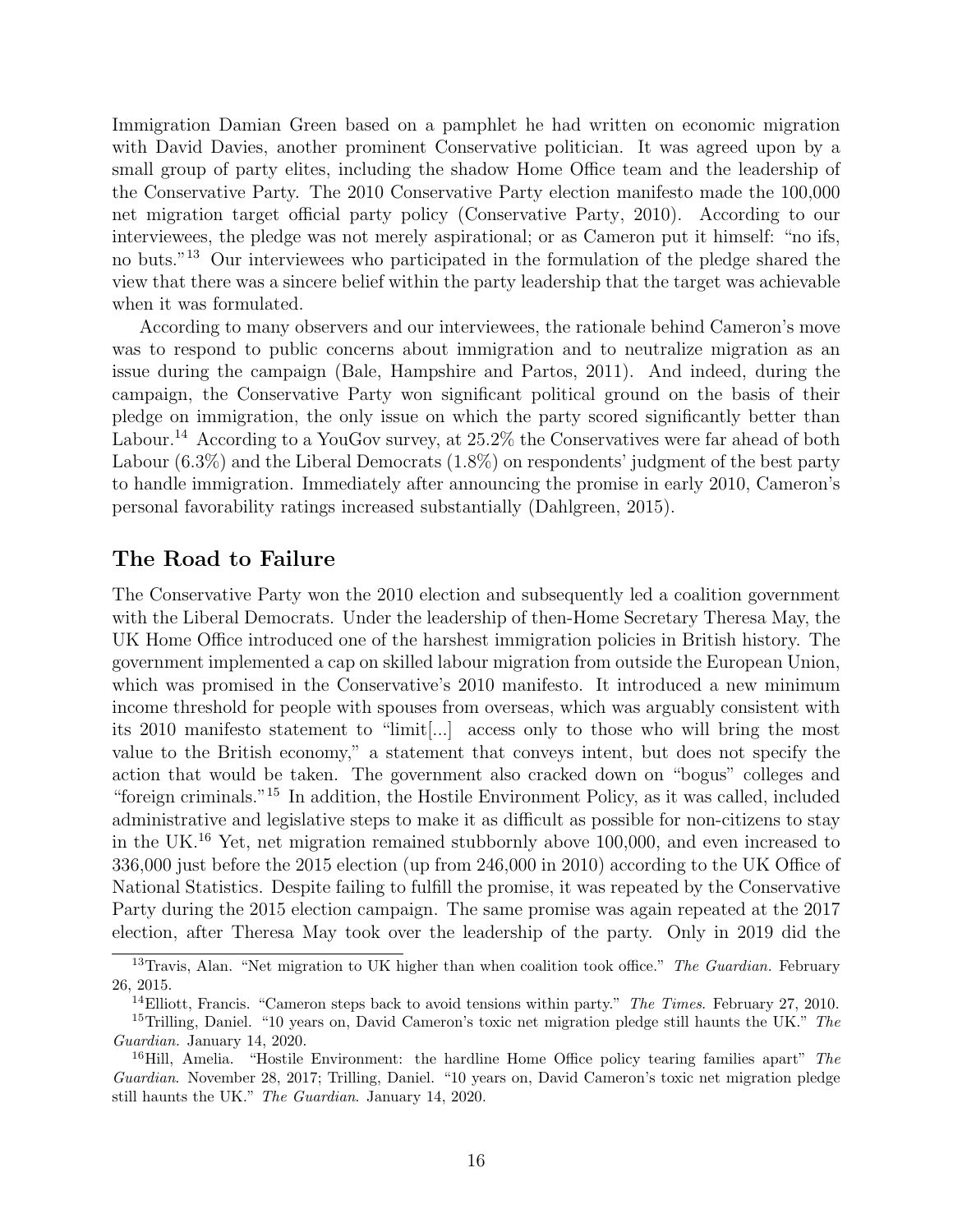party replace the net-migration pledge with a promise to implement an Australian-style points-based immigration system.

Our analysis indicates three main reasons why the Conservatives were unable to fulfill the pledge. One obvious (though not the most important) obstacle to fulfilling the pledge was the UK's membership of the European Union. The UK had agreed to freedom of labor movement across Europe as part of the European Single Market. To accede to the EU in 2007, Bulgaria and Romania had agreed to limited movement of labor during a transition period, which came to an end in 2013, followed by substantial increases in migration from both countries to the UK. The European Single Market therefore constrained the government's ability to fulfill its promise. As Theresa May said after it became clear that the government had failed to keep its promise: it was "unlikely" the target of getting net migration below 100,000 would be met, because EU migration had "blown us off course."[17](#page-0-0) However, the effect of the EU should not be overstated. Migrants from EU member countries accounted for less than onethird of long-term migrants to the UK. In 2010, of the 281,000 immigrants, 196,000 were from outside the EU (70%). Even if the UK had eliminated all immigration from the EU, they would not have achieved their target of 100,000 (Office of National Statistics). Rather than focusing on EU citizens, the government's attempts focused on cutting immigration from non-EU countries, including the immigration of skilled individuals who were highly sought after by UK businesses and organizations in the private and public sectors. There was also some attempt to cut numbers of overseas students, who brought both economic benefits partly through college tuition fees and also contributed to the UK's scientific community.

The government's inability to affect or even anticipate emigration was another important constraint on its capacity to fulfill the pledge, and one that was subject to considerable uncertainty. A decline in British emigration after 2010 contributed significantly to the failure to fulfill the pledge. The fall in emigration was partly the result of the increased costs of living abroad due to a weak pound, with the government having little control over currency movements due to the UK's integration in global financial markets.<sup>[18](#page-0-0)</sup> In a consultation report from 2010, the Migration Advisory Committee (MAC), an independent government advisory committee, had warned the government that uncertainties about emigration numbers as well as EU rules might limit the feasibility of achieving the net migration target [\(Migration Advisory Commmittee, 2010\)](#page-22-13). In addition, many Britons returned to the UK during this period from crisis-hit Spain and Dubai, which further contributed to increased net migration.[19](#page-0-0)

Furthermore, the pledge was opposed by a broad range of national and international actors from the private and public sectors. Following a call for responses on these issues, the Migration Advisory Committee received over 400 responses by domestic and international actors including the Scottish Government, the Government of Ireland, the Embassy of Japan, various trade federations, banking associations, law firms, law associations, the health and social services sectors (including hospitals, medical services and nursing homes), private companies, the British Chamber of Commerce, the oil industry, universities, research institutes, the Royal Bank of Canada, the Greater London Authority, the Department of Health, the

<sup>17</sup>"Cameron accused of 'total failure' on immigration." BBC. November 27, 2014.

<sup>&</sup>lt;sup>18</sup>Owen, Paul and Alan Travis. "Vince Cable warns coalition colleagues over immigration cap." The Guardian. 27 August 2010.

<sup>19</sup>Travis, Alan. "Cameron's empty immigration promise." The Guardian. January 11, 2010.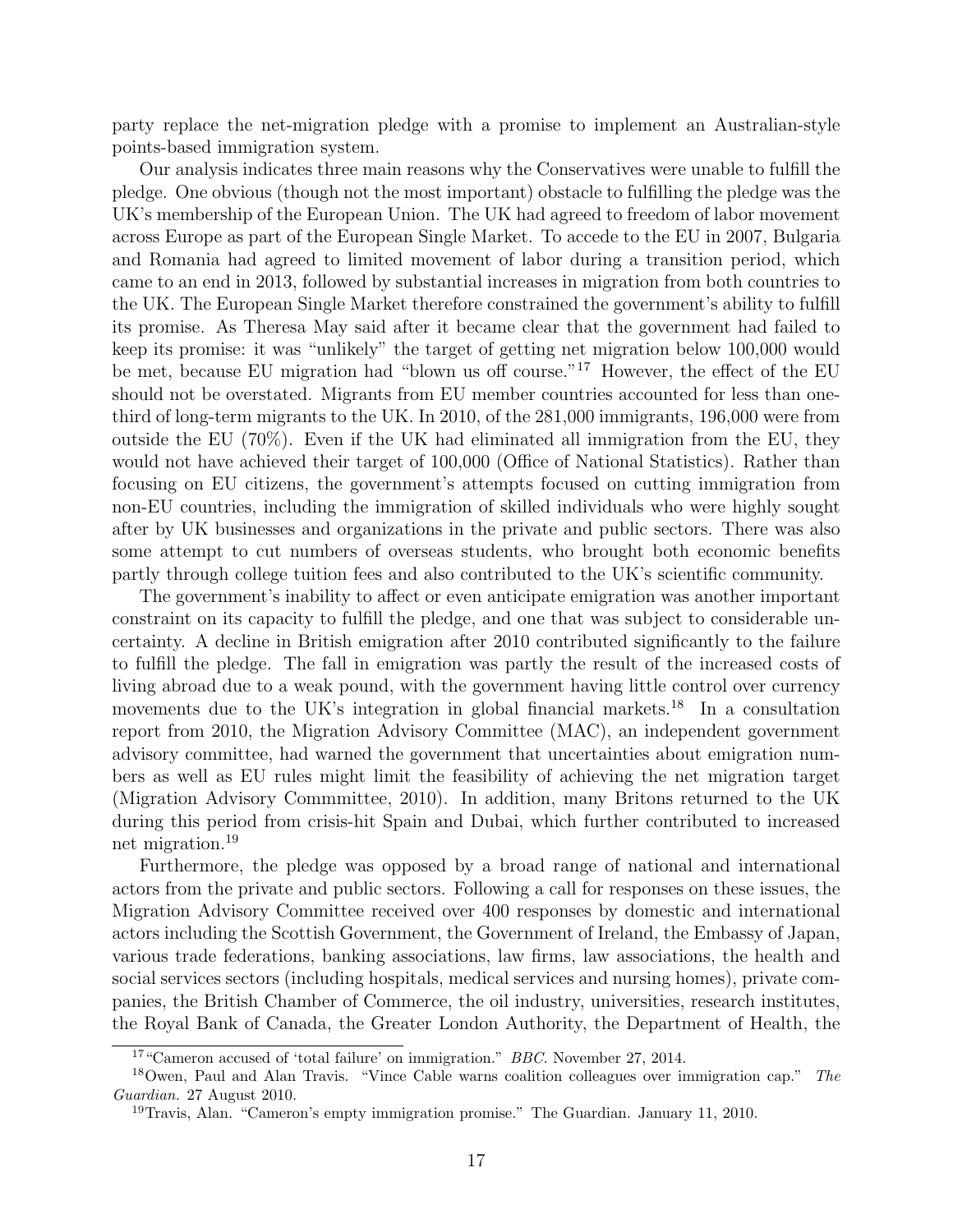Department of Education, the Department of Work and Pensions, and the Migration Policy Institute. The opposition expressed to the cap was as forceful as it was unanimous. Of the responses quoted in the report, only one response from a member of the public argued in favor of the cap on migration.

Private and public sector employers warned that the introduction of a cap would lead to major skill shortages. The lobbying efforts came from a variety of stakeholders, including politicians from all parties, business groups, law firms, car manufacturers, pharmaceutical companies and the National Health Service (NHS). The NHS relied on recruiting skilled and relatively low paid care workers from abroad. Gerwyn Davies from the Chartered Institute of Personnel Development expressed his concerns with a stark warning to the government:

"The reality for employers is that training workers to plug the UK skills gap is a lengthy task.  $(\dots)$  The abrupt introduction of a radical cap would therefore leave many employers with a bigger skills problem and tempt employers with global operations to offshore jobs, where they can find the skills."[20](#page-0-0)

Sectors with international operations raised concerns about the significant adverse economic effects of restricting immigration. In a joint response to the Migration Advisory Committee consultation, the Association of Foreign Banks (AFB) and British Bankers' Association (BBA) threatened that:

"If the ability of migrants to enter the UK under Tier 2 is significantly reduced, AFB and BBA members will create jobs overseas, that otherwise would have been created in the UK. As a result, the teams supporting those roles will also be located overseas." [\(Migration Advisory Commmittee, 2010,](#page-22-13) 105).

Further pressure came from overseas. A major concern was that restrictive immigration measures would make it difficult to secure trade cooperation, and several interviewees noted the effect of the policies on relations with India. The policies threatened to derail negotiations between Britain and India to promote trade between the two countries in 2010. The UK government wanted the Indian government to allow British banks, legal and insurance firms and small manufacturers to operate in India. In return, India asked for mutual recognition of qualifications so that its lawyers and bankers could operate in the UK. The Indian government was concerned that the cap on immigration would make this difficult and was dismayed by what they called racially prejudiced policies toward Indians. The UK had much to lose as total bilateral trade between the UK and India was worth £11.5 billion, and UK exports to India totalled £4.7 billion in 2019.<sup>[21](#page-0-0)</sup> Our interviews confirmed that the pressure worked; after a high-level meeting between the UK and Indian governments, the UK shelved planned restrictions on intra-company transfers, which were opposed by Indian firms.

The pressure exerted by these actors was intense and multi-dimensional. It was expressed publicly (through the media, including through the notoriously vociferous British tabloid

 $20$ Owen, Paul and Alan Travis. "Vince Cable warns coalition colleagues over immigration cap." The Guardian. 27 August 2010.

<sup>&</sup>lt;sup>21</sup> Waugh, Paul. "Cable warns on immigration as Cameron flies out to woo India." The Evening Standard. July 27, 2010.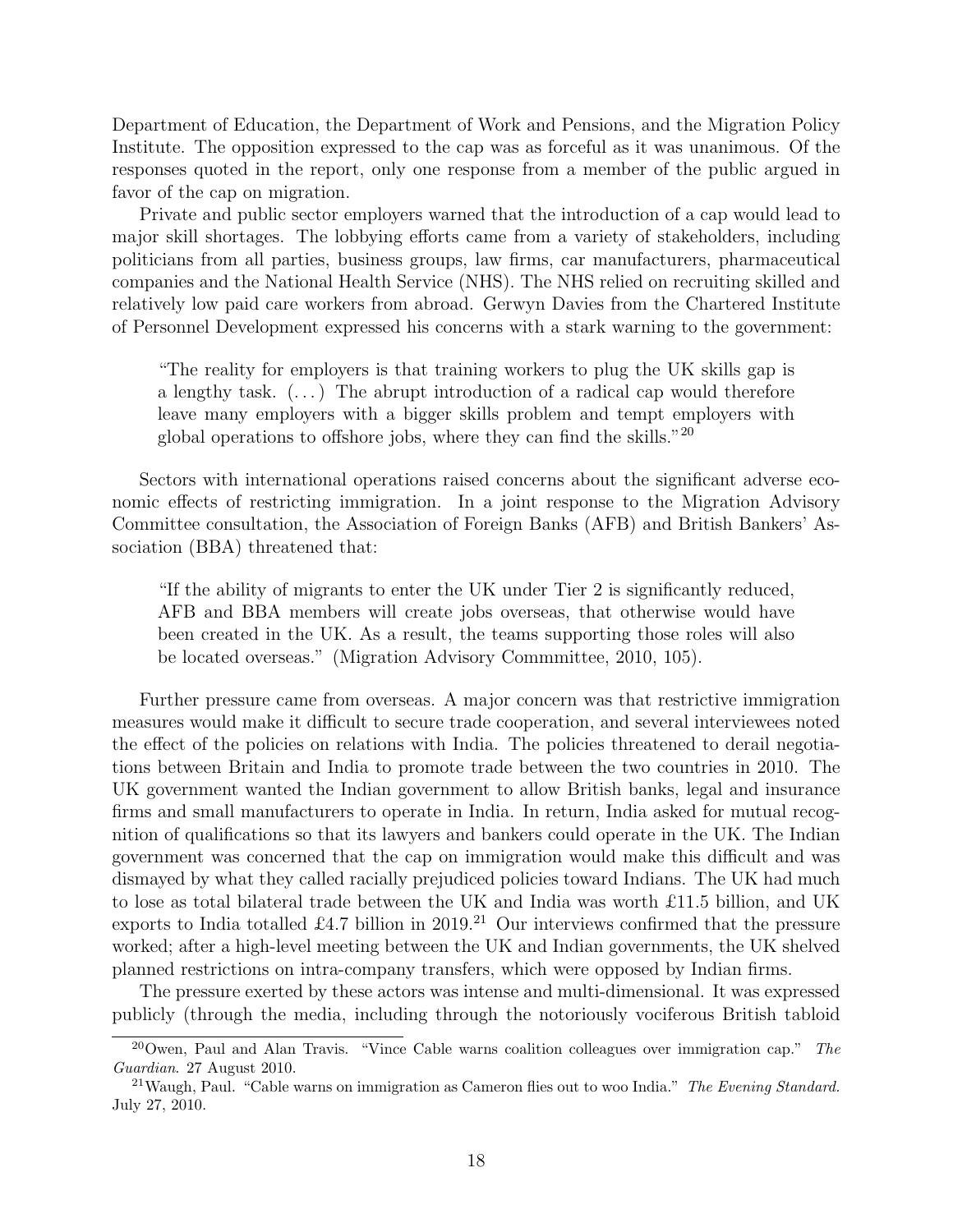newspapers) as well as behind closed doors (through lobbing the Department of Business, Innovation and Skills, the Home Office, or the Prime Minister through the Business Advisory Group). Although the pressure did not convince the government to abandon the pledge altogether, the government did not pursue many of the measures it had originally intended to, and many compromises were made. For example, the Home Office agreed not to restrict intracompany transfers, which made up a significant share of immigration, and made significant concessions on foreign students and family policies. As one of the interviewees notes "if there hadn't been resistance, from lobby groups, from me and my colleagues, they [anti-immigration measures] would have gotten much worse.<sup>[22](#page-0-0)</sup>

In sum, the Conservative Party's broken net migration pledge provides vivid illustrations of the theoretical mechanisms through which globalization can impede promise keeping. International integration constrained the British government because of its international commitments, especially its membership of the EU. Economic uncertainty associated with globalization also played a role, partly in relation to the unpredictability of both inward and outward migration flows. Finally, the case illustrates how market actors can lobby government successfully when their interests are threatened by the fulfillment of an election pledge. We find little support for alternative explanations of this broken promise, such as the role of coalition politics. Indeed, Sir Vince Cable, the senior Liberal Democrat cabinet member during the 2010-15 government, described the Liberal Democrat's influence on this issue to us as negligible (see Appendix [N\)](#page-42-0). The case illustrates how the causal mechanisms associated with globalization play out in practice.

### Conclusion

Globalization poses a formidable challenge to democratic representation at the national level. Governing parties in highly internationalized contexts fulfill significantly fewer of the pledges they made to voters before the elections that brought them to power. Promise keeping is central to promissory representation, which is the mainstay of mainstream democratic theory and popular conceptions of how democracy works. Until now, comparative research on election pledges has looked mainly inward, toward the domestic level, to explain differences in the likelihood of pledge fulfillment in different governments and time periods. But treating governments as independent units is no longer appropriate as modern states are deeply embedded in layers of international interdependence. This applies not only to research on election pledges, but also to other aspects of democratic performance.

Our findings indicate that although globalization has only a modest effect on pledge making, it has a large and negative effect on pledge fulfillment. The negative effect of globalization applies in a broad range of contexts and to a broad range of parties and pledges. It is also striking that it reduces the likelihood of fulfillment of a broad range of pledges, not only pledges that are considered economic pledges. Globalization is, however, especially constraining for center and center-left parties, the very parties that are under most pressure from their core voters to compensate the losers of globalization.

The consequences of promise breaking in the context of international constraints have yet to be examined. Failure to deliver on election pledges is associated with the widespread belief

 $22$ Interview 1.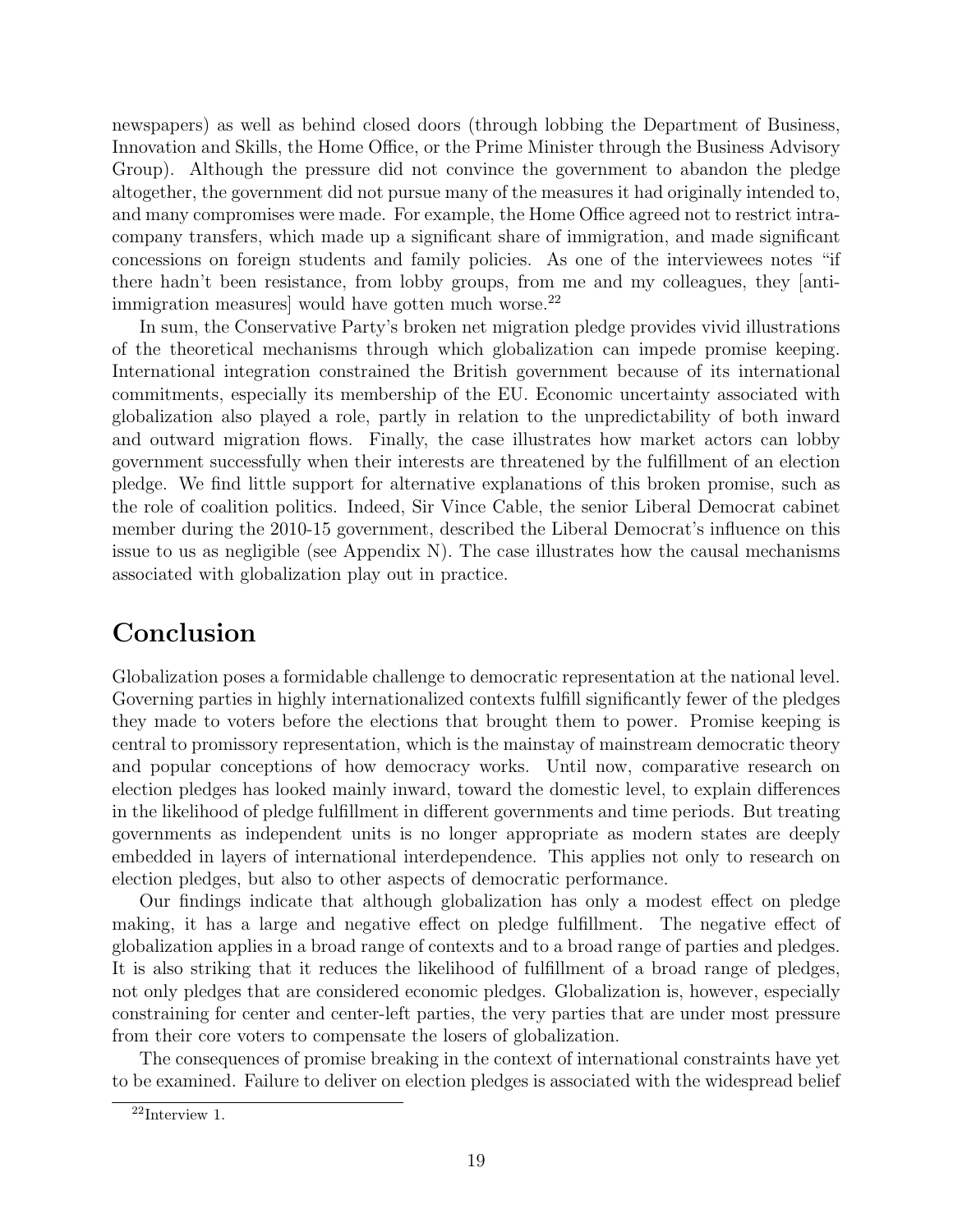that politicians are untrustworthy promise breakers. Such lack of trust can be corrosive if it becomes synonymous with expectations of betrayal, rather than healthy vigilance on the part of citizens with respect to government performance. A key question is whether citizens hold governing parties to account for promise breaking if those parties are deeply constrained by globalization. Answering these questions may shed light on the causes of the globalization backlash and the rise of populist parties. Our findings indicate that consistent pledge breaking in globalized contexts may at least contribute to the anti-globalization backlash and the rise of extreme parties, with important implications for promissory representation by mainstream parties.

Our findings do not necessarily indicate that national representative democracy is impossible in the age of globalization. The broader debate on the impact of globalization on democracy includes claims other than promise making and keeping, and a comprehensive assessment requires that these be considered too. Proponents of the view that globalization can enhance democratic performance at the national level assert that globalization enables governments to pursue long-term welfare-enhancing policies for their citizens. While international integration may be costly in terms of promise keeping and policy responsiveness, the costs due not accrue equally to all parties. Future research should address the extent to which the constraints of globalization are contingent on other factors such, as economic conditions, the salience of pledges and different policy areas. Furthermore, globalization may be beneficial in terms of responsibility, which is another key element of democratic representation. One of the major challenges in this field of research is to assess the trade-offs between these different aspects of democratic representation. This research agenda is all the more salient as political movements to limit globalization gather pace.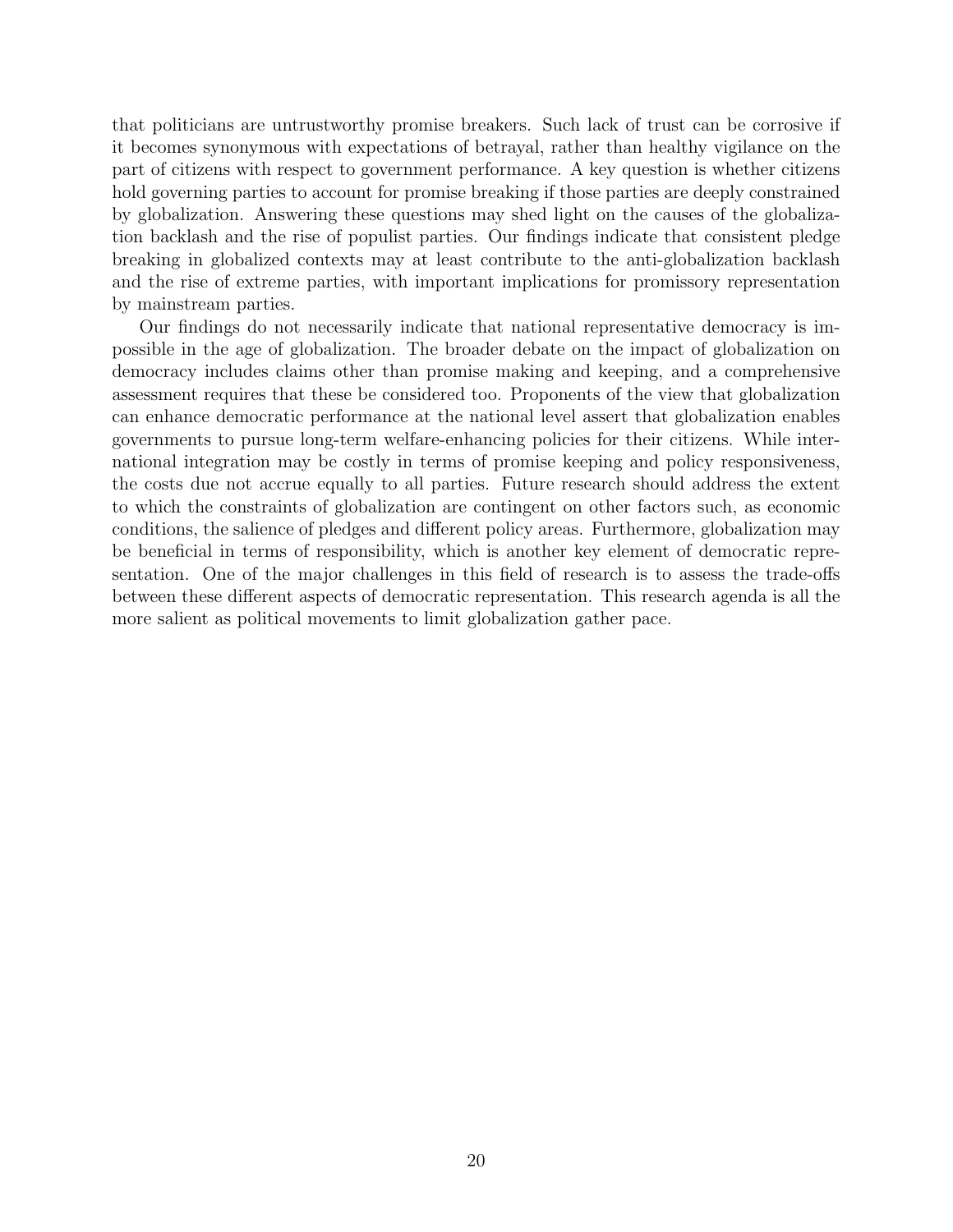### References

- <span id="page-20-3"></span>Acemoglu, Daron and James A. Robinson. 2006. Economic Origins of Dictatorship and Democracy. New York: Cambridge University Press.
- <span id="page-20-14"></span>Acemogly, Daron, Suresh Naidu, Pascual Restrepo and James A. Robinson. 2019. "Democracy Does Cause Growth." Journal of Political Economy 127(1).
- <span id="page-20-4"></span>Adsera, Alicia and Carles Boix. 2002. "Trade, Democracy, and the Size of the Public Sector: The Political Underpinnings of Openness." International Organization 56(2):229–62.
- <span id="page-20-7"></span>Ahir, Hites, Nicholas Bloom and Davide Furceri. 2018. "The World Uncertainty Index." Available at https://ssrn.com/abstract=3275033.
- <span id="page-20-12"></span>Bale, Tim, James Hampshire and Rebecca Partos. 2011. "Having One's Cake and Eating it Too: Cameron's Conservatives and Immigration." Political Quarterly 82(3):398–406.
- <span id="page-20-9"></span>Blinder, Scott and Lindsay Richards. 2020. "UK Public Opinion Toward Immigration: Overall Attitudes and Level of Concern." The Migration Observatory Briefing.
- <span id="page-20-8"></span>Böhmelt, Tobias and Lawrence Ezrow. 2022. "How Party Platforms on Immigration Become Policy." *Journal of Poublic Policy* 42(1):1–19.
- <span id="page-20-5"></span>Broz, J. Lawrence, Jeffry Frieden and Stephen J. Weymouth. 2008. "Exchange-Rate Policy Attitudes: Direct Evidence from Survey Data." IMF Staff Papers 55, 3.
- <span id="page-20-10"></span>Carey, Sean and Andrew Geddes. 2010. "Less is More: Immigration and European Integration at the 2010 General Election." Parliamentary Affairs 63(4):849–865.
- <span id="page-20-11"></span>Conservative Party. 2010. "The Conservative Party Manifesto." Conservative Campaign Headquarters.
- <span id="page-20-2"></span>Dahl, Robert. 1999. Can International Organizations be Democratic? A Sceptic's View. In Democracy's Edges, ed. Ian Shapiro and Casiano Hacker-Cordon. Cambridge: Cambridge University Press.
- <span id="page-20-0"></span>Dahl, Robert A. 1956. A Preface to Democratic Theory. Chicago: University of Chicago Press.
- <span id="page-20-13"></span>Dahlgreen, Will. 2015. "Ten Years On: David Cameron the Least Disliked Party Leader of a Generation." YouGov: Politics and Current Affairs.
- <span id="page-20-15"></span>Dorey, Peter and Mark Garnett. 2016. The Conservative-Liberal Coalition Government 2010-2015: A Marriage of Inconvenience. London: Palgrave MacMillan.
- <span id="page-20-1"></span>Downs, Anthony. 1957. "An Economic Theory of Political Action in a Democracy." The journal of political economy 65(2):135–150.
- <span id="page-20-6"></span>Dreher, Axel. 2006. "Does Globalization Affect Growth? Evidence from a new Index of Globalization." Applied Economics 38(10):1091-1110.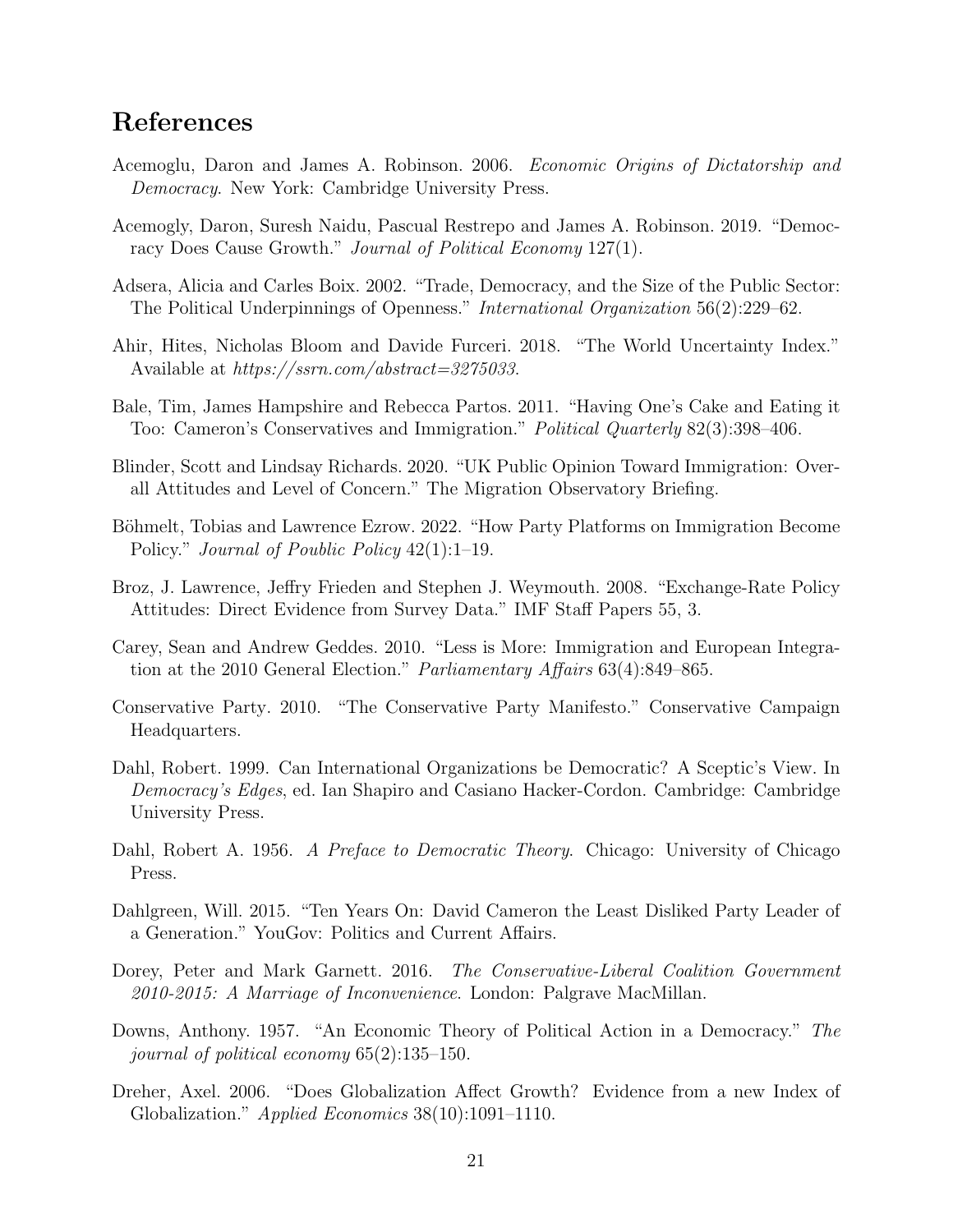- <span id="page-21-8"></span>Dreher, Axel, Noel Gaston and Pim Martens. 2008. Measuring Globalisation: Gauging its Consequences. New York: Springer.
- <span id="page-21-1"></span>Ezrow, Lawrence and Timothy Hellwig. 2014. "Responding to Voters or Responding to Markets? Political Parties and Public Opinion in an Era of Globalization." International Studies Quarterly 58(4):816–827.
- <span id="page-21-13"></span>Ford, Robert and Matthew Goodwin. 2014. Revolt on the Right. Explaining Support for the Radical Right in Britain. London: Routledge.
- <span id="page-21-11"></span>Foster, Caroline E. 2021. Global Regulatory Standards in Environmental and Health Disputes: Regulatory Coherence, Due Regard, and Due Diligence. Oxford: Oxford University Press.
- <span id="page-21-6"></span>Garrett, Geoffrey. 1998. Partisan Politics in the Global Economy. Cambridge: Cambridge University Press.
- <span id="page-21-12"></span>Gerring, John. 2008. Case Selection for Case-Study Analysis: Qualitative and Quantitative Techniques. In Oxford Handbook of Political Methodology, ed. Janet M. Box-Steffensmeier, Henry E. Brady and David Collier. Oxford University Press pp. 645–684.
- <span id="page-21-3"></span>Goodman, Sara Wallace and Tom Pepinsky. 2021. "The Exclusionary Foundations of Embedded Liberalism." International Organization 75(2):411–39.
- <span id="page-21-14"></span>Hall, Peter A. and David Soskice. 2001. Varieties of Capitalism: The Institutional Foundations of Comparative Advantage. Oxford: Oxford University Press.
- <span id="page-21-2"></span>Hellwig, Timothy. 2015. Globalization and Mass Politics: Retaining the Room to Maneuver. Cambridge: Cambridge University Press.
- <span id="page-21-0"></span>Hellwig, Timothy and David Samuels. 2007. "Voting in Open Economies: the Electoral Consequences of Globalization." Comparative Political Studies 40:283–306.
- <span id="page-21-7"></span>Iversen, Torben and Thomas R. Cusack. 2000. "The Causes of Welfare State Expansion: Deindustrialization of Globalization?" World Politics 52(3):313-49.
- <span id="page-21-10"></span>Jahn, Detlef. 2006. "Globalization as 'Galton's Problem': The Missing Link in the Analysis of Diffusion Patterns in Welfare State Development." International Organization 60(2):401– 431.
- <span id="page-21-9"></span>Kayser, Mark A. 2005. "Who Surfs, Who Manipulates? The Determinants of Opportunistic Election Timing and Electorally Motivated Economic Intervention." American Political Science Review 99(1):17–27.
- <span id="page-21-5"></span>Keohane, Robert O., Stephen Macedo and Andrew Moravcsik. 2009. "Democracy-Enhancing Multilateralism." *International Organization* 63(1):1–31.
- <span id="page-21-4"></span>Klingemann, H.-D., A. Volkens, J. Bara, Ian Budget and M. McDonald. 2006. Mapping Policy Preferences II: Estimates for Parties, Electors and Governments in Eastern Europe, European Union, and OECD 1990-2003. Oxford University Press.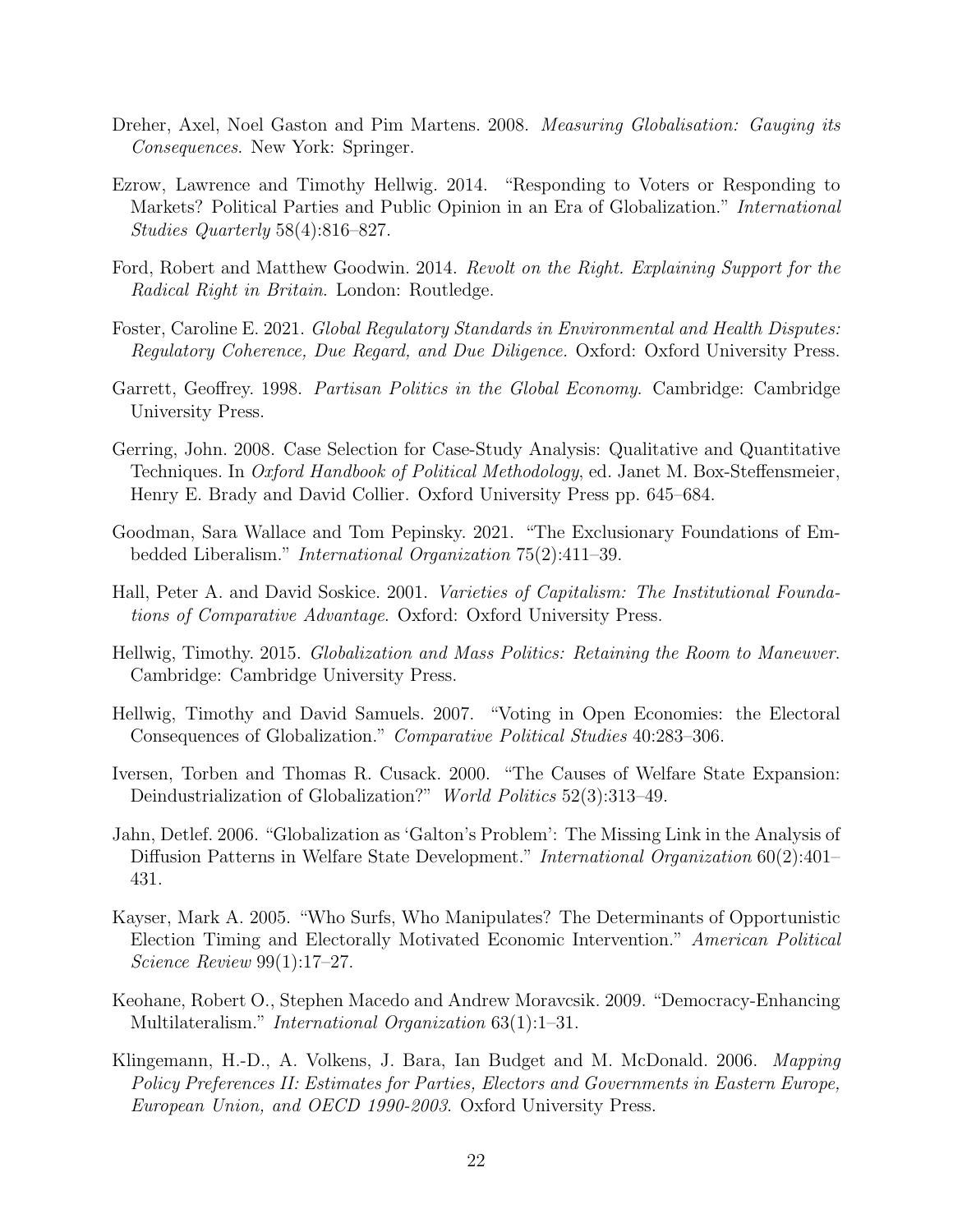- <span id="page-22-5"></span>Klingemann, Hans-Dieter, Richard I. Hofferbert and Ian Budge. 1994. Parties, Policies and Democracy. Boulder: Westview Press.
- <span id="page-22-14"></span>Lang, Valentin F. and Marina Mendes Tavares. 2018. "The Distribution of Gains from Globalization." IMF Working Paper No. 1854.
- <span id="page-22-1"></span>Manin, Bernhard. 1997. The Principles of Representative Government. New York: Cambridge University Press.
- <span id="page-22-0"></span>Mansbridge, Jane. 2003. "Rethinking Representation." American Political Science Review 97(4):515–528.
- <span id="page-22-8"></span>Mansfield, Edward D. and Nita Rudra. 2021. "Embedded Liberalism in the Digital Era." International Organization 75(2):558–85.
- <span id="page-22-4"></span>Matthiess, Theres. 2020. "Retrospective pledge voting: A comparative study of the electoral consequences of government parties' pledge fulfilment." European Journal of Political Research 59(4):774–796.
- <span id="page-22-6"></span>McDonald, Michael and Ian Budge. 2005. Elections, Parties, Democracy: Conferring the Median Mandate. Oxford: Oxford University Press.
- <span id="page-22-9"></span>Meyerrose, Anna. 2020. "The Unintended Consequences of Democracy Promotion: International Organizations and Democratic Backsliding." Comparative Political Studies 53(10):1547–1581.
- <span id="page-22-13"></span>Migration Advisory Commmittee. 2010. Limits on Migration. Limits on Tier 1 and Tier 2 for 2011/12 and Supporting Policies. Technical report Migration Advisory Committee.
- <span id="page-22-10"></span>Milner, Helen V. and Bumba Mukherjee. 2009. "Democratization and Economic Globalization." Annual Review of Political Science 12(163-81).
- <span id="page-22-11"></span>Mosley, Layna. 2000. "Room to Move: International Financial Markets and National Welfare States." International Organization 54(4):737–773.
- <span id="page-22-12"></span>Mosley, Layna. 2003. Global Capital and National Governments. Cambridge: Cambridge University Press.
- <span id="page-22-2"></span>Naurin, Elin and Henrik Ekengren Oscarsson. 2017. "When and Why are Voters Correct in their Evaluations of Specific Government Performance?" Political Studies 65:860–876.
- <span id="page-22-3"></span>Naurin, Elin, Stuart Soroka and Niels Markwat. 2019. "Asymmetric Accountability: An Experimental Investigation of Biases in Evaluations of Governments' Election Pledges." Comparative Political Studies 52(13-14):2207–2234.
- <span id="page-22-7"></span>Naurin, Elin, TJ Royed and Robert Thomson. 2019. Party Mandates and Democracy: Making, Breaking and Keeping Election Pledges in Twelve Countires. Michigan: Michigan University Press.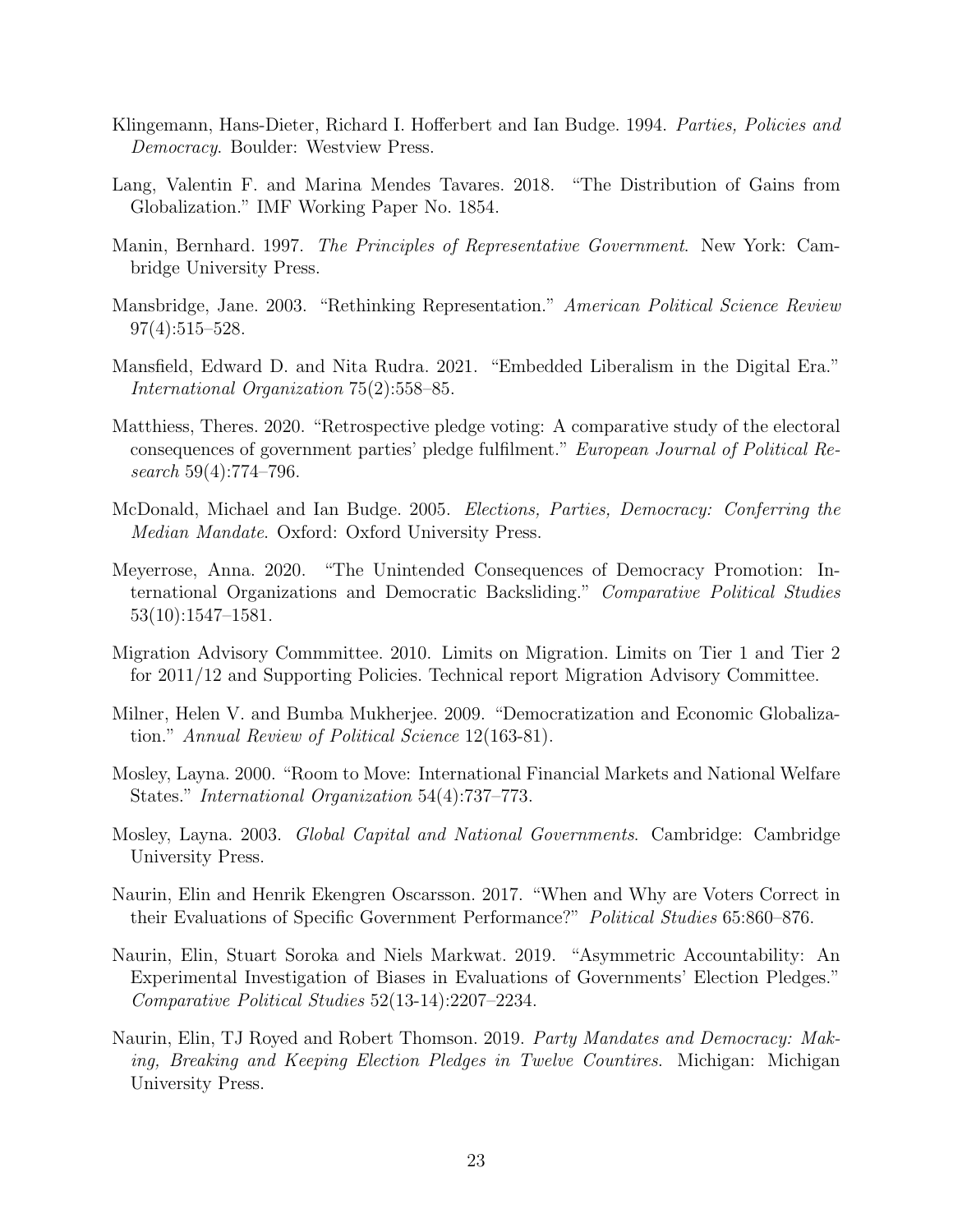- <span id="page-23-14"></span>Partos, Rebecca and Timothy Bale. 2015. "Immigration and Asylum Policy Under Cameron's Conservatives." British Politics 10(2):169–184.
- <span id="page-23-6"></span>Rodrik, Dani. 1998. "Why Do More Open Economies Have Bigger Governments?" Journal of Political Economy 106(5):997–1032.
- <span id="page-23-2"></span>Rodrik, Dani. 2012. The Globalization Paradox: Democracy and the Future of the World Economy. Oxford: Oxford University Press.
- <span id="page-23-4"></span>Royed, Terry J. 1996. "Testing the Mandate Model in Britain and the United States: Evidence from the Reagan and Thatcher Eras." *British Journal of Political Science* 26(1):45– 80.
- <span id="page-23-5"></span>Rudra, Nita. 2005. "Globalization and the Strengthening of Democracy in the Developing World." American Journal of Political Science 49:704–30.
- <span id="page-23-3"></span>Ruggie, John Gerard. 1982. "International Regimes, Transactions, and Change: Embedded Liberalism in the Postwar Economic Order." International Organization 36(2):379–415.
- <span id="page-23-10"></span>Sassen, Saskia. 1996. Losing Control? Sovereignty in the Age of Globalization. New York: Columbia University Press.
- <span id="page-23-9"></span>Sattler, Thomas. 2013. "Do Markets Punish Left Governments." The Journal of Politics 75(2):343–356.
- <span id="page-23-0"></span>Saward, Michael. 1998. The Terms of Democracy. Cambridge: Polity.
- <span id="page-23-8"></span>Schedler, Andreas. 1998. "The Normative Force of Electoral Promises." Journal of Theoretical Politics 10:191–214.
- <span id="page-23-13"></span>Schleiter, Petra, Tobias Böhmelt, Lawrence Ezrow and Roni Lehrer. 2021. "Social Democratic Party Exceptionalism and Transnational Policy Linkages." World Politics 73(3):512– 544.
- <span id="page-23-1"></span>Stokes, Susan C. 2001. Mandates and Democracy: Neoliberalism by Surprise in Latin America. Cambridge: Cambridge University Press.
- <span id="page-23-7"></span>Swank, Duane. 2002. Global Capital, Political Institutions, and Policy Change in Developed Welfare States. New York: Cambridge University Press.
- <span id="page-23-11"></span>Thomson, Robert, Terry Royed, Elin Naurin, Joaquín Artés, Rory Costello, Laurenz Ennser-Jedenastik, Mark Ferguson, Petia Kostadinova, Catherine Moury, François Pétry and Katrin Praprotnik. 2017. "The Fulfillment of Parties' Election Pledges: A Comparative Study on the Impact of Power Sharing." American Journal of Political Science 61(3):527– 543.
- <span id="page-23-12"></span>Volkens, Andrea, Werner Krause, Pola Lehmann, Theres Matthiess, Nicolas Merz, Sven Tegel and Bernhard Wessels. 2019. "The Manifesto Data Collection." Manifesto Project (MRG/CMP/MARPOR). Version 2019b. Berlin.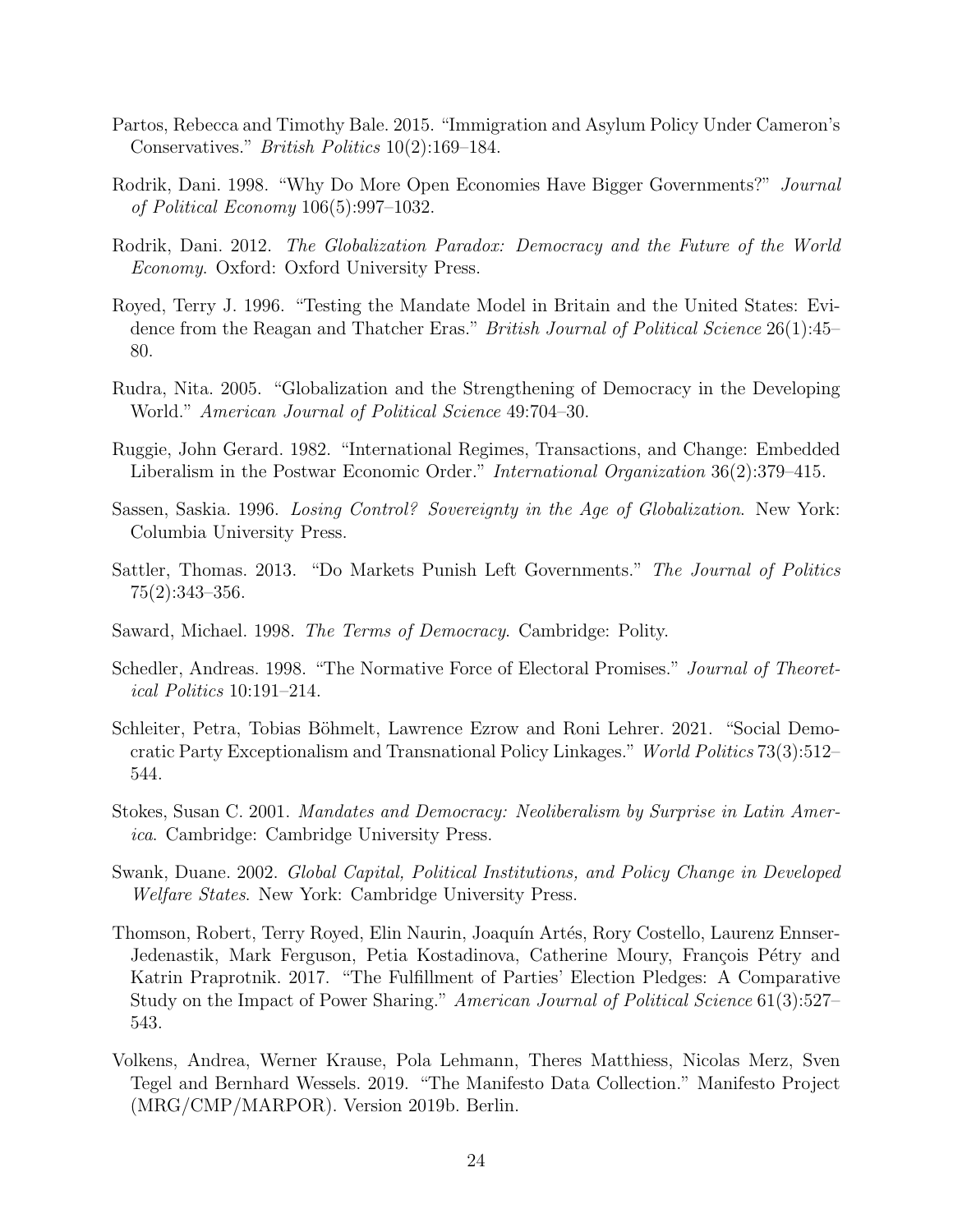- <span id="page-24-0"></span>Walter, Stefanie. 2010. "Globalization and the Welfare State: Testing the Microfoundations of the Compensation Hypothesis." International Studies Quarterly 54(2):403–26.
- <span id="page-24-1"></span>Walter, Stefanie. 2021. "The Backlash Against Globalization." Annual Review of Political Science 24:421–42.
- <span id="page-24-2"></span>Ward, Hugh, Lawrence Ezrow and Han Dorussen. 2011. "Globalization, Party Position and the Median Voter." World Politics 63(3):509–47.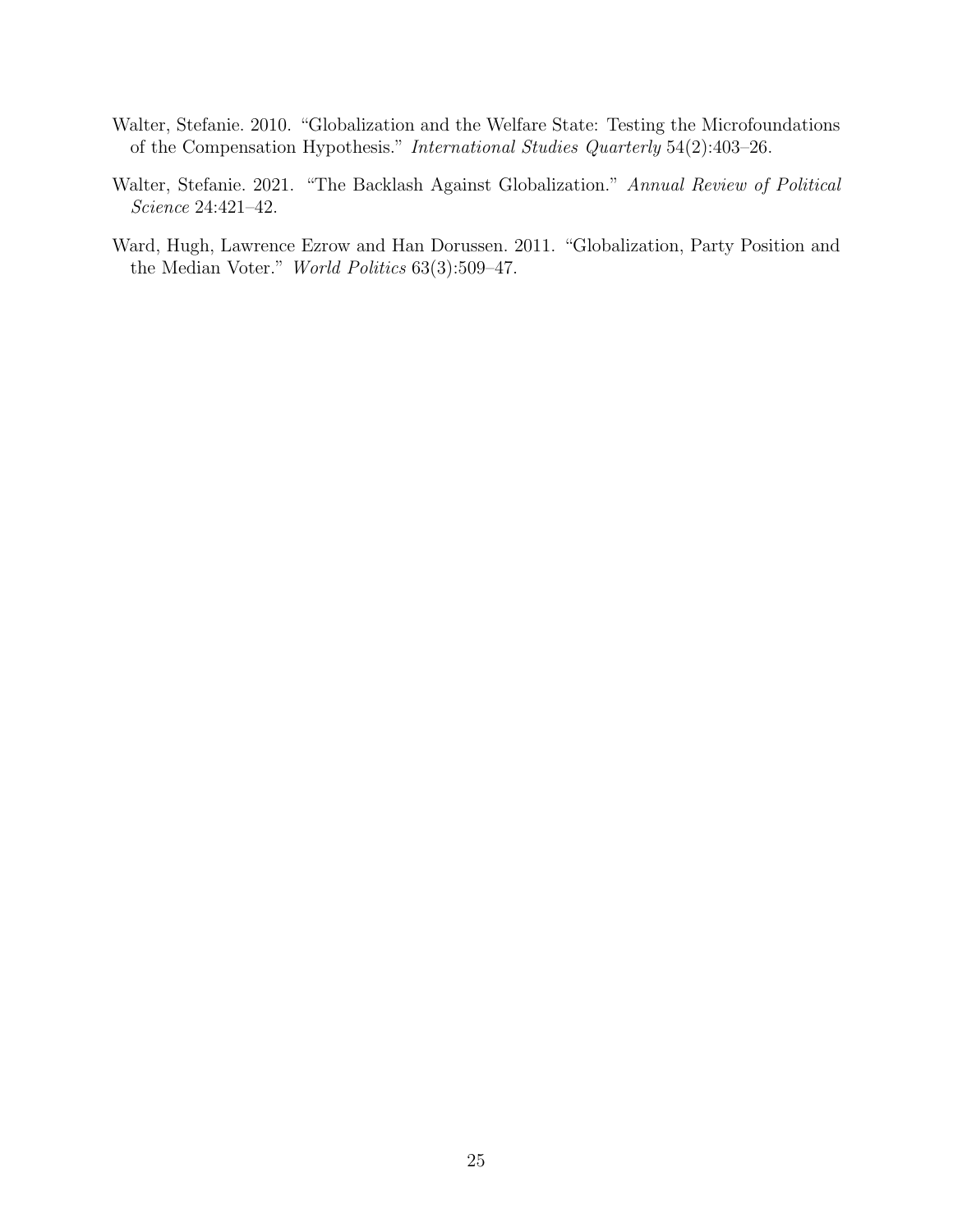# Supporting Information for: Globalization and Promissory Representation

To be published as Online Appendix

### Contents

| A Sample of Countries, Parties, and Elections | $\bf{2}$         |
|-----------------------------------------------|------------------|
| <b>B</b> Variables and Descriptive Statistics | 3                |
| C Pledge Fulfillment (Full Results)           | $\mathbf{5}$     |
| D Left-Right Ideology and Pledge Fulfillment  | $\boldsymbol{6}$ |
| E Pledge Type and Fulfillment                 | $\overline{7}$   |
| F VoC and Fulfillment                         | 8                |
| G Alternative Measures of Globalization       | $9\phantom{.}$   |
| <b>H</b> Alternative Specifications           | 10               |
| I Time Effects                                | 13               |
| <b>J</b> Economic Downturns                   | 14               |
| K Other Robustness                            | 15               |
| L Pledge Making                               | 16               |
| M List of Interviews                          | 17               |
| N Alternative Considerations                  | 18               |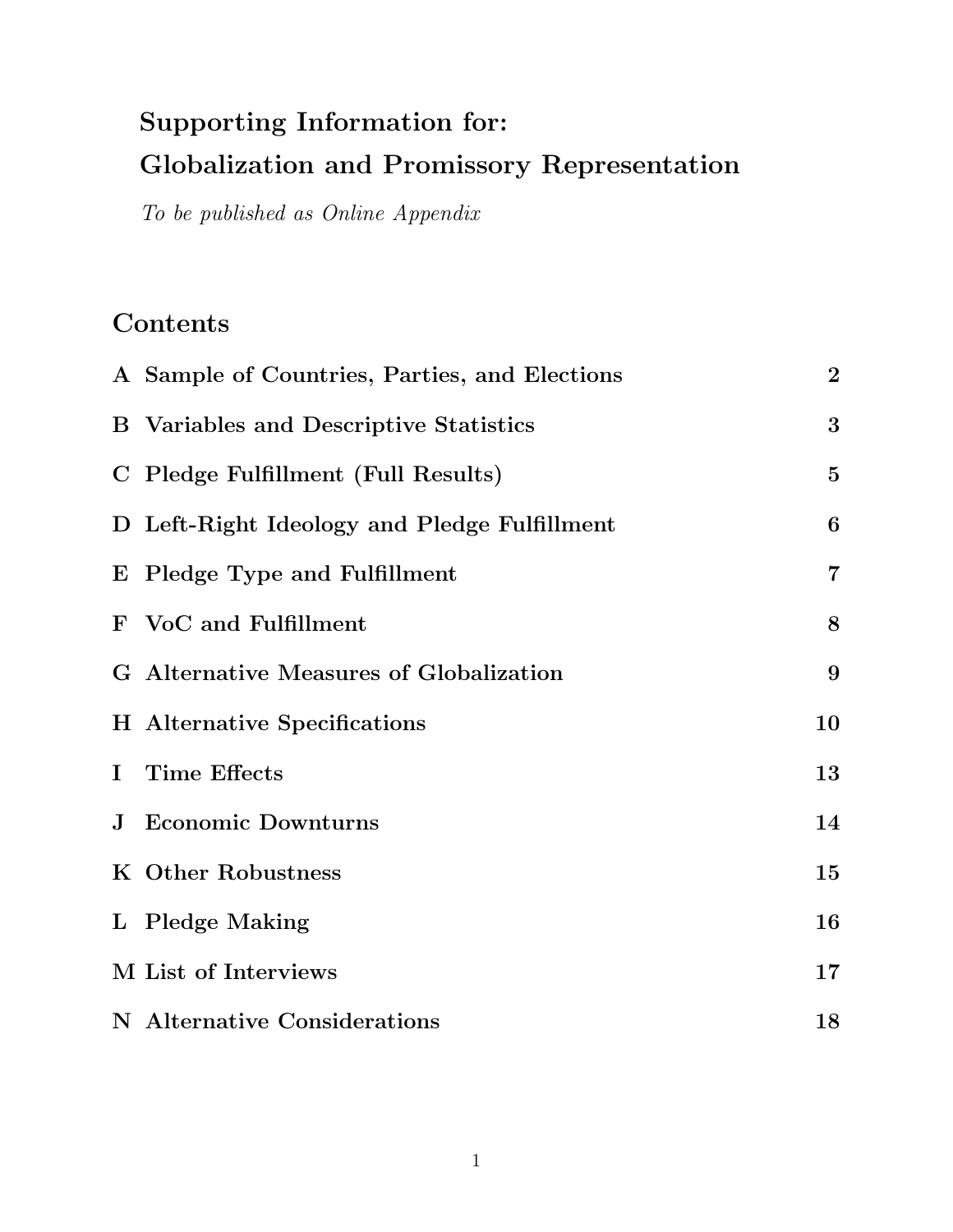### <span id="page-26-0"></span>A Sample of Countries, Parties, and Elections

|                | Single-party executives with legislative majorities (15 governments)         |
|----------------|------------------------------------------------------------------------------|
| Bulgaria:      | 1997-2001, ODS                                                               |
| Canada:        | 1993-97, Liberals; 1997-2000, Liberals; 2000-04, Liberals;                   |
|                | 2011-15, Conservatives                                                       |
| Ireland:       | 1977-81, Fianna Fáil                                                         |
| Portugal:      | 2005-09, PS                                                                  |
| Spain:         | 1989-93, PSOE: 2000-04, PP                                                   |
| UK:            | 1974-79, Labour; 1979-83, Conservative; 1983-87, Conservative;               |
|                | 1987-92 Conservative; 1992-97, Conservative                                  |
| United States: | 1977-81, Democrats                                                           |
|                | Single-party executives with legislative minorities (16 governments)         |
| Bulgaria:      | 2009-13, GERB                                                                |
| Canada:        | 2004-06, Liberals; 2006-08, Conservatives; 2008-11, Conservatives            |
| Ireland:       | 1987-89, Fianna Fáil                                                         |
| Portugal:      | 1995-99, PS                                                                  |
| Spain:         | 1993-96, PSOE†; 1996-2000, PP†                                               |
| Sweden:        | 1994-98, Social Democrats <sup>†</sup> ; 1998-2002, Social Democrats†;       |
|                | 2002-06, Social Democrats <sup>†</sup>                                       |
| United States: | 1981-85, Republican; 1985-89, Republican; 1989-93,                           |
|                | Republican; 1993-97, Democrats; 1997-2001, Democrats                         |
|                | Coalition executives with legislative majorities (22 governments)            |
| Austria:       | 2000-03, ÖVP/FPÖ; 2003-07, ÖVP/FPÖ; 2007-08, SPÖ/ÖVP;                        |
|                | 2008-13, SPÖ/ ÖVP                                                            |
| Bulgaria:      | 1995-96, BSP/NS; 2001-05, NDSV/DPS; 2005-09, BSP/NDSV/                       |
|                | DPS <sub>1</sub>                                                             |
| Germany:       | 2002-05, SPD/ Greens; 2005-09, CDU-CSU/ SPD;                                 |
|                | 2009-13, CDU-CSU/ FDP                                                        |
| Ireland:       | 1982-87, Fine Gael/Labour; 1989-92, Fianna Fáil/Progressive Democrats;       |
|                | 1992-94, Fianna Fáil/ Labour; 2002-07, Fianna Fáil/Progressive               |
|                | Democrats; 2007-11, Fianna Fáil/ Progressive Democrats/ Greens;              |
|                | 2011-2016, Fine Gael/Labour                                                  |
| Italy:         | 2001-06, Berlusconi II's coalition (FI/ AN/ LN/ UDC/ NPSI/ PRI) $\ddagger$ ; |
|                | 2008-11, Berlusconi IV's coalition (PdL/LN/MpA/PID)‡                         |
| Netherlands:   | 1986-89, CDA/ VVD; 1989-94, CDA/ PvdA; 1994-98, PvdA/VVD/D66                 |
| Sweden:        | 2006-10, Moderate Party/Centre Party/People's Party/                         |
|                | Christian Democrats <sup>†</sup>                                             |
|                | Coalition executives with legislative minorities (4 governments)             |
| Ireland:       | 1997-02, Fianna Fáil/ Progressive Democrats†                                 |
| Italy:         | 1996-98: Prodi I's Ulivo coalition (PDS/PPI/RI/FdV/UD)†‡;                    |
|                | 2006-08, Prodi II's coalition Unione (DS/DL/PRC/RnP-PdCI/                    |
|                | IdV/FdV/UDEUR)‡                                                              |
| Sweden:        | 2010-14, Moderate Party/ Centre Party/ People's Party/                       |
|                | Christian Democrats <sup>†</sup>                                             |

Note: †: minority governments that had an agreement with one or more opposition parties or parliamentarians to maintain support. ‡: includes pledges made by governing parties that were part of pre-election coalitions. Dataset does not include opposition parties in Italy. Source: [Thomson et al.](#page-23-11) [\(2017\)](#page-23-11).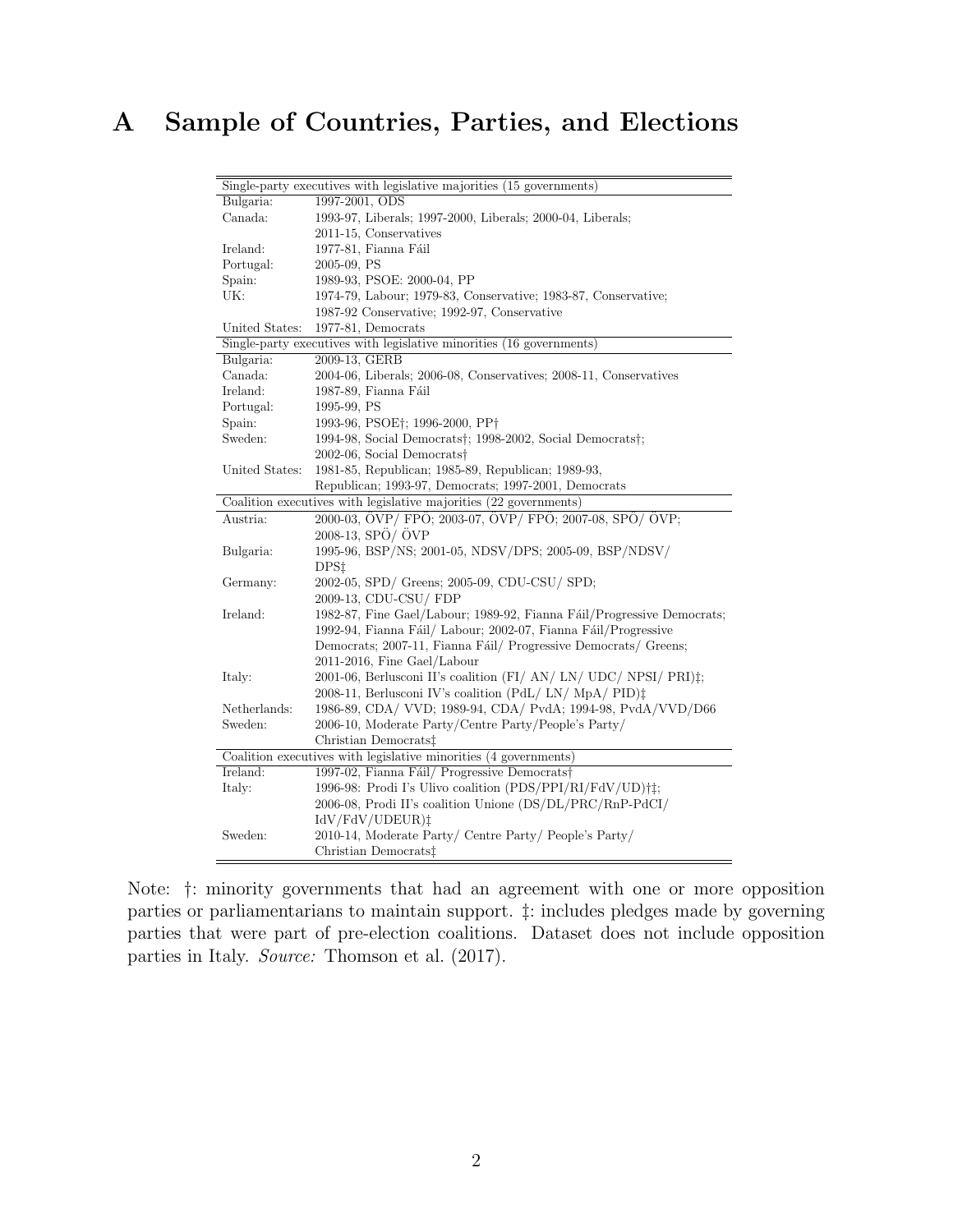### <span id="page-27-0"></span>B Variables and Descriptive Statistics

Variables included in the main analysis of pledge fulfillment.

- Pledge Fulfillment: The variable takes a value of 1 if a pledge was partially or fully fulfilled and 0 if it was not fulfilled. Data are from CPPP.
- Globalization: Globalization is measured using the KOF Economic Globalization Index, which combines information on *de facto* and *de jure* trade and financial globalization, including trade in goods and services, trade regulations, tariffs and agreements, financial direct investment, investment restrictions and capital account openness. Data are from KOF.
- Varieties of Capitalism: The Variety of Capitalism to which each of the twelve countries belongs uses the classifications of [\(Hall and Soskice, 2001\)](#page-21-14).
- Executive-Legislative Relations: Variable that captures whether the country is a parliamentary, presidential or semi-presidential system.
- Federal System: Binary variable that takes the value 1 if the country is a federal system, and 0 if not.
- Single-Party Government: Binary variable that takes the value 1 if a single party controls the government executive, and 0 if not.
- Majority Government: Binary variable that takes the value 1 if the party or parties that hold executive office control a majority of legislative seats, and 0 if not.
- Chief Executive: Binary variable that takes the value 1 if the party holds the chief executive position, and 0 if not. Data from country specialists in the CPPP as necessary supplemented with data from the EJPR Data Yearbooks.
- Ministry: Binary variable that takes the value 1 if the party holds the ministry relevant to the issue of the pledge, and 0 if not. Data from country specialists in the CPPP as necessary supplemented with data from the EJPR Data Yearbooks.
- Partisan Left-Right Ideology: Partisan ideology on the left-right axis from the Comparative Manifesto Project [\(Volkens et al., 2019\)](#page-23-12). We use the so-called RILE scores, which are also derived from parties' election manifestos or platforms.
- Incumbency: Variable that captures whether the party is an incumbent, opposition with experience or opposition without experience. Data from country specialists in the CPPP as necessary supplemented with data from the EJPR Data Yearbooks.
- Economic Growth: Average growth rate of the country over the lifetime of the government. Data are from the World Bank.
- Government Duration: Variable that captures the duration of the government in months. Data from country specialists in the CPPP as necessary supplemented with data from the EJPR Data Yearbooks.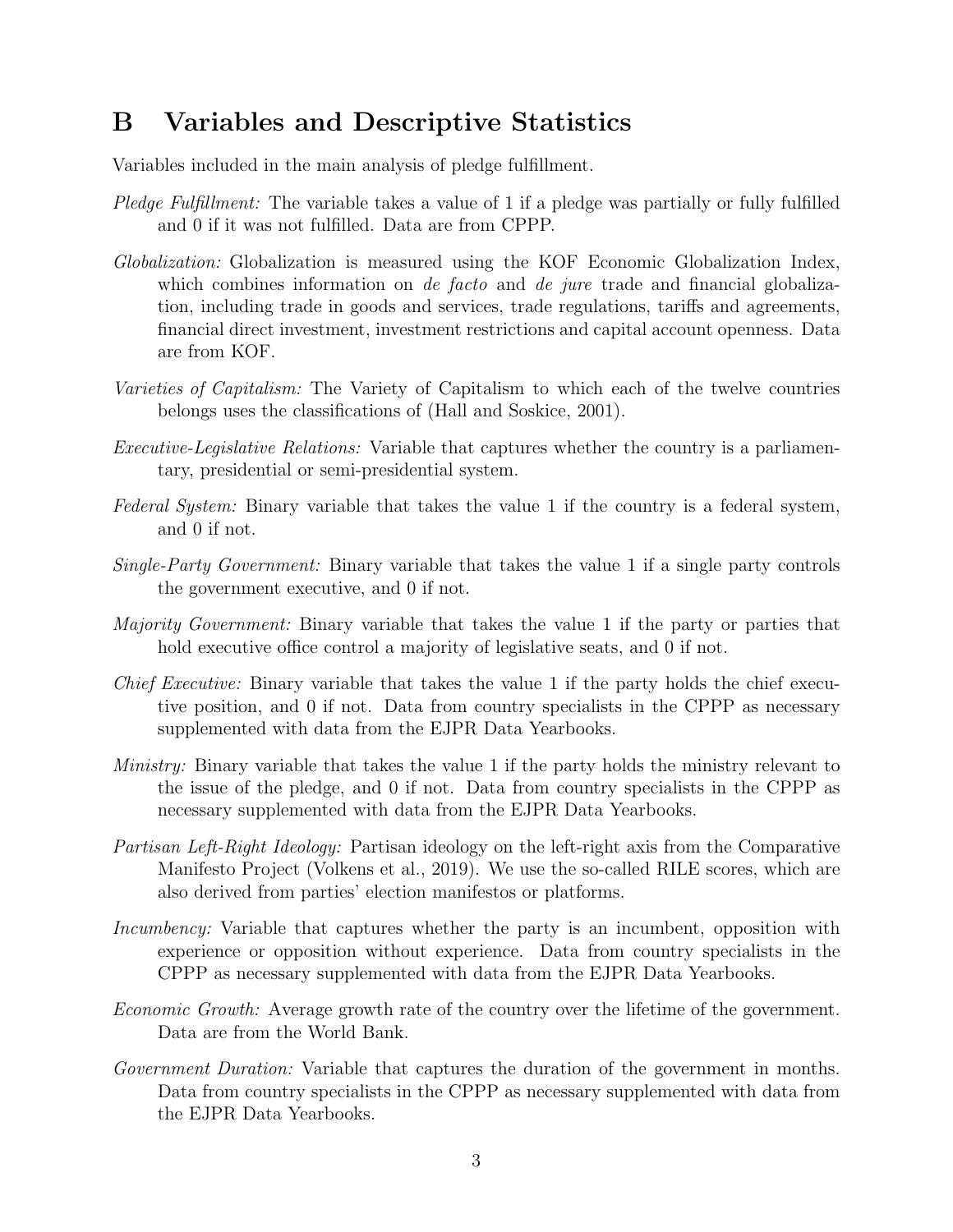- Agreement on Pledge: The variable takes a value of 1 if a pledge was similar to a pledge made by another party, 0 if not. Data are from CPPP.
- Pre-election Agreement: Binary variable that takes value 1 if a coalition agreement existed before the election, and 0 if not. Data from country specialists in the CPPP as necessary supplemented with data from the European Journal of Political Research (EJPR) Data Yearbooks.

Decade: Decade in which the pledge was made. Data are from CPPP.

|                               | mean     | sd       | min              | max      |
|-------------------------------|----------|----------|------------------|----------|
| Pledge Fulfillment            | .5579151 | .4966665 | $\overline{0}$   | 1        |
| Globalization                 | .0846585 | 1.015564 | $-2.7991$        | 1.584555 |
| Coordinated Market Economies  | .2857143 | .451783  | $\theta$         | 1        |
| Mixed Market Economies        | .2687259 | .4433256 | $\Omega$         | 1        |
| Presidential                  | .0694981 | .2543156 | $\Omega$         | 1        |
| Semi-Presidential             | .0305019 | .1719749 | 0                | 1        |
| Federalism                    | .3495495 | .4768584 | 0                | 1        |
| Single Party Minority         | .1947233 | .396013  | $\left( \right)$ | 1        |
| Coalition Majority            | .4981982 | .5000289 | 0                | 1        |
| Coalition Minority            | .1226512 | .3280575 | $\left( \right)$ | 1        |
| <b>Chief Executive</b>        | .7700129 | .4208513 | 0                | 1        |
| Ministry                      | .7683398 | .4219202 | 0                | 1        |
| Party Left-Right Ideology     | .308134  | 15.60103 | $-40$            | 33.6     |
| Opposition with Experience    | .3628057 | .4808404 | $\Omega$         | 1        |
| Opposition without Experience | .1548263 | .3617623 | $\Omega$         | 1        |
| Economic Growth               | 2.45471  | 2.156673 | $-1.62$          | 9.14     |
| Government Duration in Years  | 3.707246 | .9389175 | 1.166667         | 5.133333 |
| Coalition Pledge Agreement    | .0584299 | .2345696 | $\overline{0}$   | 1        |
| Pre-election Agreement        | .1325611 | .3391216 | $\Omega$         | 1        |
| 1980s                         | .127027  | .3330247 | $\left( \right)$ | 1        |
| 1990s                         | .2788932 | .4484837 | 0                | 1        |
| 2000s                         | .551094  | .4974146 | $\overline{0}$   | 1        |
| N                             | 7770     |          |                  |          |

Note: N refers to the numbers of cases (pledges) in the analysis of pledge fulfillment. For ease of interpretation, the KOF Economic Globalization Index was transformed to z-scores based on the distribution of the variable across the entire sample, which includes pledges of parties that entered the opposition, and of which we do not examine fulfillment in this study.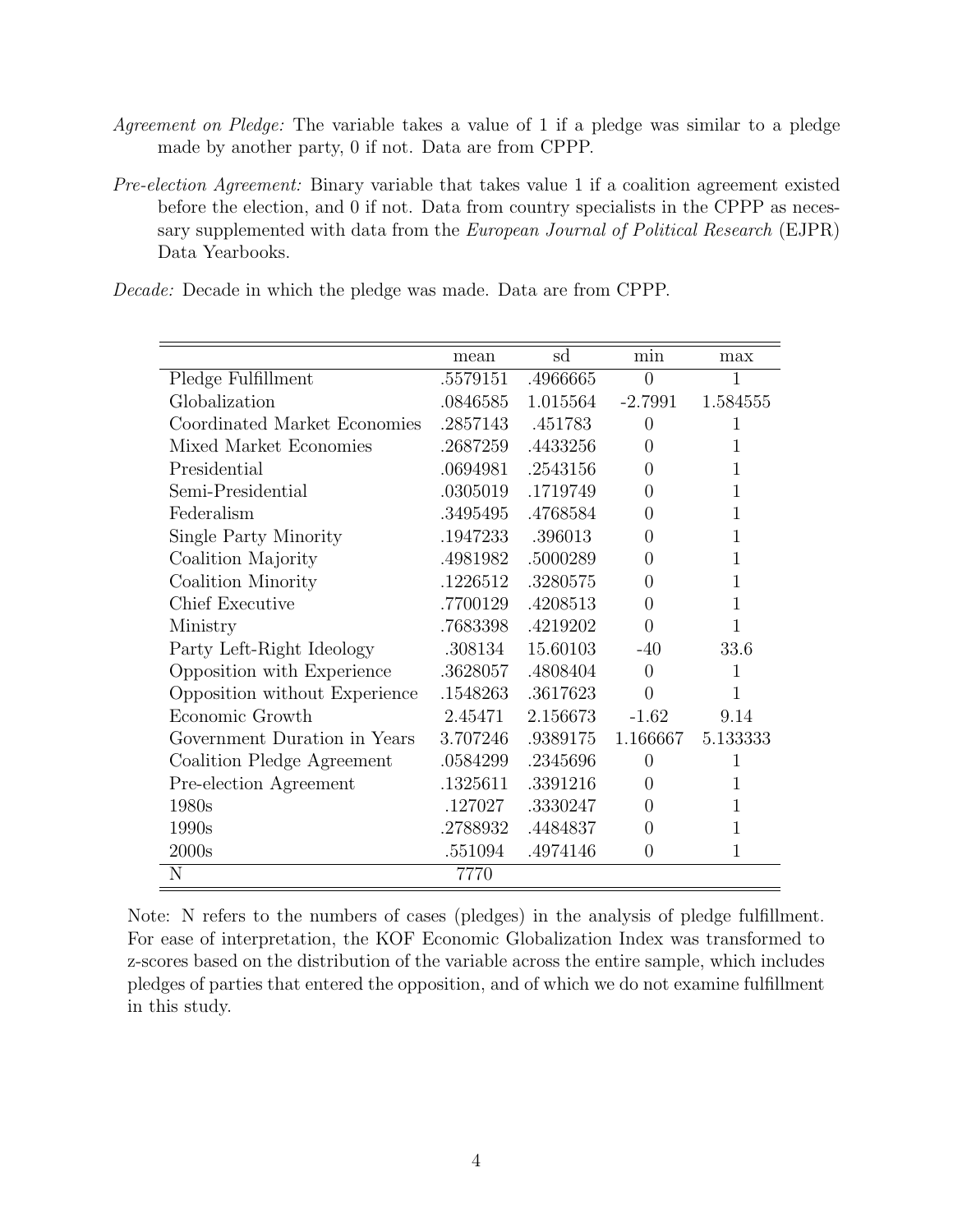# <span id="page-29-0"></span>C Pledge Fulfillment (Full Results)

|                                                                   | Main                   | Globalization         | Uncertainty I          | Uncertainty II         |
|-------------------------------------------------------------------|------------------------|-----------------------|------------------------|------------------------|
| Globalization                                                     | $-0.523***$            |                       |                        | $-0.515***$            |
|                                                                   | (0.000)                |                       |                        | (0.000)                |
| De Facto Globalization                                            |                        | $-0.544***$           |                        |                        |
|                                                                   |                        | (0.000)               |                        |                        |
| De Jure Globalization                                             |                        | $-0.191***$           |                        |                        |
|                                                                   |                        | (0.006)               |                        |                        |
| Economic Uncertainty                                              |                        |                       | 0.911                  | 0.147                  |
|                                                                   |                        |                       | (0.286)                | (0.859)                |
| Varieties of Capitalism (Reference: LME)                          |                        |                       |                        |                        |
| Coordinated Market Economies                                      | $0.226*$               | 0.154                 | 0.081                  | $0.229*$               |
|                                                                   | (0.090)                | (0.249)               | (0.592)                | (0.089)                |
| Mixed Market Economies                                            | $-0.841***$            | $-0.984***$           | $-0.229$               | $-0.833***$            |
|                                                                   | (0.000)                | (0.000)               | (0.165)                | (0.000)                |
| <i>Executive-legislative Relations (Reference: Parliamentary)</i> |                        |                       |                        |                        |
| Presidential                                                      | $-1.517***$            | $-1.617***$           | $-0.886***$            | $-1.493***$            |
|                                                                   | (0.000)                | (0.000)               | (0.006)                | (0.000)                |
| Semi-Presidential                                                 | $0.686***$             | $0.689***$            | 0.280                  | $0.666**$              |
|                                                                   | (0.001)                | (0.000)               | (0.316)                | (0.014)                |
| Federalism                                                        | $-0.626***$            | $-0.754***$           | $-0.231$               | $-0.628***$            |
|                                                                   | (0.000)                | (0.000)               | (0.186)                | (0.000)                |
| Executive Power-sharing (Reference: Single Party Majority)        | $0.392**$              | $0.411**$             |                        | $0.387**$              |
| Single Party Minority                                             |                        |                       | 0.326                  |                        |
|                                                                   | (0.024)<br>$-0.632***$ | (0.015)<br>$-0.483**$ | (0.121)<br>$-0.918***$ | (0.041)<br>$-0.640***$ |
| Coalition Majority                                                |                        |                       |                        |                        |
|                                                                   | (0.001)<br>$-0.486**$  | (0.027)               | (0.000)<br>$-0.887***$ | (0.002)<br>$-0.491**$  |
| Coalition Minority                                                |                        | $-0.401*$             |                        |                        |
| Chief Executive                                                   | (0.023)<br>$0.249*$    | (0.090)<br>$0.250*$   | (0.000)<br>0.231       | (0.026)<br>$0.252*$    |
|                                                                   | (0.063)                | (0.069)               | (0.117)                | (0.065)                |
| Ministry                                                          | $0.254**$              | $0.231**$             | $0.243**$              | $0.255**$              |
|                                                                   | (0.030)                | (0.048)               | (0.042)                | (0.030)                |
| Party Left-Right Ideology                                         | $0.008**$              | $0.008**$             | $0.007*$               | $0.008**$              |
|                                                                   | (0.012)                | (0.013)               | (0.061)                | (0.025)                |
| <i>Incumbency (Reference: Incumbent)</i>                          |                        |                       |                        |                        |
| Opposition with Experience                                        | $-0.303***$            | $-0.301***$           | $-0.304**$             | $-0.303***$            |
|                                                                   | (0.008)                | (0.007)               | (0.012)                | (0.009)                |
| Opposition without Experience                                     | $-0.686***$            | $-0.651***$           | $-0.717***$            | $-0.684***$            |
|                                                                   | (0.000)                | (0.000)               | (0.000)                | (0.000)                |
|                                                                   |                        |                       |                        |                        |
| Economic Growth                                                   | $0.117***$             | $0.128***$            | $0.112***$             | $0.117***$             |
|                                                                   | (0.000)                | (0.000)               | (0.002)                | (0.000)                |
|                                                                   |                        |                       |                        |                        |
| Government Duration in Years                                      | $0.262***$             | $0.259***$            | $0.221***$             | $0.260***$             |
|                                                                   | (0.000)                | (0.000)               | (0.000)                | (0.000)                |
|                                                                   | $0.789***$             | $0.788***$            | $0.805***$             | $0.788***$             |
| Coalition Pledge Agreement                                        |                        |                       |                        |                        |
|                                                                   | (0.000)                | (0.000)               | (0.000)                | (0.000)                |
| Pre-election Agreement                                            | $0.357^{\ast}$         | 0.302                 | $0.633***$             | $0.355*$               |
|                                                                   | (0.059)                | (0.112)               | (0.002)                | (0.060)                |
| Decade (Reference: 1970)                                          |                        |                       |                        |                        |
| 1980s                                                             | $-0.449$               | $-0.482*$             | $-0.573*$              | $-0.442$               |
|                                                                   | (0.142)                | (0.092)               | (0.068)                | (0.179)                |
| 1990s                                                             | 0.052                  | 0.026                 | $-0.336$               | 0.054                  |
|                                                                   | (0.887)                | (0.938)               | (0.312)                | (0.885)                |
| 2000s                                                             | $0.565*$               | $0.657**$             | $-0.116$               | $0.563*$               |
|                                                                   | (0.091)                | (0.036)               | (0.690)                | (0.090)                |
| Constant                                                          | $-0.712*$              | $-0.730*$             | $-0.280$               | $-0.724*$              |
|                                                                   | (0.072)                | (0.063)               | (0.466)                | (0.092)                |
| Observations                                                      | 7770                   | 7770                  | 7770                   | 7770                   |
|                                                                   |                        |                       |                        |                        |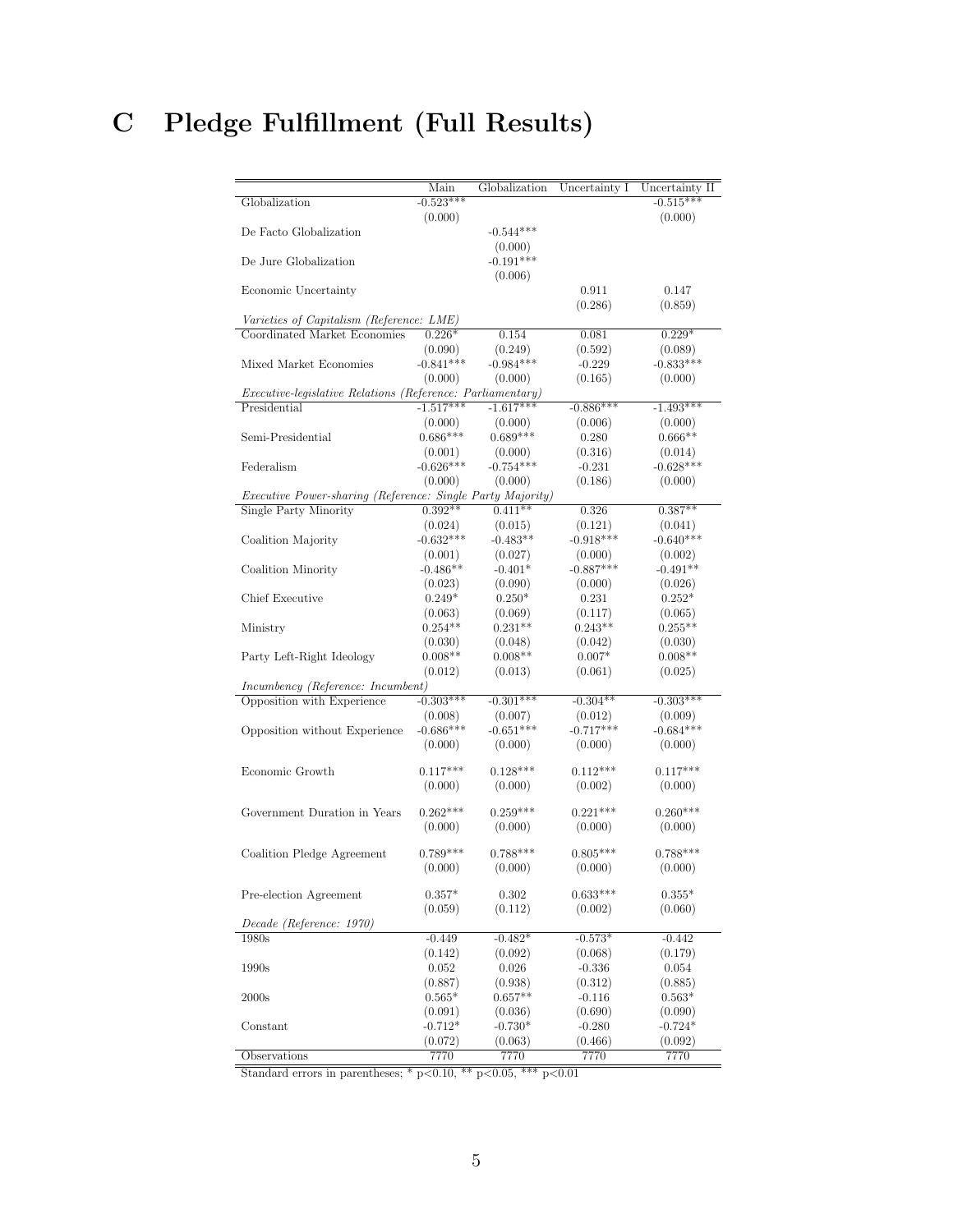## <span id="page-30-0"></span>D Left-Right Ideology and Pledge Fulfillment

|                                                                   | Party                 | Party Interaction      | Public                 | Public Interaction    |
|-------------------------------------------------------------------|-----------------------|------------------------|------------------------|-----------------------|
| Globalization                                                     | $-0.523***$           | $-0.483***$            | $-0.699***$            | $-2.197**$            |
|                                                                   | (0.000)               | (0.000)                | (0.000)                | (0.046)               |
| Globalization $\times$ Party Left-Right Ideology                  |                       | $0.007*$               |                        |                       |
|                                                                   |                       | (0.056)                |                        |                       |
| Public Left-Right Ideology (Median)                               |                       |                        | 0.077                  | 0.350                 |
|                                                                   |                       |                        | (0.677)                | (0.193)               |
| Globalization $\times$ Public Left-Right Ideology (Median)        |                       |                        |                        | 0.296                 |
|                                                                   |                       |                        |                        | (0.179)               |
| Varieties of Capitalism (Reference: LME)                          |                       |                        |                        |                       |
| Coordinated Market Economies                                      | $0.226*$              | 0.147                  | 0.170                  | $0.223*$              |
|                                                                   | (0.090)               | (0.284)                | (0.206)                | (0.092)               |
| Mixed Market Economies                                            | $-0.841***$           | $-0.874***$            | $-1.072***$            | $-1.100***$           |
| <i>Executive-legislative Relations (Reference: Parliamentary)</i> | (0.000)               | (0.000)                | (0.000)                | (0.000)               |
| Presidential                                                      | $-1.517***$           | $-1.355***$            | $-1.796***$            | $-1.804***$           |
|                                                                   | (0.000)               | (0.001)                | (0.000)                | (0.000)               |
| Semi-Presidential                                                 | $0.686***$            | $0.753***$             | $0.659***$             | $0.669***$            |
|                                                                   | (0.001)               | (0.000)                | (0.000)                | (0.000)               |
| Federalism                                                        | $-0.626***$           | $-0.589***$            | $-0.576***$            | $-0.621***$           |
|                                                                   | (0.000)               | (0.000)                | (0.000)                | (0.000)               |
| Executive Power-sharing (Reference: Single Party Majority)        |                       |                        |                        |                       |
| Single Party Minority                                             | $0.392**$             | $0.446***$             | $0.256*$               | $0.224*$              |
|                                                                   | (0.024)               | (0.008)                | (0.060)                | (0.094)               |
| Coalition Majority                                                | $-0.632***$           | $-0.586***$            | $-0.698***$            | $-0.709***$           |
|                                                                   | (0.001)               | (0.001)                | (0.000)                | (0.000)               |
| Coalition Minority                                                | $-0.486**$            | $-0.439**$             | $-0.527**$             | $-0.529**$            |
|                                                                   | (0.023)               | (0.032)                | (0.013)                | (0.011)               |
| Chief Executive                                                   | $0.249*$              | 0.222                  | $0.242*$               | $0.248**$             |
|                                                                   | (0.063)               | (0.108)                | (0.062)                | (0.042)               |
| Ministry                                                          | $0.254**$             | $0.265**$              | $0.259**$              | $0.254**$             |
|                                                                   | (0.030)               | (0.016)                | (0.025)                | (0.028)               |
| Party Left-Right Ideology                                         | $0.008**$             | $0.010***$             | $0.007***$             | $0.007***$            |
|                                                                   | (0.012)               | (0.002)                | (0.008)                | (0.009)               |
| <i>Incumbency (Reference: Incumbent)</i>                          |                       |                        |                        |                       |
| Opposition with Experience                                        | $-0.303***$           | $-0.331***$            | $-0.231***$            | $-0.227***$           |
|                                                                   | (0.008)               | (0.004)<br>$-0.653***$ | (0.008)<br>$-0.676***$ | (0.008)               |
| Opposition without Experience                                     | $-0.686***$           |                        |                        | $-0.655***$           |
| Economic Growth                                                   | (0.000)<br>$0.117***$ | (0.000)<br>$0.104***$  | (0.000)<br>$0.115***$  | (0.000)<br>$0.114***$ |
|                                                                   | (0.000)               | (0.000)                | (0.000)                | (0.000)               |
| Government Duration in Years                                      | $0.262***$            | $0.273***$             | $0.287***$             | $0.288***$            |
|                                                                   | (0.000)               | (0.000)                | (0.000)                | (0.000)               |
| Coalition Pledge Agreement                                        | $0.789***$            | $0.762***$             | $0.816***$             | $0.812***$            |
|                                                                   | (0.000)               | (0.000)                | (0.000)                | (0.000)               |
| Pre-election Agreement                                            | $0.357*$              | $0.380**$              | 0.348                  | 0.324                 |
|                                                                   | (0.059)               | (0.040)                | (0.105)                | (0.124)               |
| Decade (Reference: 1970)                                          |                       |                        |                        |                       |
| 1980s                                                             | $-0.449$              | $-0.211$               | $-0.023$               | $-0.064$              |
|                                                                   | (0.142)               | (0.496)                | (0.944)                | (0.850)               |
| 1990s                                                             | 0.052                 | 0.210                  | 0.559                  | $0.658*$              |
|                                                                   | (0.887)               | (0.549)                | (0.107)                | (0.055)               |
| 2000s                                                             | $0.565*$              | $0.721**$              | $1.037***$             | $1.138***$            |
|                                                                   | (0.091)               | (0.028)                | (0.003)                | (0.001)               |
| Constant                                                          | $-0.712*$             | $-0.879**$             | $-1.468$               | $-2.921*$             |
|                                                                   | (0.072)               | (0.026)                | (0.224)                | (0.066)               |
| $\overline{\rm N}$                                                | 7770                  | 7770                   | 7278                   | 7278                  |

Standard errors in parentheses; \* p<0.10, \*\* p<0.05, \*\*\* p<0.01

Models 1 and 2 include Party Left-Right Ideology; data from the Comparative Manifesto Project. Models 3 and 4 include the median left-right position of the public; data from XXX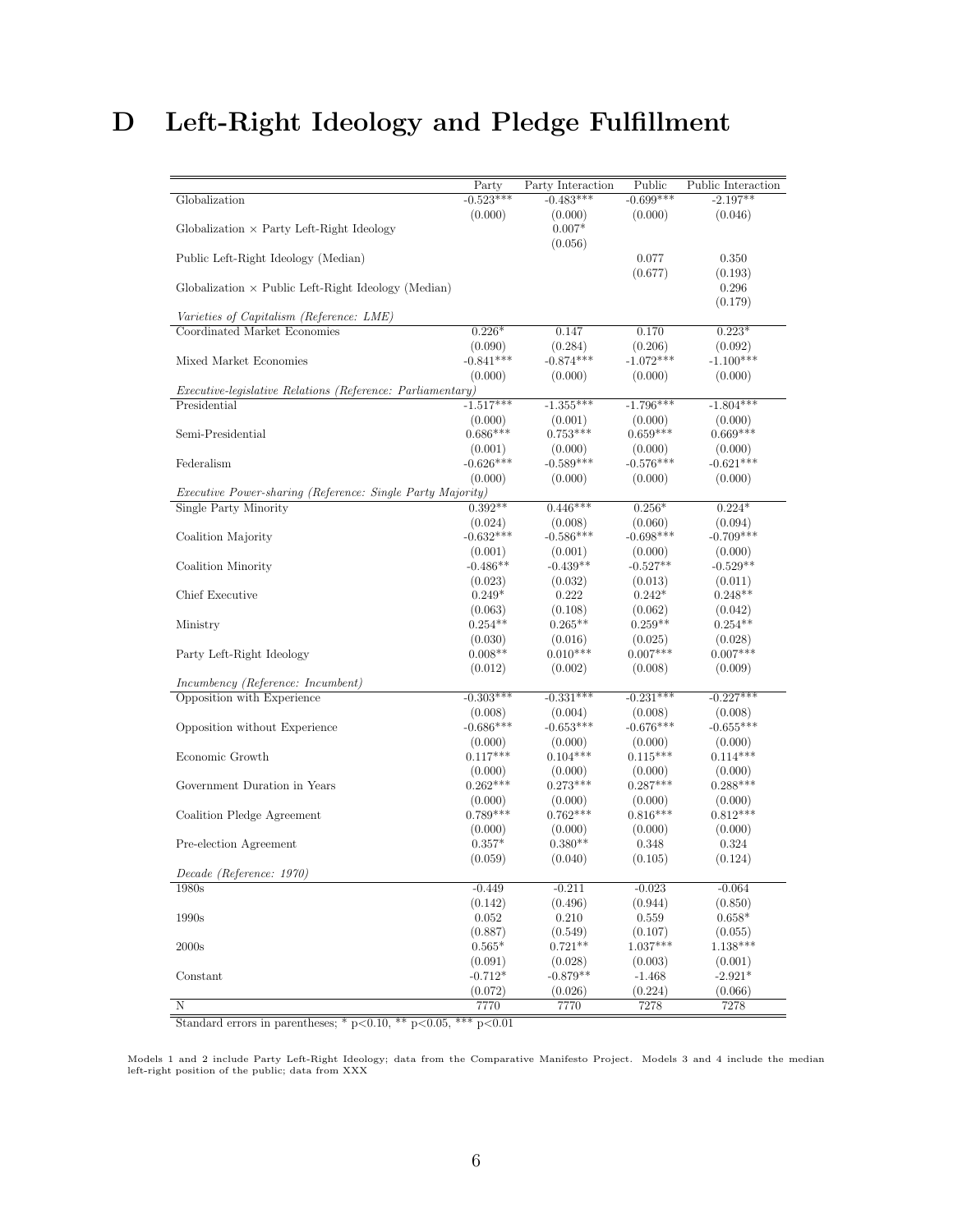# <span id="page-31-0"></span>E Pledge Type and Fulfillment

|                                                            | $_{\text{Cut}}$ | Expand      | Other       | Interaction |
|------------------------------------------------------------|-----------------|-------------|-------------|-------------|
| Globalization                                              | 0.110           | $-1.033***$ | $-0.614***$ | $-0.587***$ |
|                                                            | (0.770)         | (0.000)     | (0.000)     | (0.000)     |
| Varieties of Capitalism (Reference: LME)                   |                 |             |             |             |
| Coordinated Market Economies                               | $1.568***$      | $-0.191$    | $-0.164$    | 0.145       |
|                                                            | (0.001)         | (0.665)     | (0.537)     | (0.565)     |
| Mixed Market Economies                                     | $-0.106$        | $-2.322***$ | $-1.559***$ | $-1.489***$ |
|                                                            | (0.899)         | (0.000)     | (0.000)     | (0.000)     |
| Executive-legislative Relations (Reference: Parliamentary) |                 |             |             |             |
| Presidential                                               | 0.075           | $-0.464$    | $-0.771**$  | $-0.704*$   |
|                                                            | (0.931)         | (0.387)     | (0.049)     | (0.071)     |
| Federalism                                                 | $-0.135$        | $-2.197***$ | $-1.704***$ | $-1.592***$ |
|                                                            | (0.892)         | (0.001)     | (0.000)     | (0.000)     |
| Executive Power-sharing (Reference: Single Party Majority) |                 |             |             |             |
| Single Party Minority                                      | $-1.295***$     | 0.211       | $-0.158$    | $-0.178$    |
|                                                            | (0.005)         | (0.514)     | (0.434)     | (0.323)     |
| Coalition Majority                                         | $-1.391*$       | $-0.732*$   | $-0.893***$ | $-0.875***$ |
|                                                            | (0.052)         | (0.084)     | (0.001)     | (0.001)     |
| Coalition Minority                                         | $-0.644$        | $-0.722$    | $-1.006***$ | $-0.800***$ |
|                                                            | (0.334)         | (0.117)     | (0.002)     | (0.004)     |
| Chief Executive                                            | $1.671**$       | 0.108       | $0.531**$   | $0.483**$   |
|                                                            | (0.035)         | (0.596)     | (0.024)     | (0.019)     |
| Ministry                                                   | 0.513           | 0.168       | $-0.004$    | 0.105       |
|                                                            | (0.486)         | (0.407)     | (0.987)     | (0.536)     |
| Party Left-Right Ideology                                  | $-0.002$        | $0.022***$  | $0.014***$  | $0.016***$  |
|                                                            | (0.893)         | (0.000)     | (0.001)     | (0.000)     |
| <i>Incumbency (Reference: Incumbent)</i>                   |                 |             |             |             |
| Opposition with Experience                                 | $-0.111$        | $-0.932***$ | $-0.105$    | $-0.249*$   |
|                                                            | (0.714)         | (0.000)     | (0.464)     | (0.094)     |
| Opposition without Experience                              | $-0.541$        | $-0.659***$ | $-0.228*$   | $-0.362***$ |
|                                                            | (0.163)         | (0.000)     | (0.087)     | (0.002)     |
| Economic Growth                                            | 0.018           | $0.207***$  | $0.163***$  | $0.151***$  |
|                                                            | (0.865)         | (0.000)     | (0.000)     | (0.000)     |
| Government Duration in Years                               | 0.187           | 0.058       | $-0.005$    | 0.001       |
|                                                            | (0.569)         | (0.566)     | (0.963)     | (0.991)     |
| Coalition Pledge Agreement                                 | 0.564           | $0.775**$   | $-0.101$    | 0.255       |
|                                                            | (0.244)         | (0.015)     | (0.785)     | (0.235)     |
| Pre-election Agreement                                     | $-1.881***$     | $0.724**$   | $0.699**$   | 0.297       |
|                                                            | (0.004)         | (0.048)     | (0.031)     | (0.266)     |
| Decade (Reference: 1970)                                   |                 |             |             |             |
| 1980s                                                      | $-0.373$        | 0.217       | 0.001       | 0.023       |
|                                                            | (0.432)         | (0.675)     | (0.998)     | (0.943)     |
| 1990s                                                      | $-0.627$        | 0.939       | 0.319       | 0.366       |
|                                                            | (0.251)         | (0.114)     | (0.287)     | (0.297)     |
| 2000s                                                      | $-0.269$        | 1.781**     | $1.222***$  | $1.170***$  |
|                                                            | (0.771)         | (0.029)     | (0.001)     | (0.004)     |
| Pledge Type (Reference: Other)                             |                 |             |             |             |
| $_{\text{Cut}}$                                            |                 |             |             | $0.192*$    |
|                                                            |                 |             |             | (0.096)     |
| Expand                                                     |                 |             |             | $0.548***$  |
|                                                            |                 |             |             | (0.000)     |
| $Cut \times Globalization$                                 |                 |             |             | 0.010       |
|                                                            |                 |             |             | (0.933)     |
| $Expand \times Globalization$                              |                 |             |             | $-0.114$    |
|                                                            |                 |             |             | (0.104)     |
| Constant                                                   | $-0.503$        | 0.342       | 0.051       | $-0.003$    |
|                                                            | (0.709)         | (0.550)     | (0.923)     | (0.995)     |
| Ν                                                          | 422             | 1412        | 2610        | 4444        |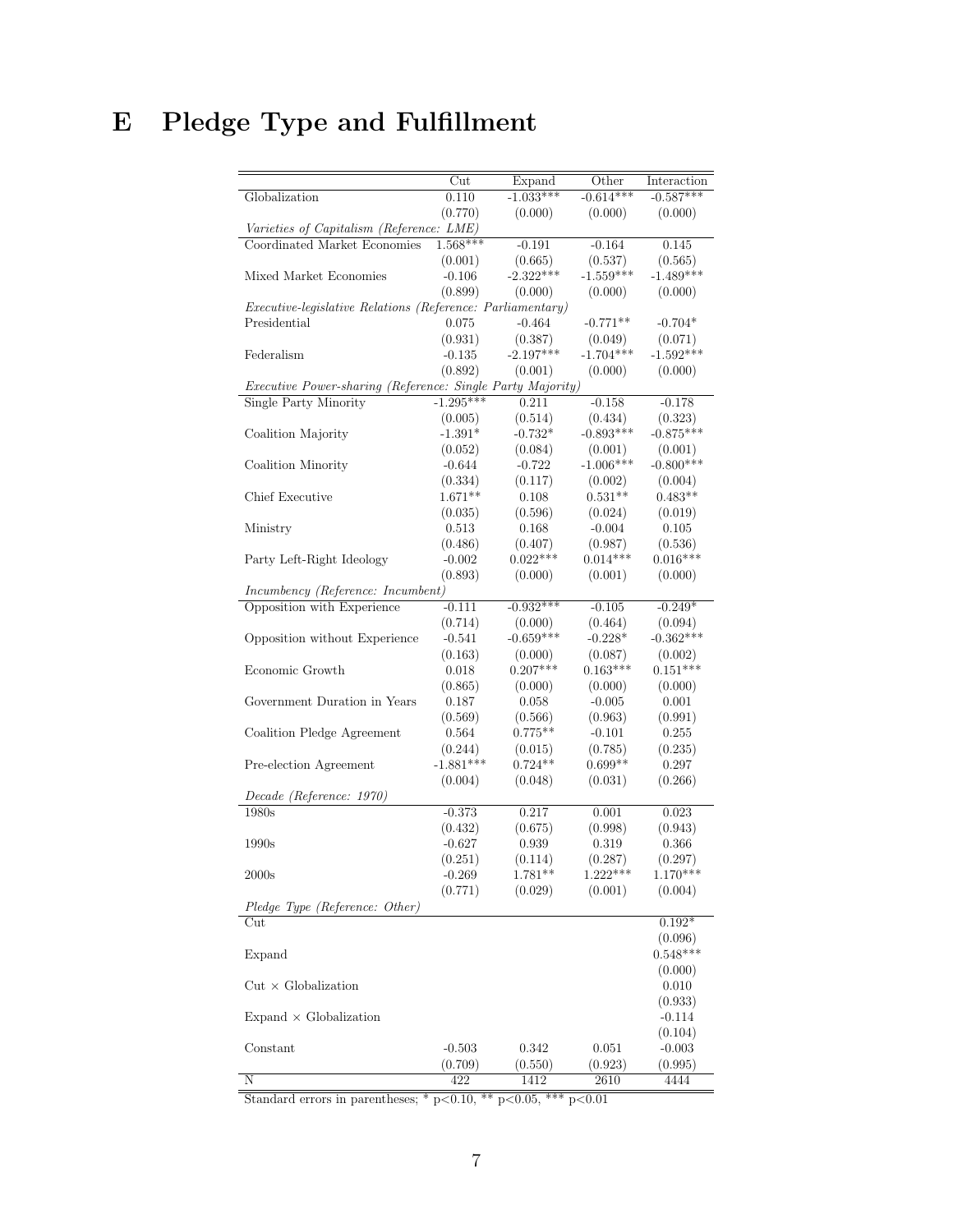### <span id="page-32-0"></span>F VoC and Fulfillment

|                                                                   | LMEs        | <b>CMEs</b>    | Mixed       | Interaction |
|-------------------------------------------------------------------|-------------|----------------|-------------|-------------|
| Globalization                                                     | $-0.357$    | $-1.176**$     | $-2.284***$ | $-0.267$    |
|                                                                   | (0.259)     | (0.024)        | (0.000)     | (0.101)     |
| <i>Executive-legislative Relations (Reference: Parliamentary)</i> |             |                |             |             |
| Presidential                                                      | $-0.262$    |                |             | $-1.030**$  |
|                                                                   | (0.606)     |                |             | (0.014)     |
| Federalism                                                        | $-1.564***$ | $-0.538**$     |             | $-0.561***$ |
|                                                                   | (0.000)     | (0.028)        |             | (0.000)     |
| Executive Power-sharing (Reference: Single Party Majority)        |             |                |             |             |
| Single Party Minority                                             | $-0.409*$   |                | $0.994***$  | $0.271**$   |
|                                                                   | (0.068)     |                | (0.002)     | (0.046)     |
| Coalition Majority                                                | $-1.716***$ | $-0.781*$      | $-1.078***$ | $-0.903***$ |
|                                                                   | (0.003)     | (0.069)        | (0.001)     | (0.000)     |
| Coalition Minority                                                | $-1.260**$  | $-0.839*$      | 0.033       | $-0.783***$ |
|                                                                   | (0.050)     | (0.050)        | (0.951)     | (0.000)     |
| Chief Executive                                                   | 0.260       | $0.231\,$      | $1.083**$   | $0.239*$    |
|                                                                   | (0.238)     | (0.109)        | (0.015)     | (0.052)     |
| Ministry                                                          | 0.143       | $0.275*$       | 0.258       | $0.273**$   |
|                                                                   | (0.359)     | (0.056)        | (0.369)     | (0.012)     |
| Party Left-Right Ideology                                         | 0.007       | 0.009          | $0.031*$    | $0.011***$  |
|                                                                   | (0.206)     | (0.125)        | (0.060)     | (0.000)     |
| Incumbency (Reference: Incumbent)                                 |             |                |             |             |
| Opposition with Experience                                        | $-0.064$    | $-0.330***$    | $-0.887***$ | $-0.247***$ |
|                                                                   | (0.768)     | (0.007)        | (0.001)     | (0.008)     |
| Opposition without Experience                                     | $-0.285$    |                | $-1.439***$ | $-0.632***$ |
|                                                                   | (0.119)     |                | (0.000)     | (0.000)     |
| Economic Growth                                                   | $0.132**$   | $0.245**$      | $0.180***$  | $0.125***$  |
|                                                                   | (0.016)     | (0.019)        | (0.000)     | (0.000)     |
| Government Duration in Years                                      | $-0.003$    | $0.305***$     | $0.613***$  | $0.240***$  |
|                                                                   | (0.976)     | (0.001)        | (0.002)     | (0.000)     |
| Coalition Pledge Agreement                                        | $0.807***$  | $0.794***$     | 0.108       | $0.760***$  |
|                                                                   | (0.000)     | (0.000)        | (0.714)     | (0.000)     |
| Pre-election Agreement                                            |             | $0.658^{\ast}$ | $0.581*$    | $0.412**$   |
|                                                                   |             | (0.051)        | (0.072)     | (0.031)     |
| Decade (Reference: 1970)                                          |             |                |             |             |
| 1980s                                                             | 0.414       |                |             | $-0.576**$  |
|                                                                   | (0.185)     |                |             | (0.032)     |
| 1990s                                                             | 0.485       | $0.934***$     | $1.722***$  | $-0.169$    |
|                                                                   | (0.135)     | (0.000)        | (0.000)     | (0.593)     |
| 2000s                                                             | $1.456***$  | $1.761***$     | $3.587***$  | 0.470       |
|                                                                   | (0.001)     | (0.000)        | (0.000)     | (0.109)     |
| Semi-Presidential                                                 |             |                | $1.431***$  | $0.809***$  |
|                                                                   |             |                | (0.005)     | (0.000)     |
| Varieties of Capitalism (Reference: LME)                          |             |                |             |             |
| Coordinated Market Economies                                      |             |                |             | 0.341       |
|                                                                   |             |                |             | (0.313)     |
| Mixed Market Economies                                            |             |                |             | $-0.945***$ |
|                                                                   |             |                |             | (0.000)     |
| Coordinated Market Economies $\times$ Globalization               |             |                |             | $-0.129$    |
|                                                                   |             |                |             | (0.742)     |
| Mixed Market Economies $\times$ Globalization                     |             |                |             | $-0.652***$ |
|                                                                   |             |                |             | (0.002)     |
| Constant                                                          | 0.390       | $-1.373*$      | $-6.799***$ | $-0.515$    |
|                                                                   | (0.418)     | (0.050)        | (0.000)     | (0.151)     |
| Ν                                                                 | 3462        | 2220           | 2088        | 7770        |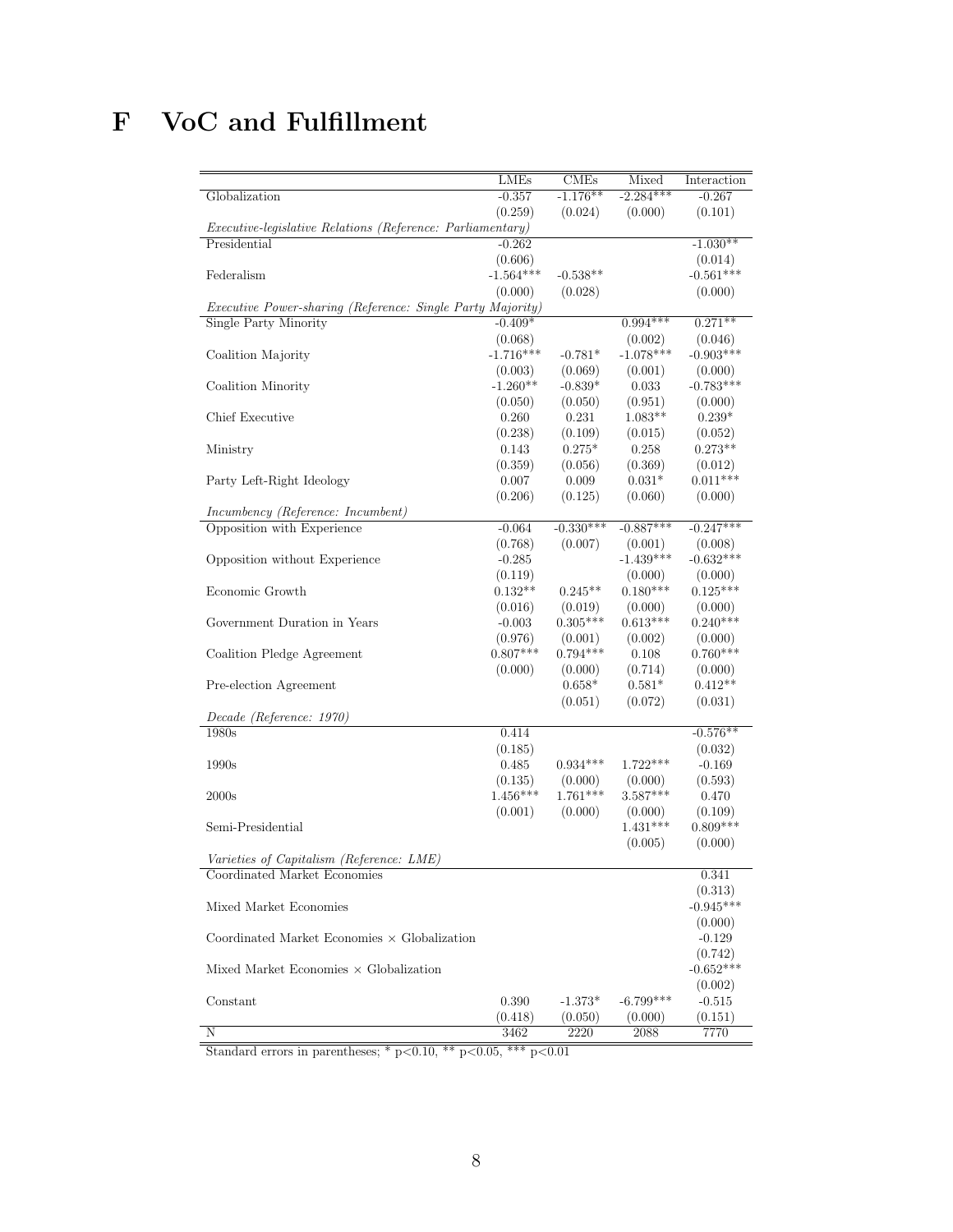### <span id="page-33-0"></span>G Alternative Measures of Globalization

|                                                                   | <b>KOF</b> Trade    | <b>KOF</b> Financial | Trade               |
|-------------------------------------------------------------------|---------------------|----------------------|---------------------|
|                                                                   |                     |                      |                     |
| Globalization                                                     | $-0.412***$         | $-0.324***$          | $-0.463***$         |
|                                                                   | (0.001)             | (0.003)              | (0.000)             |
| Varieties of Capitalism (Reference: LME)                          |                     |                      |                     |
| Coordinated Market Economies                                      | 0.153               | 0.164                | $-0.286$            |
|                                                                   | (0.294)             | (0.238)              | (0.103)             |
| Mixed Market Economies                                            | $-0.517***$         | $-0.684***$          | $-0.801***$         |
|                                                                   | (0.003)             | (0.002)              | (0.000)             |
| <i>Executive-legislative Relations (Reference: Parliamentary)</i> |                     |                      |                     |
| Presidential                                                      | $-1.242***$         | $-1.380***$          | $-1.303***$         |
|                                                                   | (0.000)             | (0.000)              | (0.000)             |
| Semi-Presidential                                                 | $0.485**$           | $0.639**$            | $0.406*$            |
|                                                                   | (0.024)             | (0.012)              | (0.051)             |
| Federalism                                                        | $-0.541***$         | $-0.393**$           | $-0.557***$         |
|                                                                   | (0.003)             | (0.016)              | (0.002)             |
| Executive Power-sharing (Reference: Single Party Majority)        |                     |                      |                     |
| Single Party Minority                                             | $0.476***$          | 0.303                | $0.447**$           |
|                                                                   | (0.008)             | (0.108)              | (0.014)             |
| Coalition Majority                                                | $-0.479*$           | $-0.927***$          | $-0.426*$           |
|                                                                   | (0.056)             | (0.000)              | (0.093)             |
| Coalition Minority                                                | $-0.462*$           | $-0.770***$          | $-0.564**$          |
|                                                                   |                     |                      |                     |
| Chief Executive                                                   | (0.086)<br>$0.236*$ | (0.001)<br>$0.237*$  | (0.034)<br>$0.235*$ |
|                                                                   |                     |                      |                     |
|                                                                   | (0.099)             | (0.078)              | (0.069)             |
| Ministry                                                          | $0.218*$            | $0.269**$            | 0.171               |
|                                                                   | (0.072)             | (0.021)              | (0.150)             |
| Party Left-Right Ideology                                         | $0.006*$            | $0.010***$           | 0.003               |
|                                                                   | (0.068)             | (0.005)              | (0.450)             |
| Incumbency (Reference: Incumbent)                                 |                     |                      |                     |
| Opposition with Experience                                        | $-0.323***$         | $-0.286**$           | $-0.259**$          |
|                                                                   | (0.006)             | (0.012)              | (0.020)             |
| Opposition without Experience                                     | $-0.701***$         | $-0.700***$          | $-0.579***$         |
|                                                                   | (0.000)             | (0.000)              | (0.000)             |
| Economic Growth                                                   | $0.126***$          | $0.107***$           | $0.127***$          |
|                                                                   | (0.000)             | (0.001)              | (0.000)             |
| Government Duration in Years                                      | $0.262***$          | $0.241***$           | $0.267***$          |
|                                                                   | (0.000)             | (0.000)              | (0.000)             |
| Coalition Pledge Agreement                                        | $0.806***$          | $0.791***$           | $0.820***$          |
|                                                                   | (0.000)             | (0.000)              | (0.000)             |
| Pre-election Agreement                                            | $0.384*$            | $0.542***$           | $0.432**$           |
|                                                                   | (0.072)             | (0.009)              | (0.047)             |
| Decade (Reference: 1970)                                          |                     |                      |                     |
| 1980s                                                             | $-0.701***$         | $-0.371$             | $-0.428$            |
|                                                                   | (0.010)             | (0.226)              | (0.116)             |
| 1990s                                                             | $-0.312$            | 0.043                | $-0.091$            |
|                                                                   | (0.303)             | (0.900)              | (0.757)             |
| 2000s                                                             | 0.113               | 0.434                | 0.296               |
|                                                                   | (0.673)             | (0.197)              | (0.314)             |
| Constant                                                          | $-0.525$            | $-0.499$             | $-0.577$            |
|                                                                   | (0.161)             | (0.188)              | (0.118)             |
| N                                                                 | 7770                | 7770                 | 7770                |
|                                                                   |                     |                      |                     |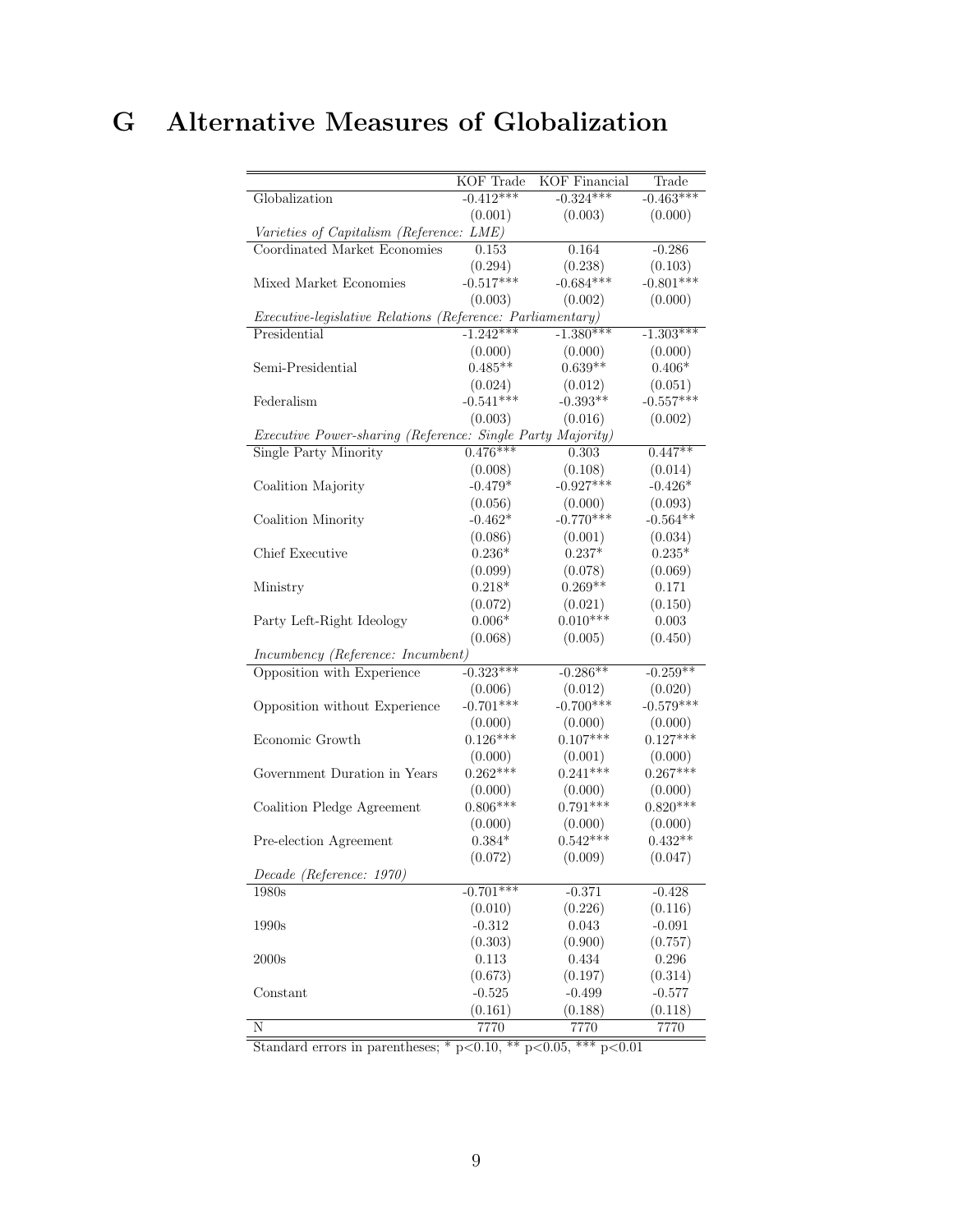### <span id="page-34-0"></span>H Alternative Specifications

In the main analysis, we assume that *Globalization* is exogenous to *Pledge Fulfillment*, but one could be concerned that it is endogenous. Here, we use an instrumental variable approach whereby we exploit the geographically diffuse character of globalization. In particular, following [Lang and Tavares](#page-22-14) [\(2018\)](#page-22-14) we instrument globalization with a measure of the country-period specific, inverse-distance weighted average of the lagged globalization scores of all other countries (see also [Acemogly et al.](#page-20-14) [\(2019\)](#page-20-14) who use a similar instrument in a different context).<sup>[23](#page-0-0)</sup> The instrument is a strong predictor of *Globalization* (consistent with the idea that globalization diffuses across borders across periods especially in close geographic proximity). It is also plausibly excludable because prior globalization in neighboring countries only affects Pledge Fulfillment through Globalization and not through alternative causal pathways. The table presents the results of Newey's minimum chi-squared two-step estimator. The F-test of the reduced form regression is large and statistically significant, indicating that the instrument is strong. The effect of *Globalization* is robust using the instrumental variable approach. The Wald test of exogeneity does not allow us to reject the null hypothesis of exogeneity, which suggest that Globalization is not endogenous and our main approach is appropriate.

The expanded model includes a variable for bicameralism, whether the country is an EU member, the left-right ideology range of the government, the Herfindahl index of government fragmentation, the distance of the government to the median legislator.

<sup>&</sup>lt;sup>23</sup>The geographical distance between two countries is the population-weighted distance between the capital cities of the two countries.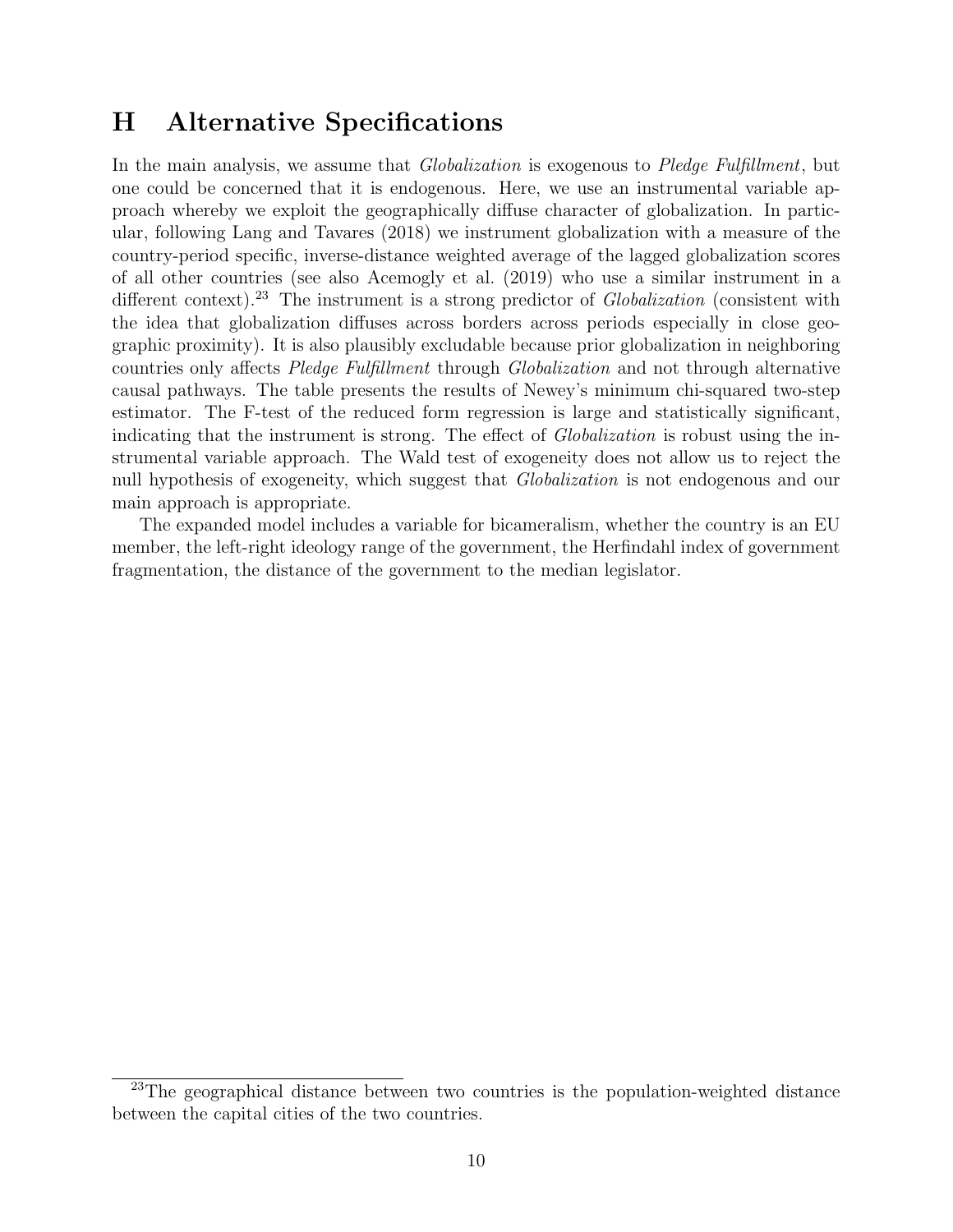|                                                                   | Country FE            | Expanded              | IV                    |
|-------------------------------------------------------------------|-----------------------|-----------------------|-----------------------|
| Globalization                                                     | $-0.631***$           | $-0.743***$           | $-0.231**$            |
|                                                                   | (0.002)               | (0.000)               | (0.017)               |
| Executive Power-sharing (Reference: Single Party Majority)        |                       |                       |                       |
| Single Party Minority                                             | $0.373***$            | $0.387**$             | 0.014                 |
|                                                                   | (0.007)               | (0.014)               | (0.862)               |
| Coalition Majority                                                | $-0.436**$            | $-0.562**$            | $-0.452***$           |
|                                                                   | (0.037)               | (0.033)               | (0.000)               |
| Coalition Minority                                                | $-0.429$              | $-0.525*$             | $-0.453***$           |
| Chief Executive                                                   | (0.111)<br>$0.269**$  | (0.091)<br>$0.210*$   | (0.003)<br>$0.136***$ |
|                                                                   | (0.014)               | (0.093)               | (0.005)               |
| Ministry                                                          | $0.216**$             | $0.209*$              | $0.132***$            |
|                                                                   | (0.042)               | (0.080)               | (0.003)               |
| Party Left-Right Ideology                                         | 0.005                 | $0.008**$             | $0.006***$            |
|                                                                   | (0.232)               | (0.014)               | (0.000)               |
| Incumbency (Reference: Incumbent)                                 |                       |                       |                       |
| Opposition with Experience                                        | $-0.225**$            | $-0.365***$           | $-0.230***$           |
|                                                                   | (0.033)               | (0.009)               | (0.000)               |
| Opposition without Experience                                     | $-0.427***$           | $-0.487***$           | $-0.343***$           |
|                                                                   | (0.000)               | (0.001)               | (0.000)               |
| Economic Growth                                                   | $0.146***$            | $0.155***$            | $0.093***$            |
| Government Duration in Years                                      | (0.000)<br>$0.189***$ | (0.000)<br>$0.274***$ | (0.000)<br>$0.089***$ |
|                                                                   | (0.001)               | (0.000)               | (0.000)               |
| Coalition Pledge Agreement                                        | $0.742***$            | $0.793***$            | $0.454***$            |
|                                                                   | (0.000)               | (0.000)               | (0.000)               |
| Pre-election Agreement                                            | $0.393*$              | $0.519***$            | $0.302***$            |
|                                                                   | (0.071)               | (0.003)               | (0.002)               |
| Decade (Reference: 1970)                                          |                       |                       |                       |
| 1980s                                                             | $-0.020$              | $-0.232$              | $-0.159$              |
|                                                                   | (0.938)               | (0.438)               | (0.146)               |
| 1990s                                                             | 0.473                 | 0.444                 | 0.033                 |
|                                                                   | (0.138)<br>$1.072***$ | (0.189)               | (0.785)               |
| 2000s                                                             | (0.004)               | $1.166***$<br>(0.002) | $0.424***$<br>(0.005) |
| Varieties of Capitalism (Reference: LME)                          |                       |                       |                       |
| Coordinated Market Economies                                      |                       | $0.695**$             | $0.121**$             |
|                                                                   |                       | (0.010)               | (0.030)               |
| Mixed Market Economies                                            |                       | $-0.970***$           | $-0.536***$           |
|                                                                   |                       | (0.000)               | (0.001)               |
| <i>Executive-legislative Relations (Reference: Parliamentary)</i> |                       |                       |                       |
| Presidential                                                      |                       | $-1.241***$           | $-0.556***$           |
|                                                                   |                       | (0.002)               | (0.000)               |
| Semi-Presidential                                                 |                       | $1.056***$            | $0.633***$            |
|                                                                   |                       | (0.001)               | (0.000)               |
| Bicameralism                                                      |                       | $0.480*$<br>(0.063)   |                       |
| Federalism                                                        |                       | $-1.129***$           | $-0.417***$           |
|                                                                   |                       | (0.000)               | (0.000)               |
| EU Member                                                         |                       | 0.197                 |                       |
|                                                                   |                       | (0.323)               |                       |
| Government Ideology Range                                         |                       | $-0.119$              |                       |
|                                                                   |                       | (0.316)               |                       |
| Herfindahl Index                                                  |                       | 0.423                 |                       |
|                                                                   |                       | (0.189)               |                       |
| Distance to Median Legislator                                     |                       | $-0.109$              |                       |
|                                                                   |                       | (0.482)               |                       |
| Number of Pledges/10                                              |                       | $-0.011$<br>(0.202)   |                       |
| Subset                                                            |                       | $-0.367$              |                       |
|                                                                   |                       | (0.163)               |                       |
| Constant                                                          | $-3.170***$           | $-1.788***$           | $-0.196$              |
|                                                                   | (0.000)               | (0.002)               | (0.230)               |
| Ν                                                                 | 7770                  | 7770                  | 7422                  |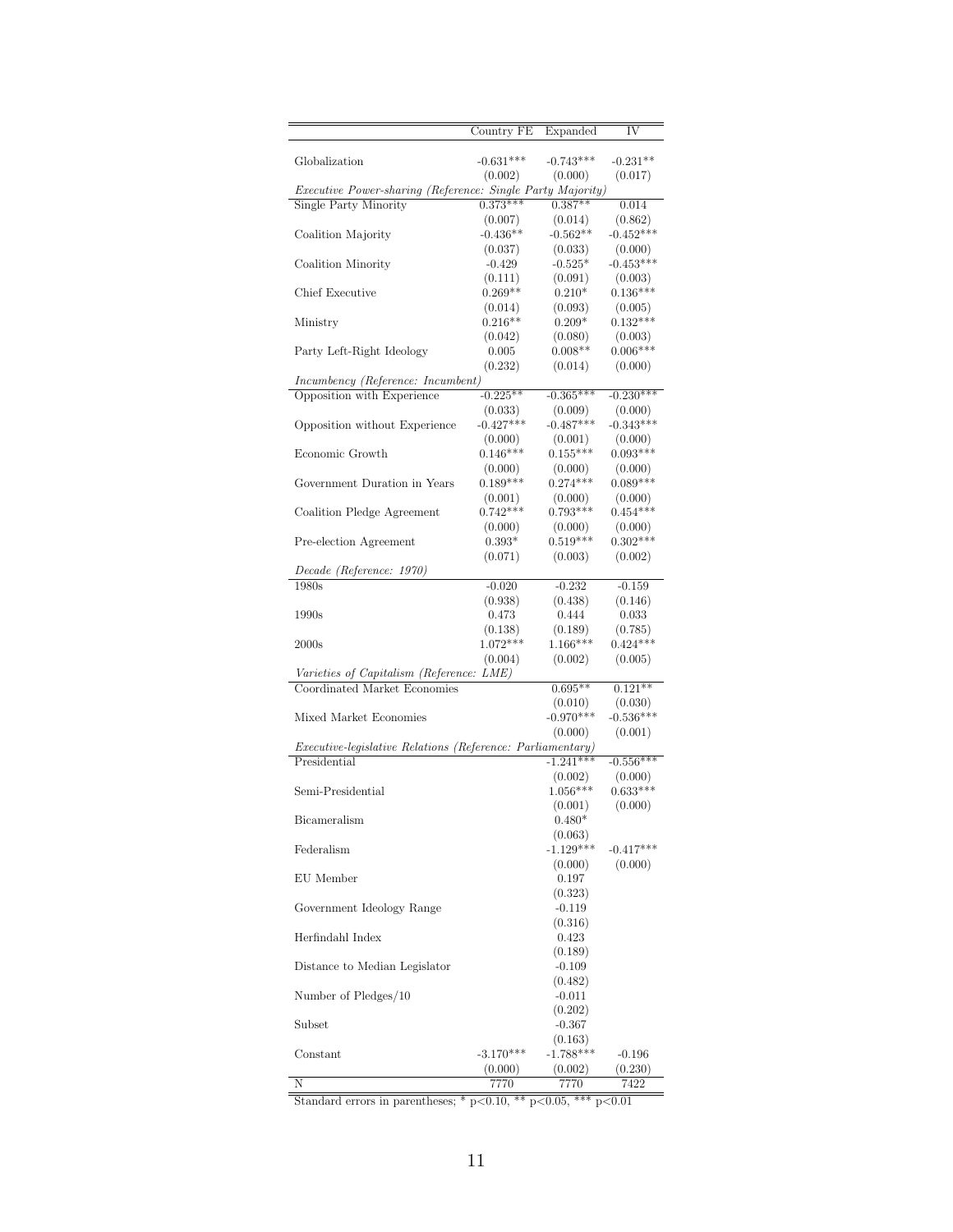|                                                                   | Multinomial |         |
|-------------------------------------------------------------------|-------------|---------|
| $Fulfillment = 0$ (Base)                                          |             |         |
| $Fulfillment = 1$                                                 |             |         |
| Globalization                                                     | $-0.567***$ | (0.001) |
| Varieties of Capitalism (Reference: LME)                          |             |         |
| Coordinated Market Economies                                      | $-0.285$    | (0.121) |
| Mixed Market Economies                                            | $-1.196***$ | (0.000) |
| Executive-legislative Relations (Reference: Parliamentary)        |             |         |
| Presidential                                                      | $-0.845**$  | (0.018) |
| Semi-Presidential                                                 | $1.420***$  | (0.000) |
| Federalism                                                        | $-0.208$    | (0.447) |
| Executive Power-sharing (Reference: Single Party Majority)        |             |         |
| Single Party Minority                                             | 0.136       | (0.441) |
| Coalition Majority                                                | 0.357       | (0.216) |
| Coalition Minority                                                | 0.283       | (0.464) |
| Chief Executive                                                   | 0.049       | (0.797) |
| Ministry                                                          | 0.018       | (0.907) |
| Party Left-Right Ideology                                         | $0.012***$  | (0.003) |
| Incumbency (Reference: Incumbent)                                 |             |         |
| Opposition with Experience                                        | -0.071      | (0.594) |
| Opposition without Experience                                     | $-0.403**$  | (0.017) |
| Economic Growth                                                   | $0.145***$  | (0.000) |
| Government Duration in Years                                      | $0.281***$  | (0.000) |
| Coalition Pledge Agreement                                        | $1.081***$  | (0.000) |
| Pre-election Agreement                                            | $-0.189$    | (0.587) |
| Decade (Reference: 1970)                                          |             |         |
| 1980s                                                             | $-0.391$    | (0.126) |
| 1990s                                                             | $-0.143$    | (0.637) |
| 2000s                                                             | 0.315       | (0.399) |
| Constant                                                          | $-2.705***$ | (0.000) |
| $Fulfillment = 2$                                                 |             |         |
| Globalization                                                     | $-0.470***$ | (0.006) |
| Varieties of Capitalism (Reference: LME)                          |             |         |
| Coordinated Market Economies                                      | $0.251*$    | (0.091) |
| Mixed Market Economies                                            | $-1.038***$ | (0.000) |
| <i>Executive-legislative Relations (Reference: Parliamentary)</i> |             |         |
| Presidential                                                      | $-1.384***$ | (0.001) |
| Semi-Presidential                                                 | $1.147***$  | (0.000) |
| Federalism                                                        | $-0.748***$ | (0.000) |
| Executive Power-sharing (Reference: Single Party Majority)        |             |         |
| Single Party Minority                                             | 0.249       | (0.233) |
| Coalition Majority                                                | $-0.658**$  | (0.011) |
| Coalition Minority                                                | $-0.688**$  | (0.038) |
| Chief Executive                                                   | $0.300**$   | (0.034) |
| Ministry                                                          | $0.308***$  | (0.009) |
| Party Left-Right Ideology                                         | $0.014***$  | (0.000) |
| Incumbency (Reference: Incumbent)                                 |             |         |
| Opposition with Experience                                        | $-0.434***$ | (0.002) |
| Opposition without Experience                                     | $-0.563***$ | (0.000) |
| Economic Growth                                                   | $0.128***$  | (0.000) |
| Government Duration in Years                                      | $0.217***$  | (0.003) |
| Coalition Pledge Agreement                                        | $0.651***$  | (0.000) |
| Pre-election Agreement                                            | $0.545**$   | (0.037) |
| Decade (Reference: 1970)                                          |             |         |
| 1980s                                                             | $-0.681*$   | (0.067) |
| 1990s                                                             | $-0.065$    | (0.865) |
| 2000s                                                             | 0.548       | (0.154) |
| Constant                                                          | $-0.705*$   | (0.096) |
| N                                                                 | 6813        |         |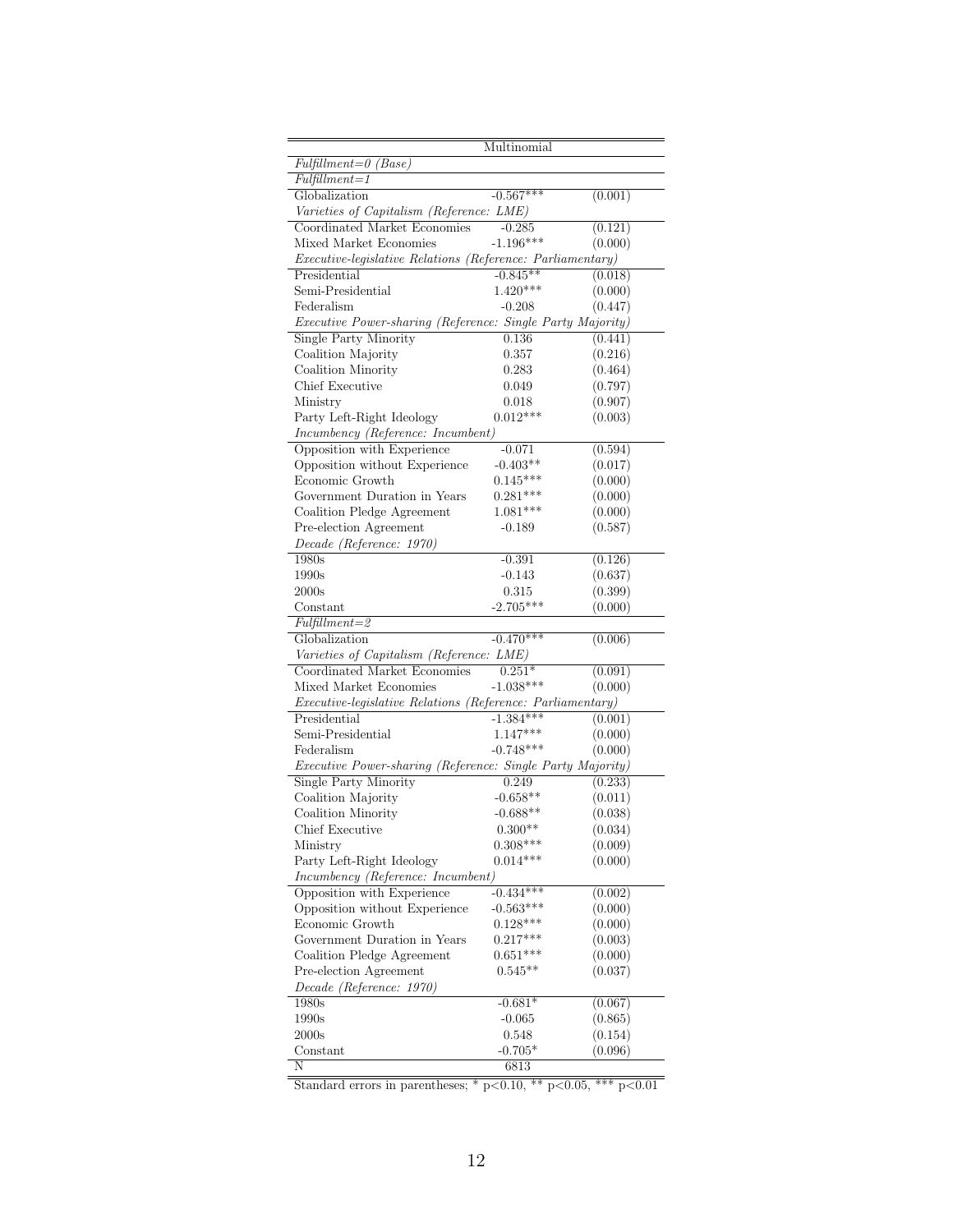## <span id="page-37-0"></span>I Time Effects

|                                                            | Year FE     | Decade 2-4  | Decade 3-4  | Decade 4    |
|------------------------------------------------------------|-------------|-------------|-------------|-------------|
| Globalization                                              | $-0.546***$ | $-0.439***$ | $-0.510***$ | $-0.564***$ |
|                                                            | (0.000)     | (0.000)     | (0.000)     | (0.000)     |
| Varieties of Capitalism (Reference: LME)                   |             |             |             |             |
| Coordinated Market Economies                               | $0.578***$  | $0.258***$  | 0.202       | $0.434***$  |
|                                                            | (0.004)     | (0.031)     | (0.145)     | (0.000)     |
| Mixed Market Economies                                     | $-0.187$    | $-0.884***$ | $-0.838***$ | $-0.869***$ |
|                                                            | (0.451)     | (0.000)     | (0.000)     | (0.000)     |
| Executive-legislative Relations (Reference: Parliamentary) |             |             |             |             |
| Presidential                                               | $-2.029***$ |             | $-1.587***$ | $-1.295***$ |
|                                                            | (0.000)     |             | (0.000)     | (0.020)     |
| Semi-Presidential                                          | $1.438***$  | $1.139***$  | $0.680***$  | $0.916***$  |
|                                                            | (0.000)     | (0.000)     | (0.001)     | (0.000)     |
| Federalism                                                 | $-0.125$    | $-0.470***$ | $-0.607***$ | $-0.796***$ |
|                                                            | (0.468)     | (0.001)     | (0.000)     | (0.000)     |
| Executive Power-sharing (Reference: Single Party Majority) |             |             |             |             |
| <b>Single Party Minority</b>                               | $0.972***$  | $-0.067$    | $0.424**$   | $0.506***$  |
|                                                            | (0.000)     | (0.691)     | (0.027)     | (0.002)     |
| Coalition Majority                                         | $-0.023$    | $-0.483***$ | $-0.631***$ | $-0.393***$ |
|                                                            | (0.933)     | (0.000)     | (0.001)     | (0.010)     |
| Coalition Minority                                         | 0.028       | $-0.338**$  | $-0.498**$  | $-0.336*$   |
|                                                            | (0.924)     | (0.038)     | (0.025)     | (0.064)     |
| Chief Executive                                            | $0.212**$   | $0.223**$   | $0.245*$    | $0.308***$  |
|                                                            | (0.039)     | (0.042)     | (0.071)     | (0.008)     |
| Ministry                                                   | $0.288**$   | $0.264*$    | $0.253**$   | $0.304**$   |
|                                                            | (0.011)     | (0.067)     | (0.032)     | (0.021)     |
| Party Left-Right Ideology                                  | $0.011***$  | $0.016***$  | $0.008**$   | $0.010**$   |
|                                                            | (0.007)     | (0.000)     | (0.035)     | (0.012)     |
| Incumbency (Reference: Incumbent)                          |             |             |             |             |
| Opposition with Experience                                 | $-0.493***$ | $-0.387***$ | $-0.319***$ | $-0.385***$ |
|                                                            | (0.000)     | (0.000)     | (0.006)     | (0.001)     |
| Opposition without Experience                              | $-0.712***$ | $-0.349***$ | $-0.703***$ | $-0.689***$ |
|                                                            | (0.000)     | (0.002)     | (0.000)     | (0.000)     |
| Economic Growth                                            | $0.152***$  | $0.155***$  | $0.121***$  | $0.143***$  |
|                                                            | (0.004)     | (0.000)     | (0.000)     | (0.000)     |
| Government Duration in Years                               | $0.319***$  | $0.141***$  | $0.268***$  | $0.199***$  |
|                                                            | (0.000)     | (0.003)     | (0.000)     | (0.000)     |
| Coalition Pledge Agreement                                 | $0.788***$  | $0.606***$  | $0.792***$  | $0.688***$  |
|                                                            | (0.000)     | (0.000)     | (0.000)     | (0.000)     |
| Pre-election Agreement                                     | $0.421*$    | $0.466***$  | $0.393**$   | 0.254       |
|                                                            | (0.059)     | (0.000)     | (0.040)     | (0.131)     |
| Time                                                       |             |             |             |             |
|                                                            |             |             |             |             |
| Globalization $\times$ Time                                |             |             |             |             |
|                                                            |             |             |             |             |
| Constant                                                   | $-1.151***$ | 0.073       | $-1.165***$ | $-0.742***$ |
|                                                            | (0.004)     | (0.812)     | (0.000)     | (0.003)     |
| Year FE                                                    | Yes         | No          | $\rm No$    | $\rm No$    |
| Decade FE                                                  | $\rm No$    | Yes         | Yes         | Yes         |
| N                                                          | 7770        | 4282        | 7436        | 6449        |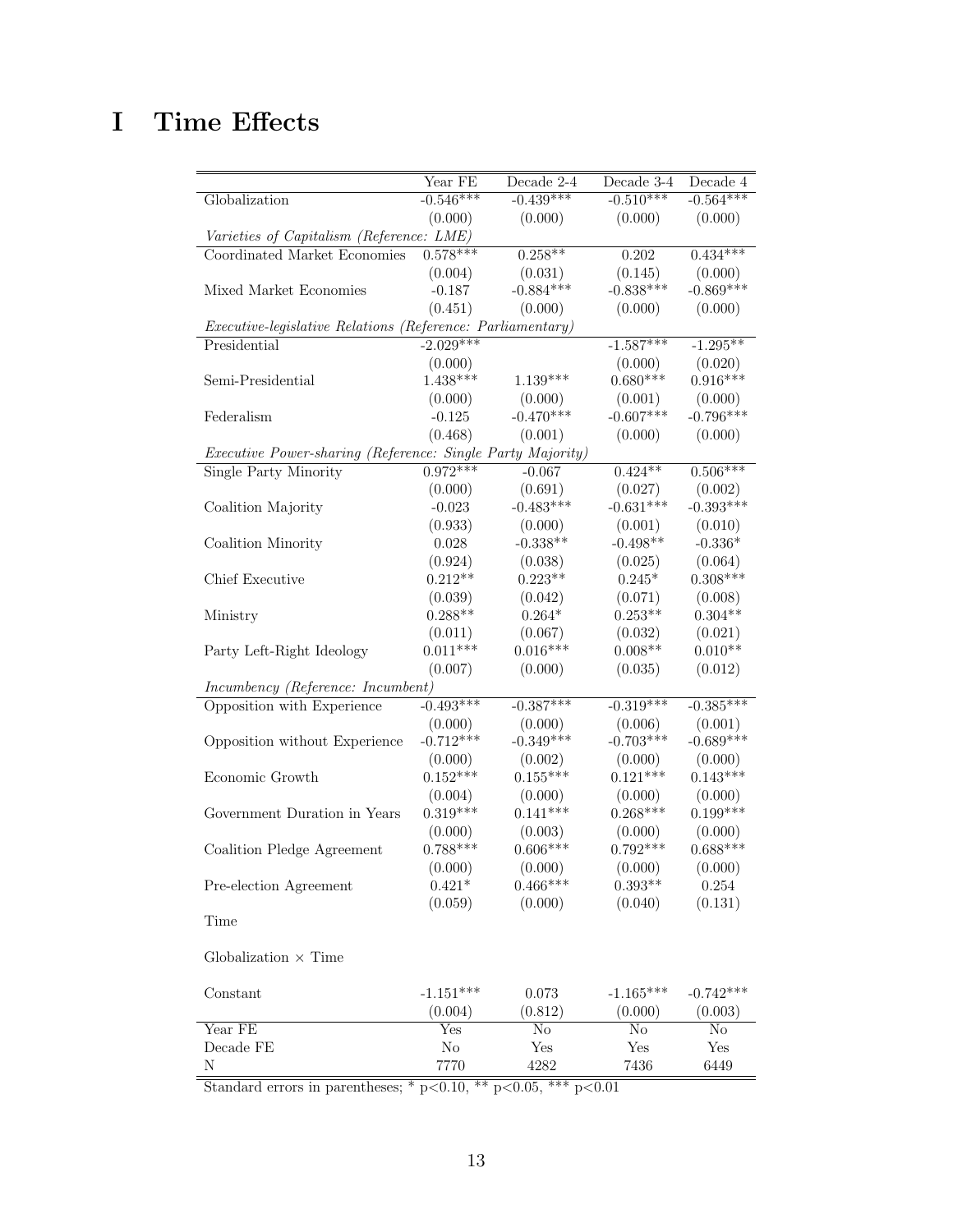## <span id="page-38-0"></span>J Economic Downturns

| Globalization                                                     | Growth Interaction<br>$-0.572***$ | Growth Change<br>$-0.503***$ | Fall Growth<br>$-0.509***$ | Other Econ Vars<br>$-0.544***$ | Crisis I<br>$-0.478***$ | Crisis II<br>$-0.478***$ | Crisis III<br>$-0.468***$ |
|-------------------------------------------------------------------|-----------------------------------|------------------------------|----------------------------|--------------------------------|-------------------------|--------------------------|---------------------------|
| Growth Change                                                     | (0.000)                           | (0.000)<br>0.012             | (0.000)                    | (0.000)                        | (0.007)                 | (0.007)                  | (0.008)                   |
| Magnitude in Recession                                            |                                   | (0.421)                      | $-0.012$<br>(0.663)        |                                |                         |                          |                           |
| Unemployment                                                      |                                   |                              |                            | $0.043***$<br>(0.000)          |                         |                          |                           |
| Inflation                                                         |                                   |                              |                            | 0.000<br>(0.523)               |                         |                          |                           |
| Post-Election Crisis (2 Years)                                    |                                   |                              |                            |                                | 0.040<br>(0.727)        |                          |                           |
| Post-Election Crisis (3 Years)                                    |                                   |                              |                            |                                |                         | 0.095<br>(0.430)         |                           |
| Election and Post-Election Crisis (3 Years)                       |                                   |                              |                            |                                |                         |                          | 0.150<br>(0.244)          |
| Economic Growth                                                   | $0.117***$<br>(0.000)             | $0.118***$<br>(0.000)        | $0.114***$<br>(0.000)      | $0.100***$<br>(0.000)          | $0.105**$<br>(0.013)    | $0.112**$<br>(0.014)     | $0.123**$<br>(0.014)      |
| Globalization $\times$ Economic Growth                            | 0.017<br>(0.423)                  |                              |                            |                                |                         |                          |                           |
| Varieties of Capitalism (Reference: LME)                          |                                   |                              |                            |                                |                         |                          |                           |
| Coordinated Market Economies                                      | $0.243*$                          | 0.199                        | 0.208                      | $0.255***$                     | 0.225                   | 0.229                    | 0.213                     |
|                                                                   | (0.078)                           | (0.143)                      | (0.129)                    | (0.020)                        | (0.145)                 | (0.125)                  | (0.135)                   |
| Mixed Market Economies                                            | $-0.860***$                       | $-0.862***$                  | $-0.852***$                | $-1.151***$                    | $-0.696***$             | $-0.693***$              | $-0.667***$               |
|                                                                   |                                   |                              |                            |                                |                         |                          |                           |
|                                                                   | (0.000)                           | (0.000)                      | (0.000)                    | (0.000)                        | (0.004)                 | (0.003)                  | (0.003)                   |
| <i>Executive-legislative Relations (Reference: Parliamentary)</i> |                                   |                              |                            |                                |                         |                          |                           |
| Presidential                                                      | $-1.476***$                       | $-1.463***$                  | $-1.490***$                | $-1.655***$                    | $-1.513***$             | $-1.522***$              | $-1.489***$               |
|                                                                   | (0.000)                           | (0.000)                      | (0.000)                    | (0.000)                        | (0.000)                 | (0.000)                  | (0.000)                   |
| Semi-Presidential                                                 | $0.714***$                        | $0.700***$                   | $0.681***$                 | $0.946***$                     | $0.523**$               | $0.481**$                | $0.480**$                 |
|                                                                   | (0.001)                           | (0.001)                      | (0.002)                    | (0.000)                        | (0.035)                 | (0.035)                  | (0.033)                   |
| Federalism                                                        | $-0.637***$                       | $-0.642***$                  | $-0.635***$                | $-0.542***$                    | $-0.597***$             | $-0.607***$              | $-0.585***$               |
|                                                                   | (0.000)                           | (0.000)                      | (0.000)                    | (0.000)                        | (0.002)                 | (0.002)                  | (0.002)                   |
| <i>Executive Power-sharing (Reference: Single Party Majority)</i> |                                   |                              |                            |                                |                         |                          |                           |
| Single Party Minority                                             | $0.371**$                         | $0.376**$                    | $0.391**$                  | $0.248*$                       | $0.486**$               | $0.493***$               | $0.441**$                 |
|                                                                   | (0.031)                           | (0.028)                      | (0.025)                    | (0.054)                        | (0.011)                 | (0.008)                  | (0.014)                   |
|                                                                   | $-0.647***$                       |                              |                            | $-0.700***$                    |                         | $-0.713***$              | $-0.708***$               |
| Coalition Majority                                                |                                   | $-0.638***$                  | $-0.638***$                |                                | $-0.700**$              |                          |                           |
|                                                                   | (0.001)                           | (0.001)                      | (0.001)                    | (0.000)                        | (0.012)                 | (0.008)                  | (0.010)                   |
| Coalition Minority                                                | $-0.547**$                        | $-0.500**$                   | $-0.482**$                 | $-0.537***$                    | $-0.547**$              | $-0.579**$               | $-0.650**$                |
|                                                                   | (0.014)                           | (0.019)                      | (0.024)                    | (0.005)                        | (0.044)                 | (0.024)                  | (0.011)                   |
| Chief Executive                                                   | $0.244*$                          | $0.251*$                     | $0.249*$                   | $0.281**$                      | 0.184                   | 0.184                    | 0.188                     |
|                                                                   | (0.068)                           | (0.059)                      | (0.063)                    | (0.010)                        | (0.199)                 | (0.190)                  | (0.172)                   |
| Ministry                                                          | $0.259**$                         | $0.253**$                    | $0.252**$                  | $0.315***$                     | $0.244*$                | $0.240*$                 | $0.240*$                  |
|                                                                   | (0.028)                           | (0.030)                      | (0.031)                    | (0.002)                        | (0.058)                 | (0.064)                  | (0.062)                   |
| Party Left-Right Ideology                                         | $0.008**$                         | $0.008**$                    | $0.008**$                  | $0.008***$                     | $0.008**$               | $0.008**$                | $0.008**$                 |
|                                                                   | (0.019)                           | (0.013)                      | (0.013)                    | (0.005)                        | (0.023)                 | (0.024)                  | (0.025)                   |
| Incumbency (Reference: Incumbent)                                 |                                   |                              |                            |                                |                         |                          |                           |
| Opposition with Experience                                        | $-0.313***$                       | $-0.316***$                  | $-0.310***$                | $-0.234***$                    | $-0.278**$              | $-0.277**$               | $-0.264**$                |
|                                                                   | (0.006)                           | (0.007)                      | (0.008)                    | (0.009)                        | (0.030)                 | (0.029)                  | (0.032)                   |
| Opposition without Experience                                     | $-0.654***$                       | $-0.698***$                  | $-0.693***$                | $-0.695***$                    | $-0.680***$             | $-0.685***$              | $-0.639***$               |
|                                                                   | (0.000)                           | (0.000)                      | (0.000)                    | (0.000)                        | (0.000)                 | (0.000)                  | (0.000)                   |
| Government Duration in Years                                      | $0.261***$                        | $0.253***$                   | $0.262***$                 | $0.207***$                     | $0.281***$              | $0.280***$               | $0.274***$                |
|                                                                   | (0.000)                           | (0.000)                      | (0.000)                    | (0.000)                        | (0.000)                 | (0.000)                  | (0.000)                   |
| Coalition Pledge Agreement                                        | $0.788***$                        | $0.783***$                   | $0.786***$                 | $0.704***$                     | $0.855***$              | $0.850***$               | $0.849***$                |
|                                                                   | (0.000)                           | (0.000)                      | (0.000)                    | (0.000)                        | (0.000)                 | (0.000)                  | (0.000)                   |
| Pre-election Agreement                                            | $0.382**$                         | $0.390**$                    | $0.368**$                  | $0.390***$                     | $0.382*$                | $0.417*$                 | $0.439*$                  |
|                                                                   | (0.043)                           | (0.041)                      | (0.050)                    | (0.005)                        | (0.087)                 | (0.063)                  | (0.053)                   |
| Decade (Reference: 1970)                                          |                                   |                              |                            |                                |                         |                          |                           |
| $[1em]$ 1980s                                                     | $-0.443$                          | $-0.449$                     | $-0.458$                   | $-0.339*$                      | $-0.477$                | $-0.467$                 | $-0.435$                  |
|                                                                   |                                   |                              |                            |                                |                         |                          |                           |
|                                                                   | (0.141)                           | (0.150)                      | (0.143)                    | (0.056)                        | (0.116)                 | (0.126)                  | (0.153)                   |
| 1990s                                                             | 0.062                             | 0.039                        | 0.037                      | 0.058                          | $-0.015$                | 0.003                    | 0.020                     |
|                                                                   | (0.862)                           | (0.917)                      | (0.920)                    | (0.819)                        | (0.966)                 | (0.993)                  | (0.955)                   |
| 2000s                                                             | $0.597*$                          | 0.554                        | 0.555                      | $0.532**$                      | 0.504                   | 0.487                    | 0.469                     |
|                                                                   | (0.066)                           | (0.109)                      | (0.106)                    | (0.022)                        | (0.131)                 | (0.145)                  | (0.162)                   |
| Constant                                                          | $-0.713*$                         | $-0.640$                     | $-0.664$                   | $-0.784**$                     | $-0.674$                | $-0.703*$                | $-0.755*$                 |
|                                                                   | (0.070)                           | (0.134)                      | (0.129)                    | (0.022)                        | (0.100)                 | (0.089)                  | (0.067)                   |
| N                                                                 | 7770                              | 7770                         | 7770                       | 7301                           | 6876                    | 6876                     | 6876                      |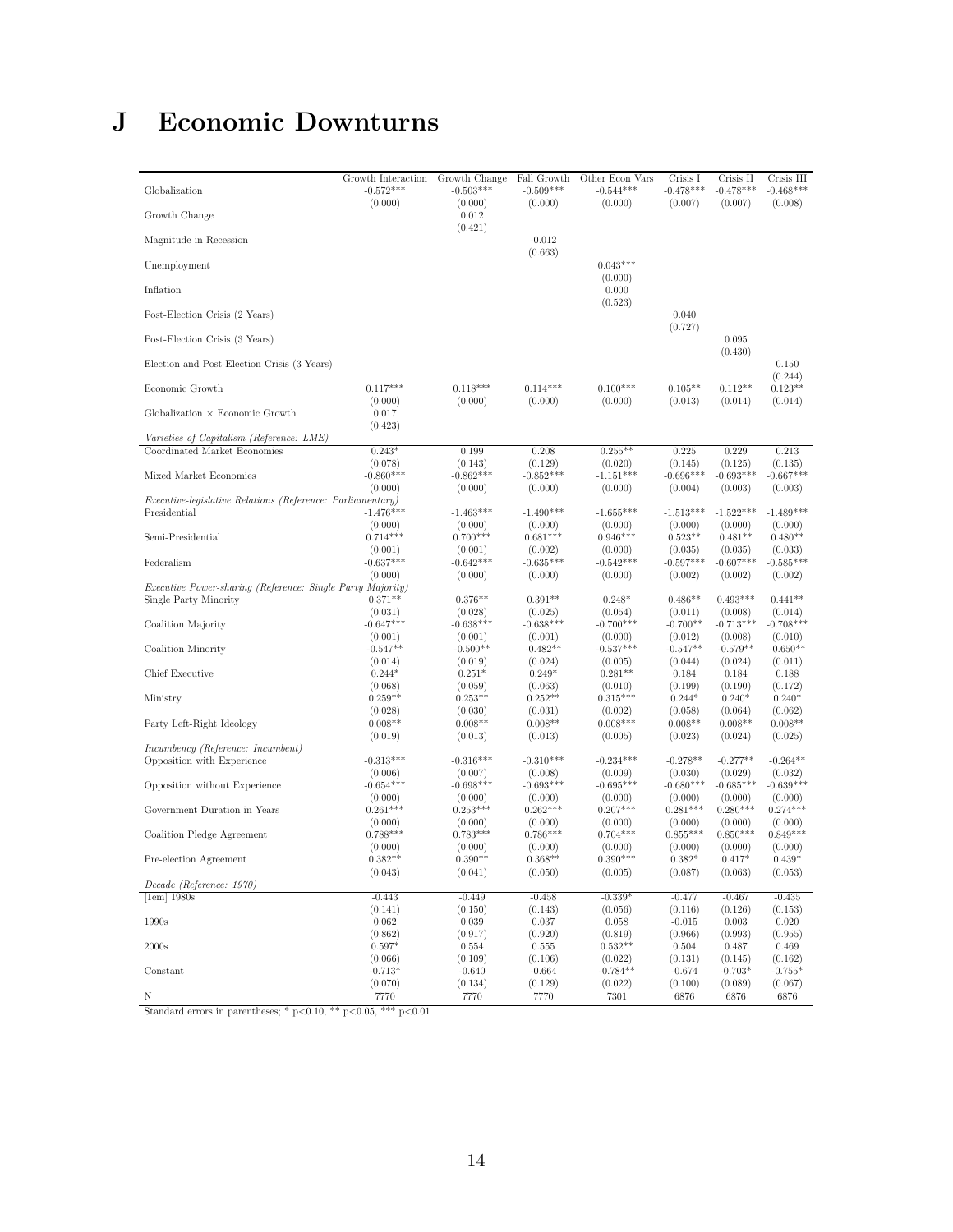## <span id="page-39-0"></span>K Other Robustness

|                                                                   | No USA      | Incumbent I | Incumbent II | Manifesto    |  |  |
|-------------------------------------------------------------------|-------------|-------------|--------------|--------------|--|--|
| Globalization                                                     | $-0.492***$ | $-0.598***$ | $-0.597***$  | $-7.490**$   |  |  |
|                                                                   | (0.000)     | (0.000)     | (0.000)      | (0.036)      |  |  |
| $\#$ Previous Governments                                         |             | $0.105**$   |              |              |  |  |
|                                                                   |             | (0.011)     |              |              |  |  |
| Number of Previous Years                                          |             |             | $0.031***$   |              |  |  |
|                                                                   |             |             | (0.007)      |              |  |  |
| Varieties of Capitalism (Reference: LME)                          |             |             |              |              |  |  |
| Coordinated Market Economies                                      | 0.178       | $0.291**$   | $0.295**$    | $8.603***$   |  |  |
|                                                                   | (0.201)     | (0.041)     | (0.039)      | (0.008)      |  |  |
| Mixed Market Economies                                            | $-0.795***$ | $-1.076***$ | $-1.050***$  | $-16.433***$ |  |  |
|                                                                   | (0.000)     | (0.000)     | (0.000)      | (0.007)      |  |  |
| <i>Executive-legislative Relations (Reference: Parliamentary)</i> |             |             |              |              |  |  |
| Semi-Presidential                                                 | $0.807***$  | $0.809***$  | $0.796***$   | $17.444***$  |  |  |
|                                                                   | (0.000)     | (0.000)     | (0.000)      | (0.002)      |  |  |
| Presidential                                                      |             | $-1.381***$ | $-1.432***$  | $-18.721**$  |  |  |
|                                                                   |             | (0.000)     | (0.000)      | (0.015)      |  |  |
| Federalism                                                        | $-0.588***$ | $-0.763***$ | $-0.727***$  | $-11.271**$  |  |  |
|                                                                   | (0.000)     | (0.000)     | (0.000)      | (0.017)      |  |  |
| Executive Power-sharing (Reference: Single Party Majority)        |             |             |              |              |  |  |
| Single Party Minority                                             | $0.473**$   | 0.193       | 0.220        | 2.896        |  |  |
|                                                                   | (0.012)     | (0.283)     | (0.229)      | (0.481)      |  |  |
| Coalition Majority                                                | $-0.574***$ | $-0.749***$ | $-0.736***$  | $-13.971**$  |  |  |
|                                                                   | (0.003)     | (0.000)     | (0.000)      | (0.012)      |  |  |
| Coalition Minority                                                | $-0.485**$  | $-0.658***$ | $-0.644***$  | $-16.808***$ |  |  |
|                                                                   | (0.033)     | (0.004)     | (0.005)      | (0.006)      |  |  |
| Chief Executive                                                   | 0.221       | 0.222       | 0.228        | $6.928**$    |  |  |
|                                                                   | (0.108)     | (0.134)     | (0.119)      | (0.030)      |  |  |
| Ministry                                                          | $0.257**$   | $0.215*$    | $0.215*$     | 1.091        |  |  |
|                                                                   | (0.031)     | (0.084)     | (0.083)      | (0.716)      |  |  |
| Party Left-Right Ideology                                         | $0.011***$  | $0.007**$   | $0.006*$     | 0.129        |  |  |
|                                                                   | (0.003)     | (0.045)     | (0.071)      | (0.157)      |  |  |
| <i>Incumbency (Reference: Incumbent)</i>                          |             |             |              |              |  |  |
| Opposition with Experience                                        | $-0.442***$ |             |              | $-8.897***$  |  |  |
|                                                                   | (0.000)     |             |              | (0.001)      |  |  |
| Opposition without Experience                                     | $-0.780***$ |             |              | $-12.365***$ |  |  |
|                                                                   | (0.000)     |             |              | (0.000)      |  |  |
| Economic Growth                                                   | $0.136***$  | $0.123***$  | $0.123***$   | $3.121***$   |  |  |
|                                                                   | (0.000)     | (0.000)     | (0.000)      | (0.000)      |  |  |
| Government Duration in Years                                      | $0.258***$  | $0.254***$  | $0.261***$   | $4.299***$   |  |  |
|                                                                   | (0.000)     | (0.000)     | (0.000)      | (0.002)      |  |  |
| Coalition Pledge Agreement                                        | $0.793***$  | $0.822***$  | $0.821***$   | 1.737        |  |  |
|                                                                   | (0.000)     | (0.000)     | (0.000)      | (0.694)      |  |  |
| Pre-election Agreement                                            | $0.453**$   | $0.406*$    | $0.416*$     | $9.576**$    |  |  |
|                                                                   | (0.014)     | (0.078)     | (0.070)      | (0.022)      |  |  |
| Decade (Reference: 1970)                                          |             |             |              |              |  |  |
| 1980s                                                             | $-0.441$    | $-0.255$    | $-0.292$     | $-3.214$     |  |  |
|                                                                   | (0.168)     | (0.405)     | (0.348)      | (0.720)      |  |  |
| 1990s                                                             | $-0.004$    | 0.254       | 0.204        | 5.317        |  |  |
|                                                                   | (0.991)     | (0.493)     | (0.593)      | (0.600)      |  |  |
| 2000s                                                             | 0.527       | $0.864**$   | $0.798**$    | 13.413       |  |  |
|                                                                   | (0.101)     | (0.012)     | (0.024)      | (0.218)      |  |  |
| [1em] Constant                                                    | $-0.698*$   | $-1.004***$ | $-1.016***$  | 41.196***    |  |  |
|                                                                   | (0.075)     | (0.004)     | (0.003)      | (0.000)      |  |  |
| $\overline{\rm N}$                                                | 7230.000    | 7770.000    | 7770.000     | 81.000       |  |  |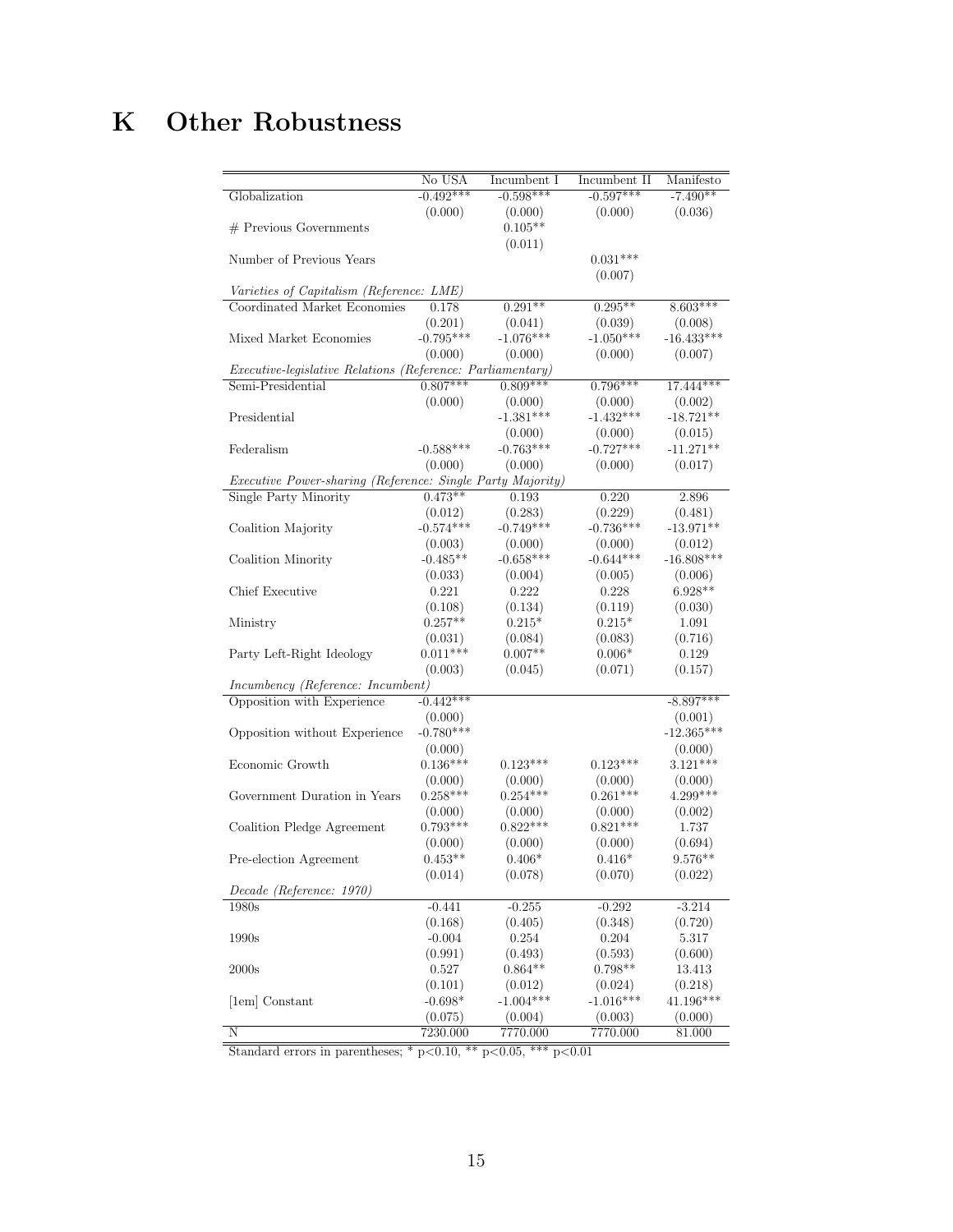# <span id="page-40-0"></span>L Pledge Making

|                                    | Number     | Proportion Cut | Proportion Expand |
|------------------------------------|------------|----------------|-------------------|
| International Economic Integration | $-0.032$   | 0.036          | $0.219***$        |
|                                    | (0.050)    | (0.121)        | (0.067)           |
| Partisan Left-Right Ideology       | $-0.003$   | $0.026***$     | $-0.019***$       |
|                                    | (0.003)    | (0.005)        | (0.003)           |
| Economic Growth                    | $-0.030*$  | $-0.021$       | $0.036*$          |
|                                    | (0.017)    | (0.034)        | (0.019)           |
| Pre-election Agreement             | 0.242      | 0.012          | $0.620***$        |
|                                    | (0.192)    | (0.130)        | (0.115)           |
| Numbers of Pledges/10              |            | $-0.044***$    | $-0.014$          |
|                                    |            | (0.008)        | (0.011)           |
| Constant                           | $4.943***$ | $-1.581***$    | $-0.888***$       |
|                                    | (0.077)    | (0.193)        | (0.176)           |
| Wald Test                          | 7.586      | 57.884***      | 103.396***        |
| Observations                       | 178        | 123            | 123               |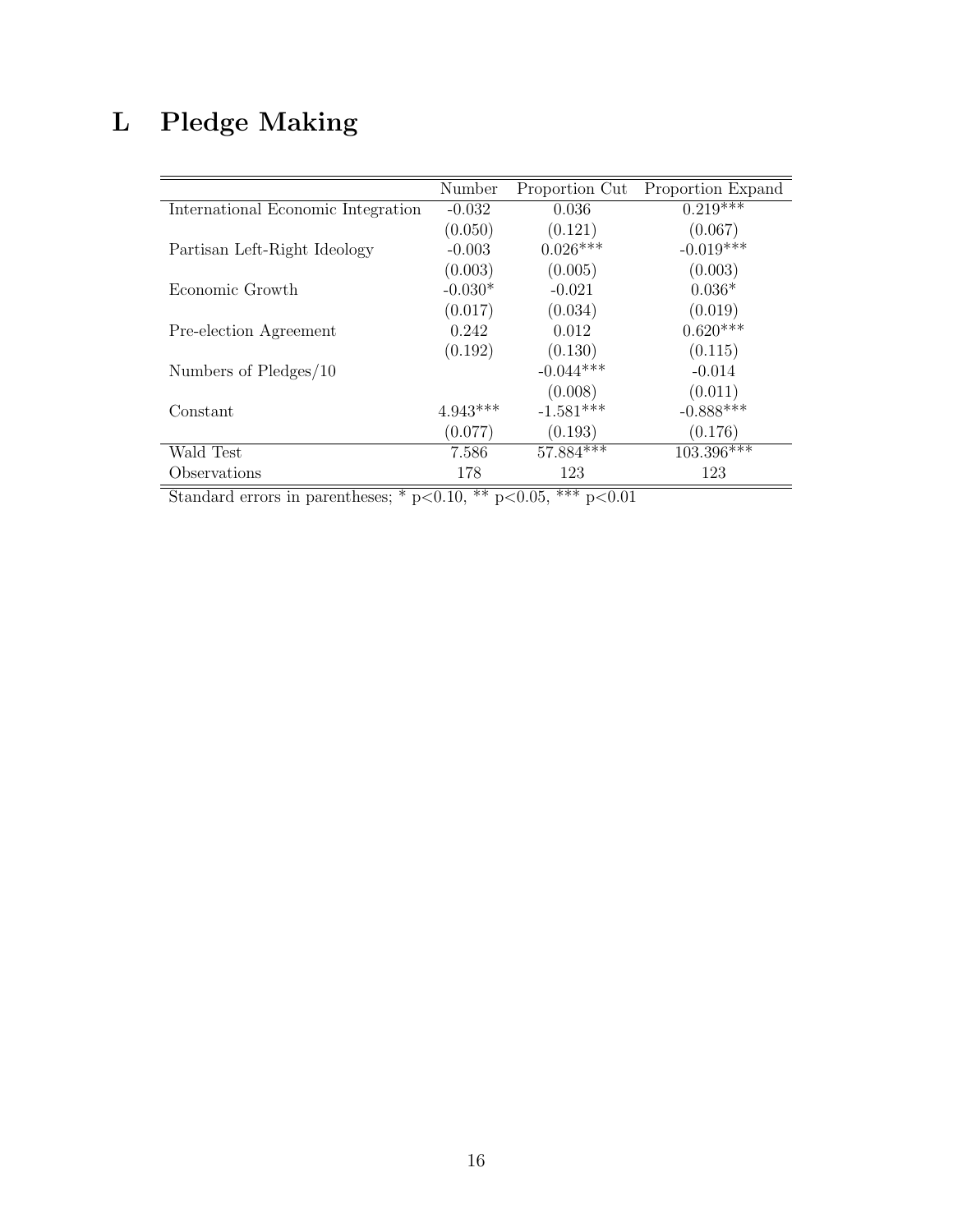### <span id="page-41-0"></span>M List of Interviews

Below is a list of interviewees. The interviews part of the project was certified as exempt from IRB review. All interviews were loosely structured interviews based on common guiding questions. The interviews were conducted remotely via video conference or telephone call and lasted between 30 and 60 minutes. Our study presents no more than minimal risk of harm to subjects and involved no procedures for which written consent is normally required outside of the research context. We initiated discussions by reading our consent script so that the subjects verbally consented to be interviewed. Interview subjects could also consent or decline for our conversation to be recorded. Participants were only interviewed after they provided verbal consent. Interview subjects could also request for the interview to be terminated at any time during the interview. For those participants who consented to audio recording, the consent script indicates that audio recording can be terminated at any time and that any portion of the audio recording can be erased at the participant's request. Finally, we received consent for any direct quotes that we use in the text.

Interview 1 (March 29th, 2021; online interview): Rt Hon Sir Vince Cable, Former Secretary of the Department of Business, Innovation, and Skills. Member of the Liberal Democratic Party.

Interview 2 (June 29th 2021; online interview): Dr. Nick Hillman, Former Special Advisor to Baron David Willets at the Ministry of Universities and Sciences and Director of HEPI.

Interview 3 (June 23rd, 2021; phone interview): Professor Sir David Metacalf, Former Chair of the Migration Advisory Committee and Emeritus Professor of the London School of Economics.

Interview 4 (June 28th, 2021; online interview): Ian Robinson, Former Assistant Director responsible for Economic Migration Policy at the UK Home Office, Partner at Fragomen LLP.

Interview 5 (July 7th, 2021; online interview): Jill Rutter, Institute for Government, British Government Civil Servant until 2011.

Interview 6 (July 14th, 2021; online interview): Jonathan Portes: Former Chief Economist in the UK Cabinet Office and Director of the National Institute of Economic and Social Research.

Interview 7 (August 2nd, 2021; online interview): Rt Hon Damian Green: Former Immigration Minister, Member of the Conservative Party.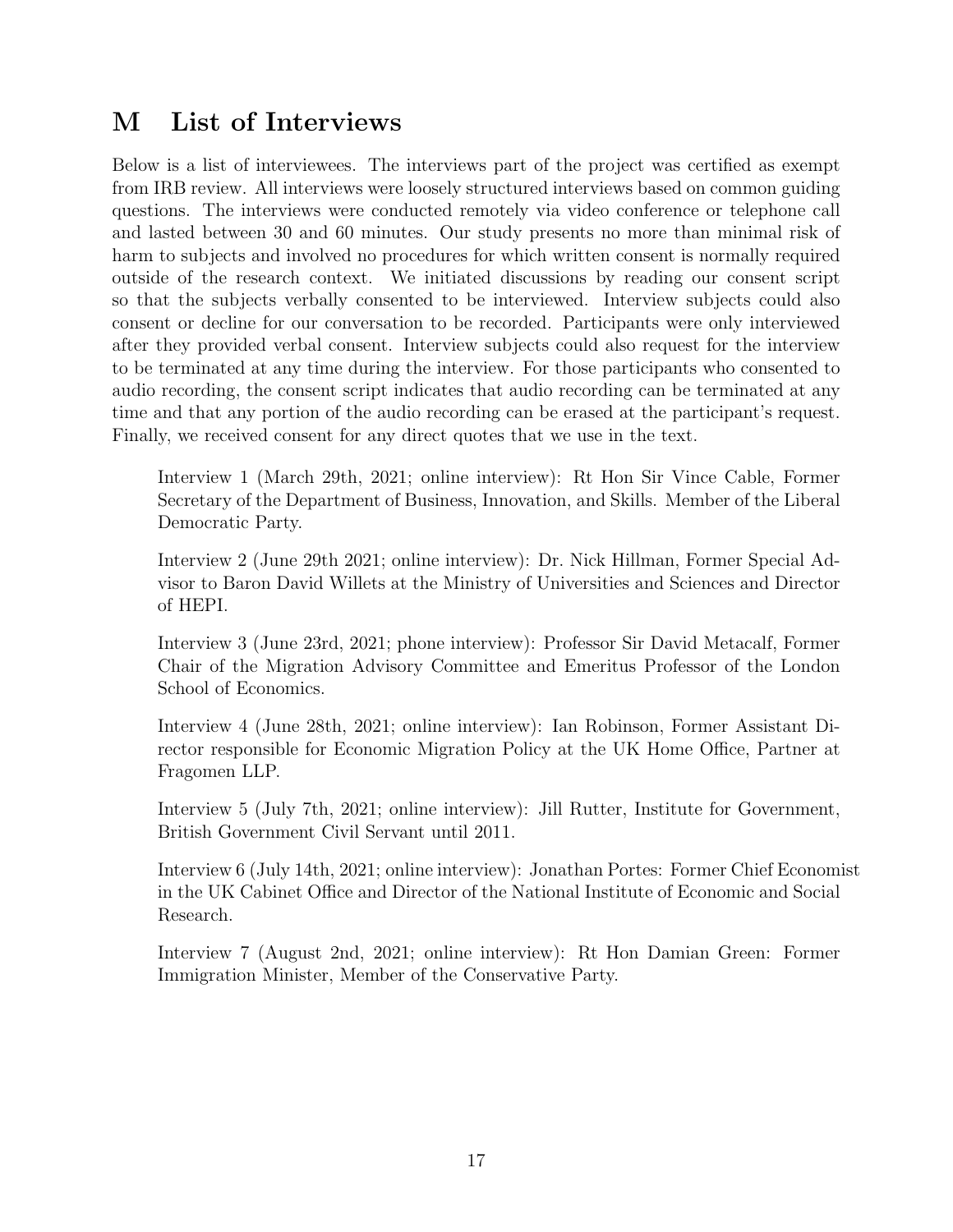### <span id="page-42-0"></span>N Alternative Considerations

An alternative and somewhat cynical interpretation of the events described above might be that the Conservative Party's net migration pledge was mainly symbolic, that the party did not have any serious intention of fulfilling the pledge, and that it did so knowing that there are no significant consequences of breaking campaign promises. The evidence from this case and from comparative research does not support such an interpretation. Although the formulation of the pledge was a response to political circumstances, it was made after a considerable amount of deliberation among party elites. According to those close to the Home Office and David Cameron, there was a belief that the pledge was achievable. One interviewee noted that the target did not seem far off given that net migration had been below 100,000 just a few years earlier. The evidence indicates that the government made sincere attempts to fulfill the pledge. It imposed a cap on non-EU migration, introduced new income requirements for family reunification, implemented tougher standards for education providers that brought in overseas students, and generally created a hostile environment for migrants, all of which were criticized heavily as draconian.

There have clearly been significant consequences from breaking this promise. The net migration pledge became an "albatross around the government's neck."[24](#page-0-0) The non-fulfillment of the pledge fueled the further rise of UKIP, whose leader criticized Cameron for failing to limit migration to the UK. With the looming electoral threat of UKIP, internal divisions widened within the Conservative Party, and many Conservatives left the party to join UKIP. These divisions were among the factors leading to yet another fateful promise by to the Conservative Party: its 2015 manifestos pledge to call a referendum on British membership of the European Union [\(Dorey and Garnett, 2016,](#page-20-15) 240). In the end, the non-fulfillment of the migration pledge at least indirectly cost Prime Minister David Cameron his political career, as he stepped down as Prime Minister after the leave campaign won the Brexit referendum in 2016. These personal political consequences of pledge breaking for Cameron in this particular case are also on display in the main findings from comparative research, which shows that the non-fulfillment of election pledges can be costly for parties' electoral support [\(Naurin and Oscarsson, 2017;](#page-22-2) [Matthiess, 2020\)](#page-22-4).

Another alternative interpretation of the case study might be that the non-fulfillment of the pledge was mainly a consequence of coalition politics, rather than international constraints. Indeed, the Conservative Party's junior coalition partner, the Liberal Democrats, were much more supportive of immigration and opposed including the pledge in the coalition agreement.[25](#page-0-0) However, the influence of the Liberal Democrats does not appear to have been decisive in the non-fulfillment of the pledge. Immigration was one of the policy areas in which the Liberal Democrats were unable to exert any significant influence over the Conservative-led government [\(Partos and Bale, 2015\)](#page-23-14). Not one of the policies outlined in the Conservative Party's manifesto in that area was dropped from the government's agenda; all that was added was the inclusion of a Liberal Democrat promise to end the detention of children in asylum cases–a promise that even many "mainstream" Conservatives supported or could tolerate. All accounts of the formation of the coalition suggest that immigration

<sup>24</sup>Interview 5.

 $25$  "Cameron accused of 'total failure' on immigration." *BBC News*. November 27, 2014.